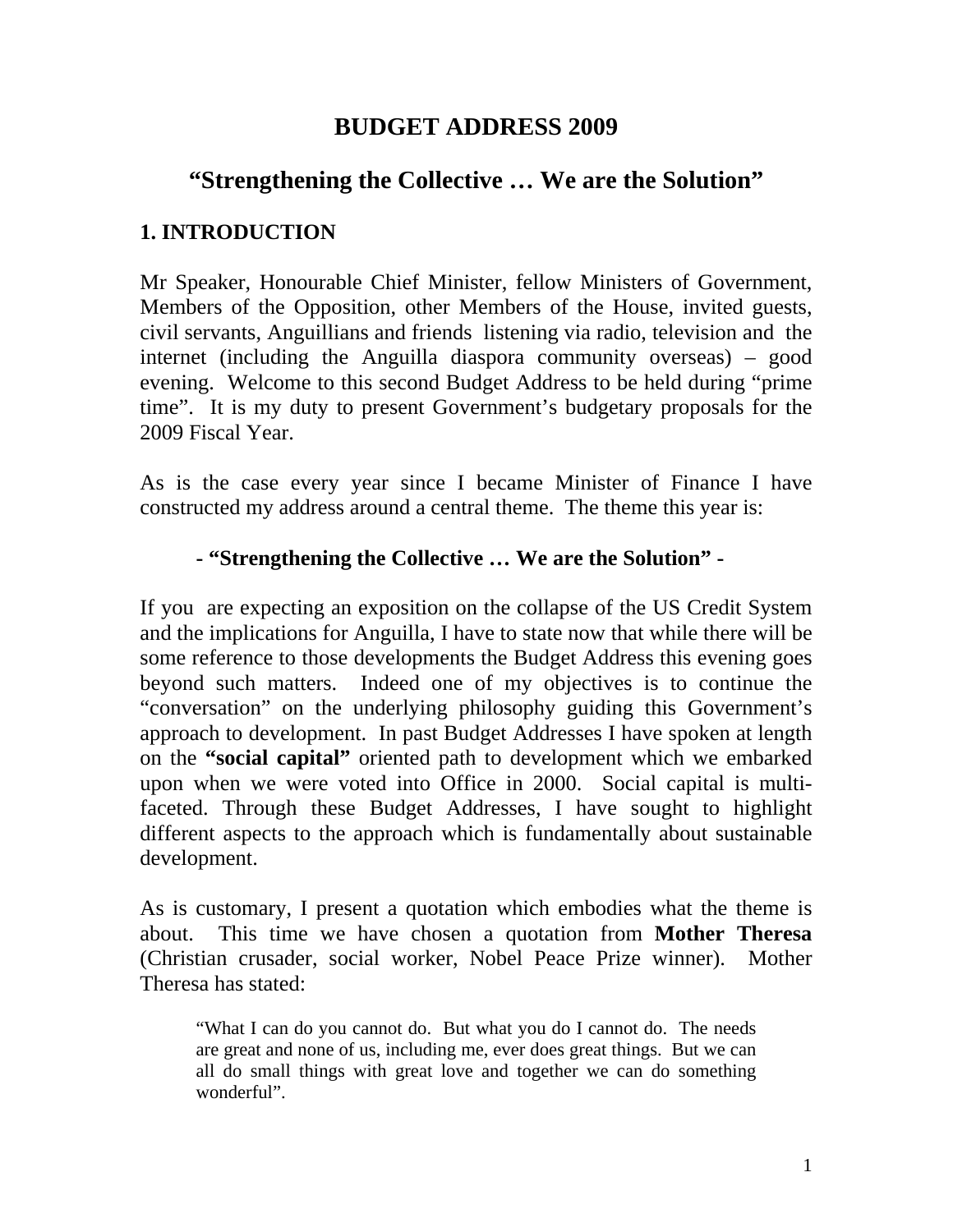Small things done with great love can change human circumstances …

How about Mother Theresa's ministry to the slum dwellers of Calcutta through her Missionaries of Charity organization?

What about Grameen Bank started in 1976 by Professor Muhammad Yunus with a mere \$27 from his own pocket? Today it serves more than six million poor families in Bangladesh with loans, savings, insurance and other services. The bank is fully owned by its clients and has been a model for microfinance institutions around the world. For leading this great effort of collective action and empowerment Professor Yunus was awarded the 2006 Nobel Peace Prize.

How about Kenyan Wangari Maathai who since the late 1970s has championed the concept of planting trees as a part of environmental conservation? This activity grew into the Green Belt Movement, whose main focus is helping women's groups plant trees to conserve the environment and improve the quality of life. Maathai, has encouraged and enabled women to plant more than 30 million trees on their farms and near their schools and churches. For leading this great effort of collective action and environmental activism Ms Maathai was awarded the 2004 Nobel Peace Prize.

Just a few examples Mr Speaker, of "ordinary people" doing small things, with great love, which stimulated collective action to create wonderful things.

Here in Anguilla? How about the late Atlin Noraldo Harrigan for which this venerable House is named? One of the "Founding Fathers" of modern Anguilla, Atlin's unique contribution was as a journalist popularizing the injustices which the people of Anguilla faced under the tri-state of St. Kitts-Nevis-Anguilla and helping to spur **collective action** to change those circumstances. It is fitting to quote from the Honourable Chief Minister's tribute to Atlin at the state funeral on February 18, 2005: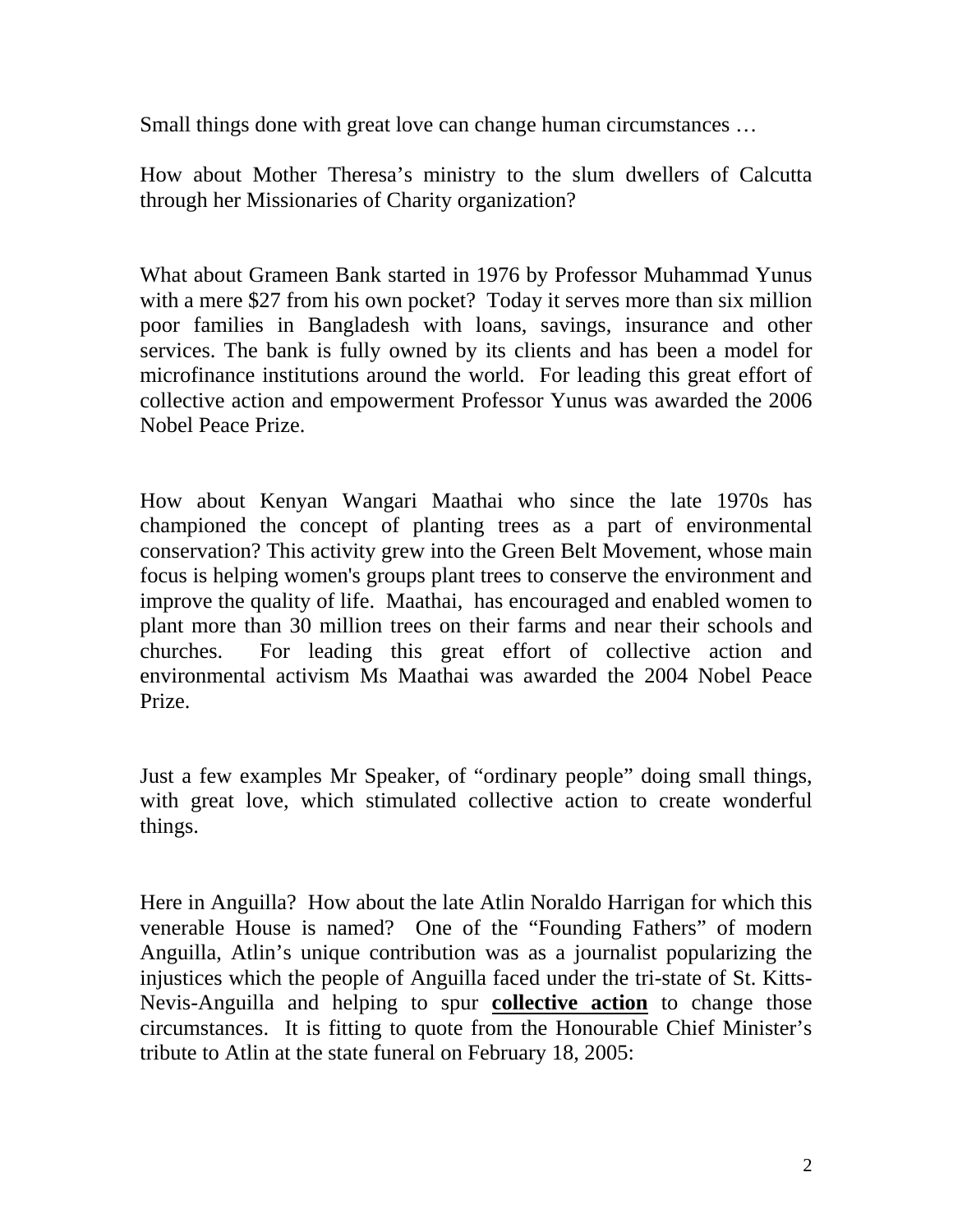"But for him, there may never have been a May 30th and a revolution. But for him, we may never have set a course to build a new Anguilla. He was the intellectual force behind those momentous days in 1967. He was the conscience of our collective will. He was our Tom Paine (in reference to that journalist who was a tireless advocate of America's independence), rallying the people through his leadership and the pages of his insightful newspaper, The Beacon, urging them to hold strain, to keep the faith and to remain steadfast in their goal of separation from St. Kitts-Nevis".

What about the late Doreen Duncan, laid to rest in September of this year? This ordinary mother with the tremendous will, courage and passion for supporting what is right, again in the words of the Honourable Chief Minister, " … will go down in history as one of the stalwarts who have caused Anguilla to be where it is today …" For her bravery she will eternally be known as one the heroines of the Anguilla revolution.

The point of these examples, Mr Speaker, and I could list countless others, is to assert that whatever the ill that we as human beings might face, **collectively** we have the means to change our circumstances for the better ... **we are the solution**.

Mr Speaker, I believe that we can also take inspiration from the "man of the hour" … **President-elect Barack Obama, the first African American President of the United States of America …** November 4, 2008 will go down as a monumental day in the chronicles of people of African decent. Mr Speaker the more discerning pundits have been universal in their opinion that Mr Obama's election to the Presidency of the United States has been due in large part to his campaign approach which was predicated on **community mobilization and collective action**. It has been well documented that upon graduating from Columbia University in the early 1980s with a degree in Political Science Mr Obama turned down lucrative offers from Wall Street in favour of becoming a lead organizer for the Developing Communities Project, a campaign funded by south-side Chicago Catholic churches to counteract the dislocation and massive unemployment caused by the closing and downsizing of southeast Chicago steel plants. This he did from 1984 to 1988 when he left to attend Harvard University Law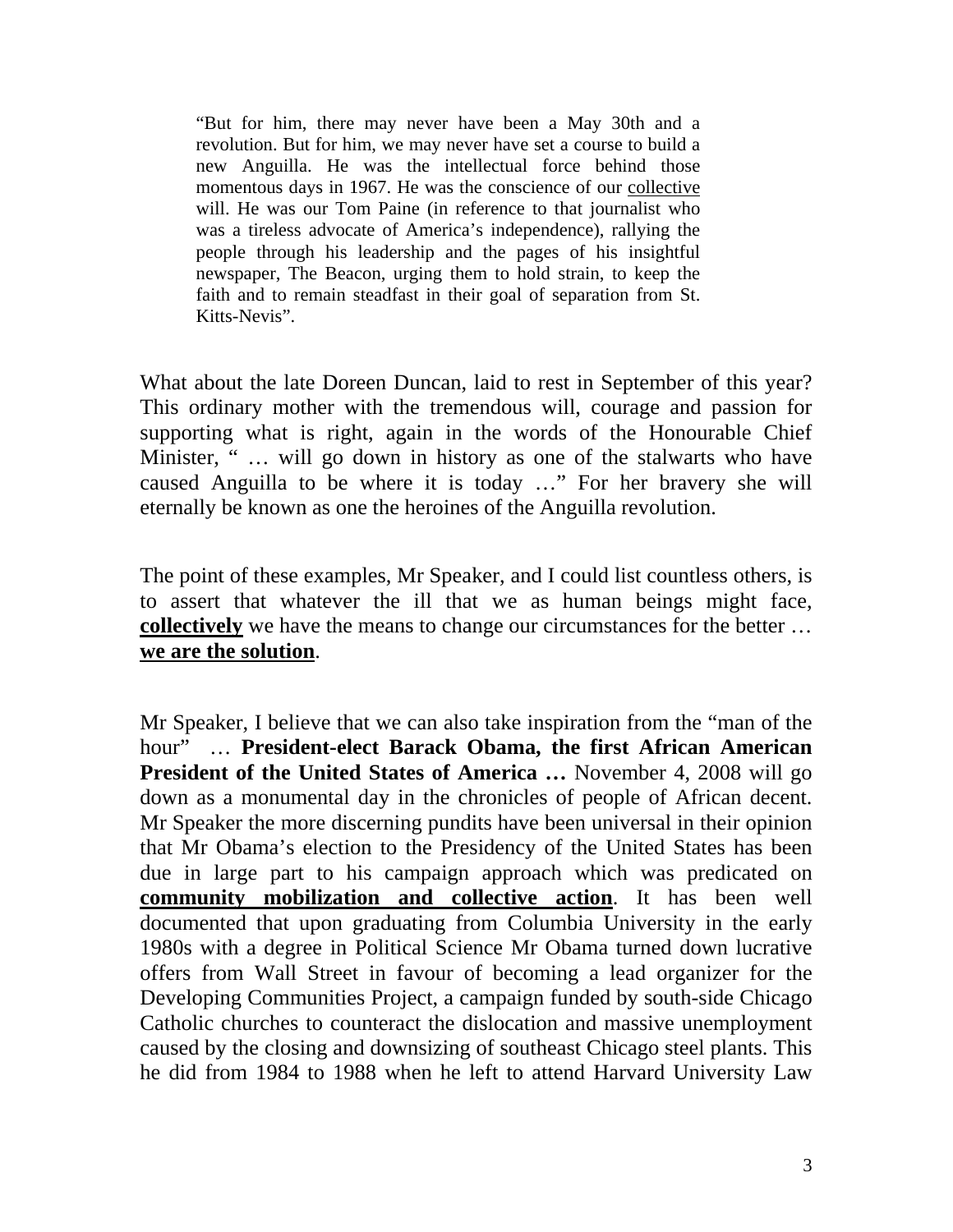School. Mr Obama would write in the epilogue to his book, *Dreams From My Father*:

 "Upon my return to Chicago I would find the signs of decay accelerated throughout the South Side - the neighborhoods shabbier, the children edgier and less restrained, more middle-class families heading out to the suburbs, the jails bursting with glowering youth, my brothers without prospects. All too rarely do I hear people asking just what it is that we've done to make so many children's hearts so hard, or what collectively we might do to right their moral compass - what values we must live by. Instead I see us doing what we've always done - pretending that these children are somehow not our own".

Mr Obama has forged the principles and relations developed as a community organizer into a movement which has brought him to the White House and from him much is expected in the delivery of social and economic justice.

Refocusing to the local level, Mr Speaker, I wish to turn now to what I believe is an extraordinarily insightful essay and call to action. I speak of course of your address on the Global Food Crisis to the 53rd COMMONWEALTH PARLIAMENTARY ASSOCIATION, which was held in Kuala Lumpur, Malaysia, in August of this year. You ended the address by stating:

" … the Commonwealth Parliamentary Association needs to remind itself that the very word "commonwealth", speaks to the need to understand, and appreciate that the wealth of the global commons, in its, seas, forests, lands, atmosphere and most of all its people, demands the shared and sensible stewardship of us all".

It is instructive to note that you expanded the notion of the "commons" beyond natural resource assets to include people because the "**social commons"**, if you like, is often treated separately. You are absolutely correct in that both need to be taken together to derive holistic and sustainable solutions to the challenges which face us as human beings.

So as I conclude this introductory part of my Address I would implore all Anguillians to reflect on individual action you can take to change circumstances around you for the better. There is no magic formula to solving the challenges we face. As individuals we don't have all the answers. Government does not have all the answers. The Church does not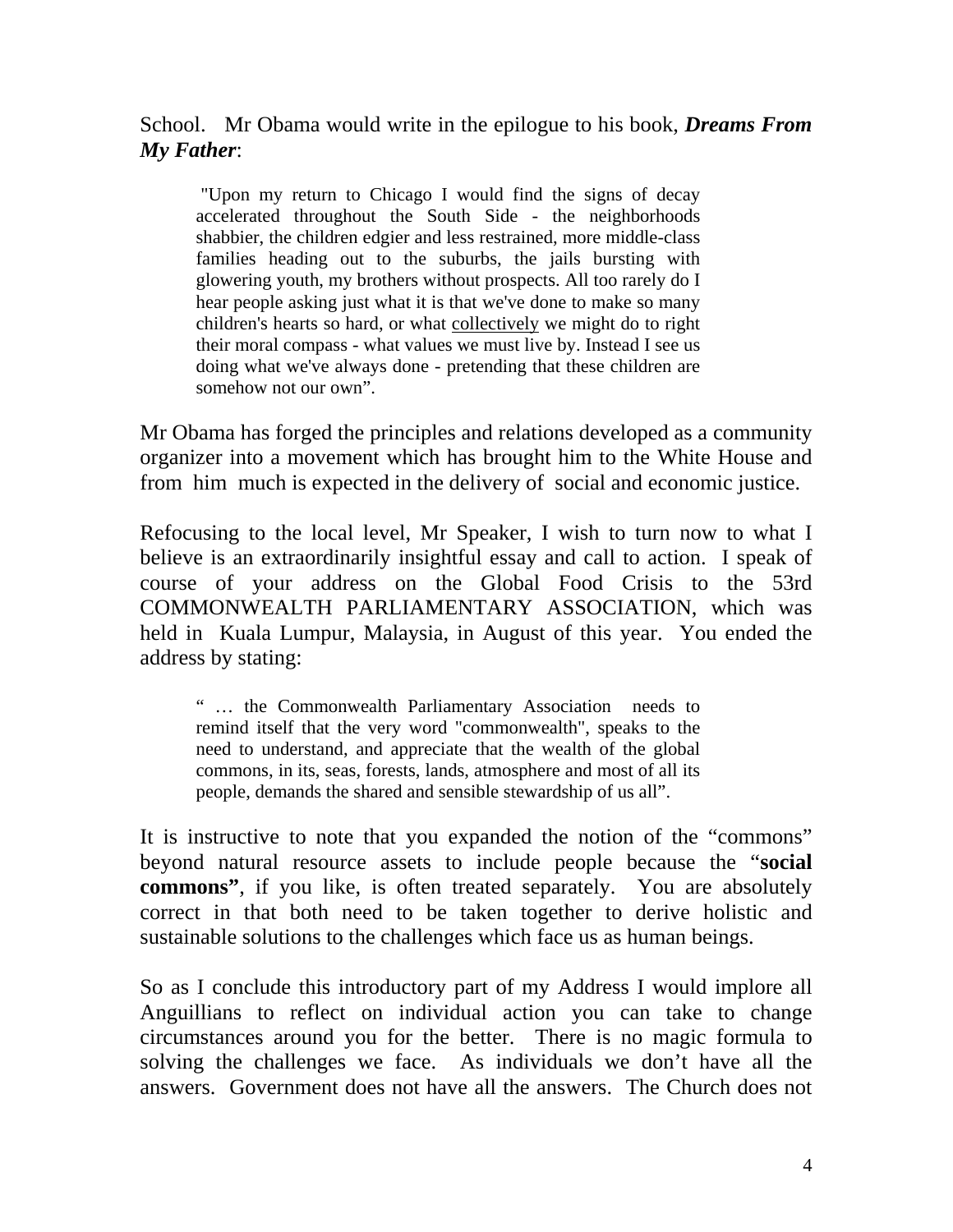have all the answers. Community Groups do not have all the answers. The Service Clubs do not have all the answers. The private sector does not have all the answers. However, it is through our collective efforts that we can make a lasting difference. **We are the collective and we are the solution**.

We can **strengthen the collective** by investing in ourselves, in our businesses and in our social institutions. We can **strengthen the collective** by increasing the collaboration between these three pillars of society. Above all else we can **strengthen the collective** through **positive action**, however small it may seem. We in Anguilla are no strangers to collective action. Indeed the Anguilla Revolution of 1967 was a national expression of the collective will, a national example of collective action. Of course we have a more down home expression for collective action – **JOLLFICATION**. As we continually strive to achieve the goals of the Anguilla Revolution we need to rekindle that collectivist spirit, the spirit of jollification.

Mr Speaker, putting together the annual budget itself is a **collective effort.** The Budget formulation process involves the entire Public Service, with the Ministry of FEDICT playing the coordinating role. I would like to place on record the support of the Honourable Chief Minister, my other Ministerial colleagues and the other Members of Executive Council in formulating and preparing the 2009 Budget. The Budget represents the programmes, plans projects and activities for delivering the objectives of Government. By far, recurrent expenditure on social development initiatives represents the largest expenditure by a single Ministry --- and with good reason. It is through social development initiatives that Government can best invest in people and the institutions that can make a difference in their lives … in strengthening the collective. We as a Government continue to reaffirm our commitment to social development … to strengthening the collective.

# 2. **ECONOMIC AND FISCAL REVIEW**

Permit me now Mr Speaker to undertake a brief review of Anguilla's economic and fiscal situation.

#### 2.1 Economic Activity

Mr. Speaker, official statistics indicate that in 2007 Anguilla's real gross domestic product (GDP) grew to **\$351.05 million**, an increase **of 21 percent**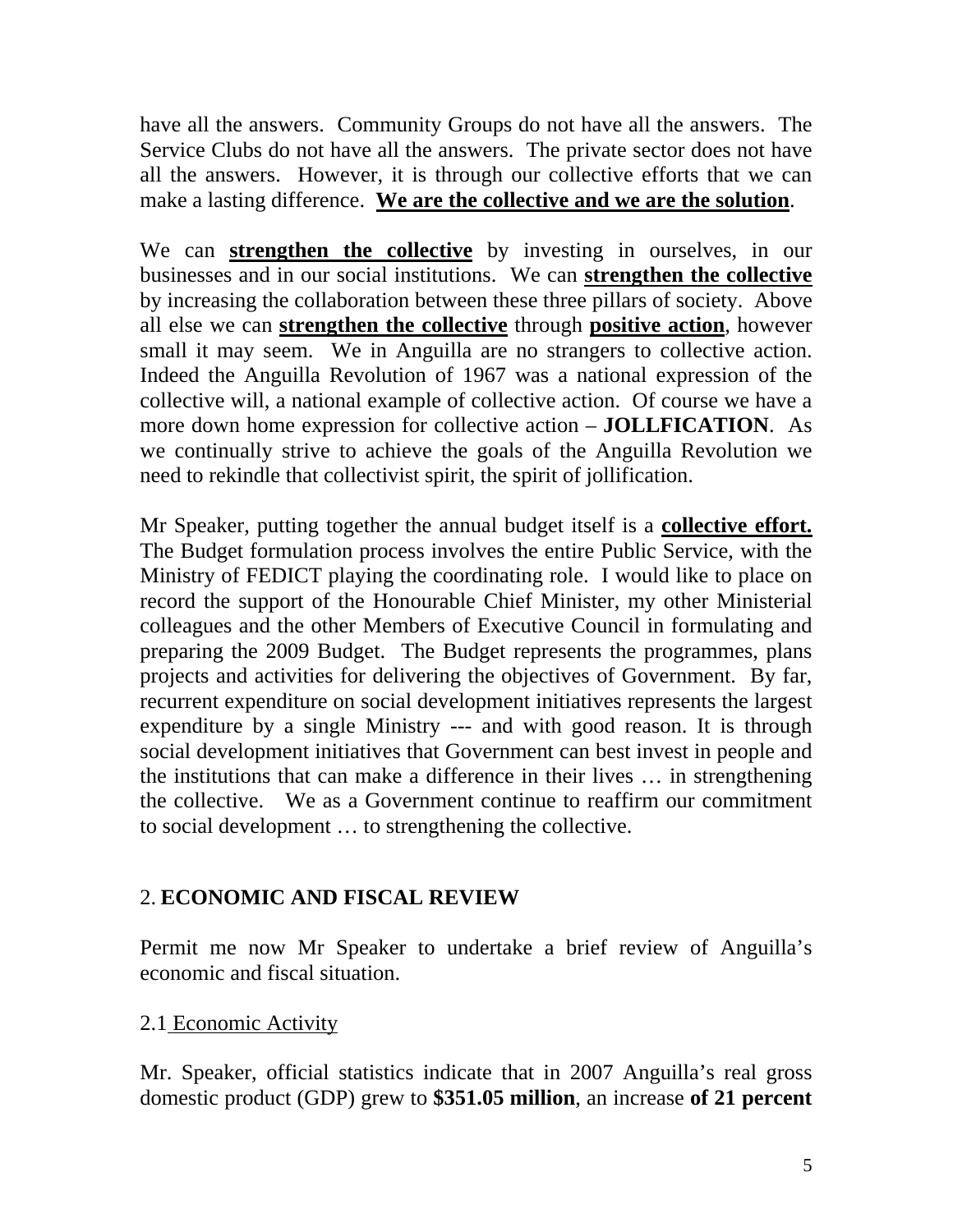from 2006 when the economy grew by **15 percent**. This growth is in line with the trend of increased output since 2003.

The Hotel and Restaurant sector continued to be the number one contributor to GDP, with **27.9 percent**. Continued growth in the construction sector led it to be the second largest contributor in 2007, accounting for **23.9 percent** of GDP. Banking and Insurance was the third largest sector with **15.8 percent** of GDP. The top three sectors grew by **6.4 percent**, **65.7 percent** and **15.0 percent** respectively. The particularly strong growth of the construction sector was fueled by the robust activity in all of its sub-sectors, commercial, residential, villa and resort construction.

Mr. Speaker, over the period 2004 – 2007 the economy grew in excess of **10 percent** annually. I cautioned in last year's Budget Address that while this was unprecedented it was unlikely to be sustainable. Early GDP forecasts indicate that the economy in 2008 will have slowed down with growth in the single digits.

### 2.2 Fiscal Performance

Fiscal performance looks in combination at recurrent revenue relative to recurrent expenditure, and combining this with capital revenue and expenditure to give a picture of Government's overall fiscal balance.

#### 2.2.1 Recurrent Revenue

Mr. Speaker, over the previous three years Anguilla experienced extraordinary levels of revenue collections, surpassing all estimates. 2008 has not seen the same level of collections. At November 30, 2008 recurrent revenue collections totaled \$**184.63** million. The revised estimate for total recurrent revenue collection is **\$203.84 million**, a short fall just over \$30 million from the **\$234 million** in the 2008 Budget Estimates. Even with the shortfall, this would represent the second consecutive year that collections would have surpassed the **\$200 million** mark.

Mr. Speaker, the major contributors to recurrent revenue collections are Import Duty - Other, Stamp Duty, Accommodation Tax, Work Permit Fees, and Import Duty - Fuel and Gas.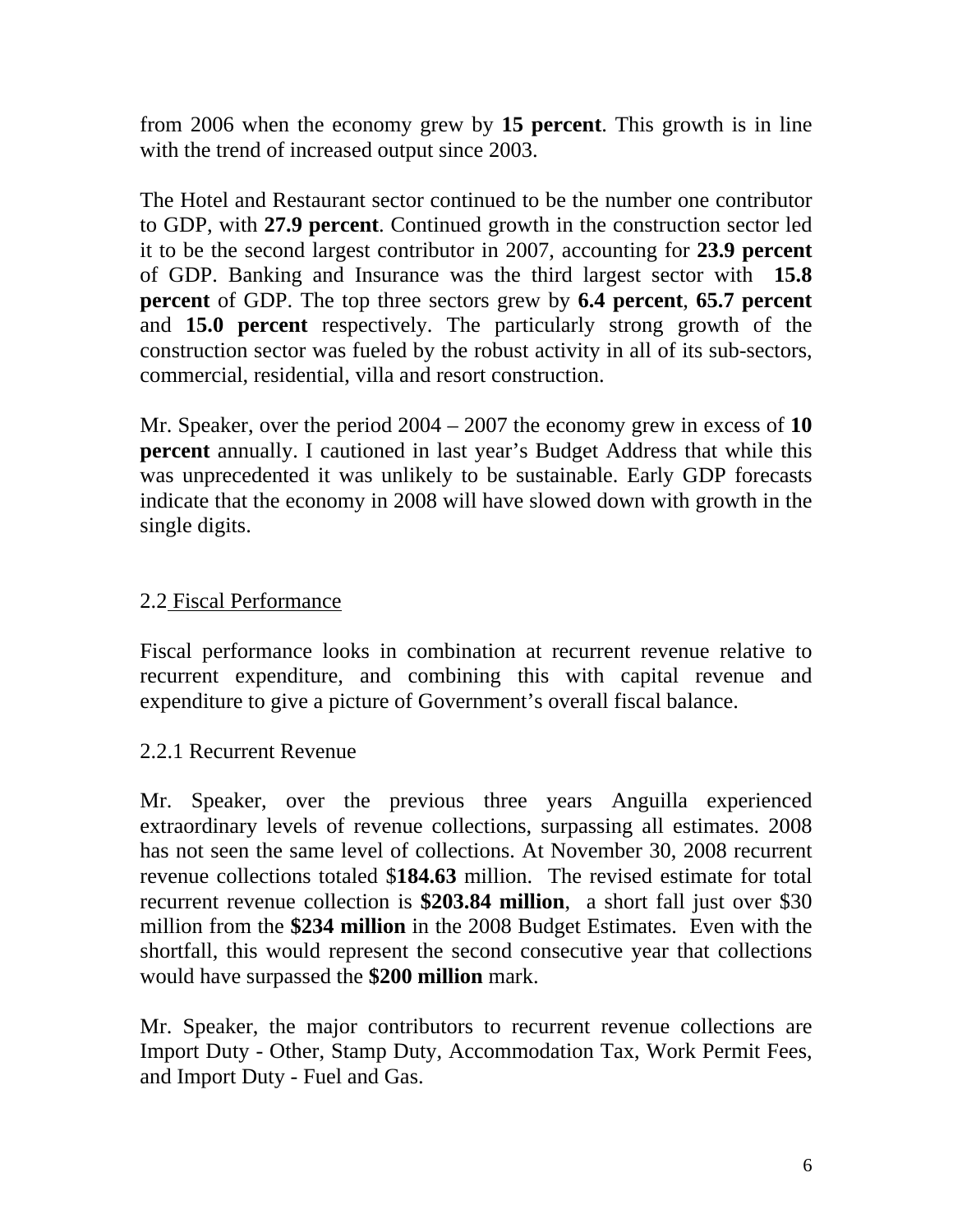**Import Duty - Other** continues to be the top revenue performing head. To date revenue collection from this head totals **\$59.0 million.** By year end revenue collections are expected to total **\$70.0 million**. This would represent a significant short fall from the **\$83 million** projected in the 2008 Budget Estimates. The short fall in collections is linked to declining imports that have coincided with the slowing down of the economy as the US credit crisis which has spread internationally took its toll on tourism investment projects such as the Flag Luxury Properties project (which ceased construction activity in July) and the Rendezvous Bay Resort and Altamer Resort expansion projects which had been expected to commence construction this year. Credit is the lifeblood of the global capitalist system and when this is frozen, projects will suffer whether they are in the United States or Anguilla.

Stamp Duty, the second strongest revenue collection head for 2008, is expected to total **\$26.88 million**. This is in line with the trend in the collections from this source in recent years.

Mr. Speaker, Accommodation Tax rounds out the top 3 revenue performers. Accommodation tax collections are projected to amount to **\$15.20 million**, falling short of the **\$17 million** approved in the 2008 Budget Estimates. The below par performance of accommodation tax collection is again related to the contraction of economic activity in Anguilla's main source markets which has been reflected in the decline in the number of visitor arrivals to the island by on average 15% from 2007 totals.

The next significant source of recurrent revenue is Work Permit Fees. Collections from this source are in sharp contrast to the three heads discussed above in that revenue collected is expected to exceed 2008 Budget Estimates. Collections are projected to total **\$10.57 million**, **17.4 percent** greater than projected for the year of **\$9 million**.

Finally, Mr Speaker, despite the set backs, the resilience of the economy is witnessed in the fact that there are some forty plus revenue collecting heads that have surpassed their 2008 Budget Estimates, including significant heads like Business Licences.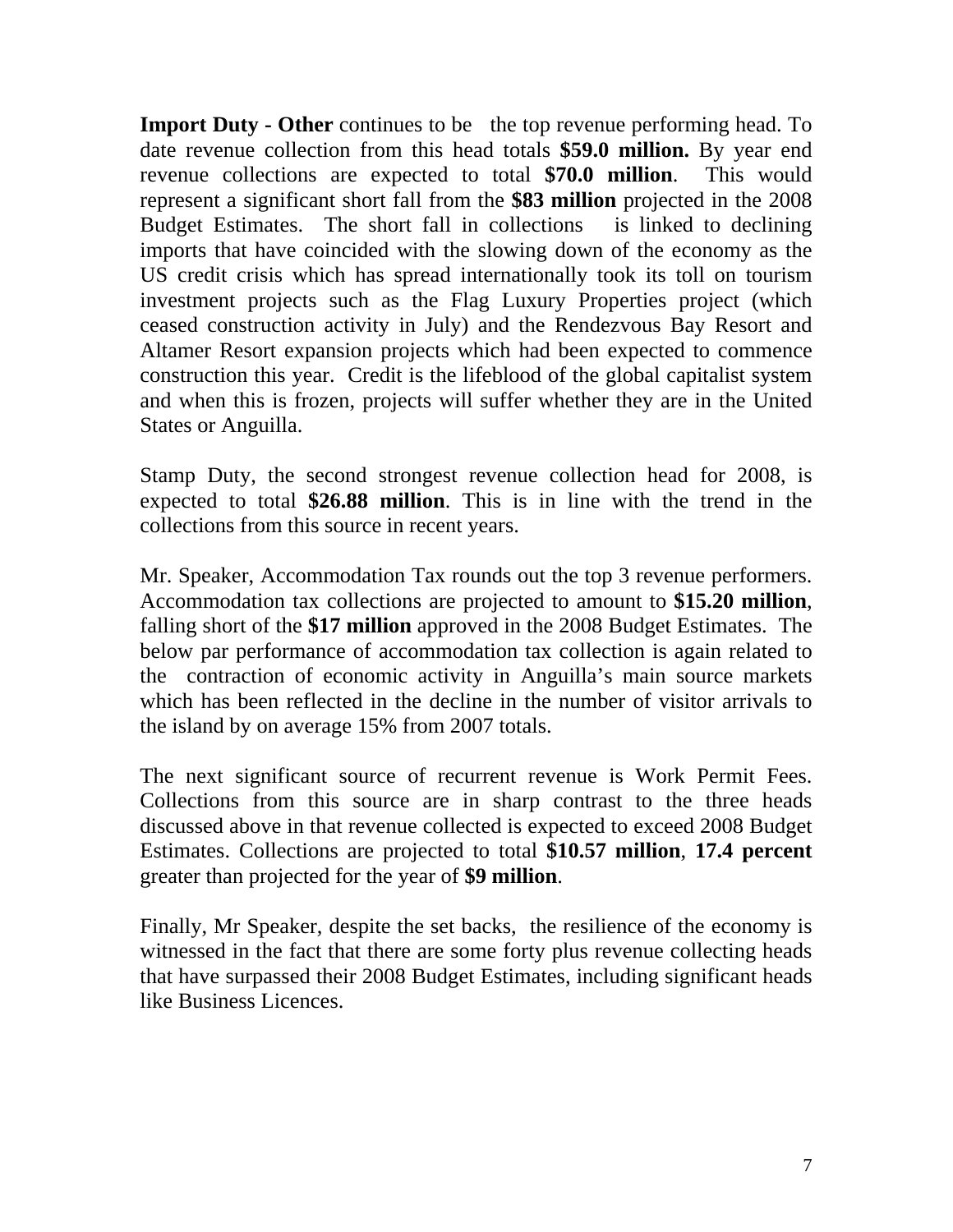### 2.2.2 Recurrent Expenditure

Recurrent Expenditure is expected to total **\$205.23 million** in 2008 compared to the 2008 Budget Estimates of \$**201.26 million**. This variation is attributable to increases in personal emoluments resulting from an increase in the salary of Civil Servants from September 2008, increased subventions to the Tourist Board, and increased expenditure on training (scholarships and grants), all approved by the House of Assembly by Supplementary Appropriation Acts

#### 2.2.3 Recurrent Balance

The difference between recurrent revenue and recurrent expenditure, the recurrent balance, is expected to be a deficit of **\$2.78 million.**

#### 2.2.4 Contribution to Fiscal Reserves

Mr. Speaker, for the first time since the system of Fiscal Reserves was implemented in 2003 Government will not be able to contribute to fiscal reserves from recurrent surpluses in 2008. In January 2008 Fiscal Reserves stood at **\$40.75 million**. At the end of November Reserves stood at **\$39.62 million**. 2008 marks the first time since 2001 that Government has spent from its Fiscal Reserves to meet current obligations. But the system was created precisely to meet the sort of fiscal challenges that we have experienced in these latter months of 2008. The basic principle of the Fiscal Reserves system is that Government will contribute to fiscal reserves in times of prosperity, and draw down on these reserves in not so prosperous times to meet our obligations.

#### 2.2.5 Capital Expenditure

Mr Speaker, capital expenditure for 2008 is expected to top out at around **\$42 million**. This will be significantly less than the estimated \$**53.7 million** given that we face a challenging end to the year. Given lower than expected revenue collections the Capital Budget has borne the brunt of the rebalancing measures implemented to ensure that the final budget out-turn will be of manageable proportions.

Expenditure on land acquisition led the way with over \$**9.9 million** spent on meeting outstanding land compensation obligations relating to the Wallblake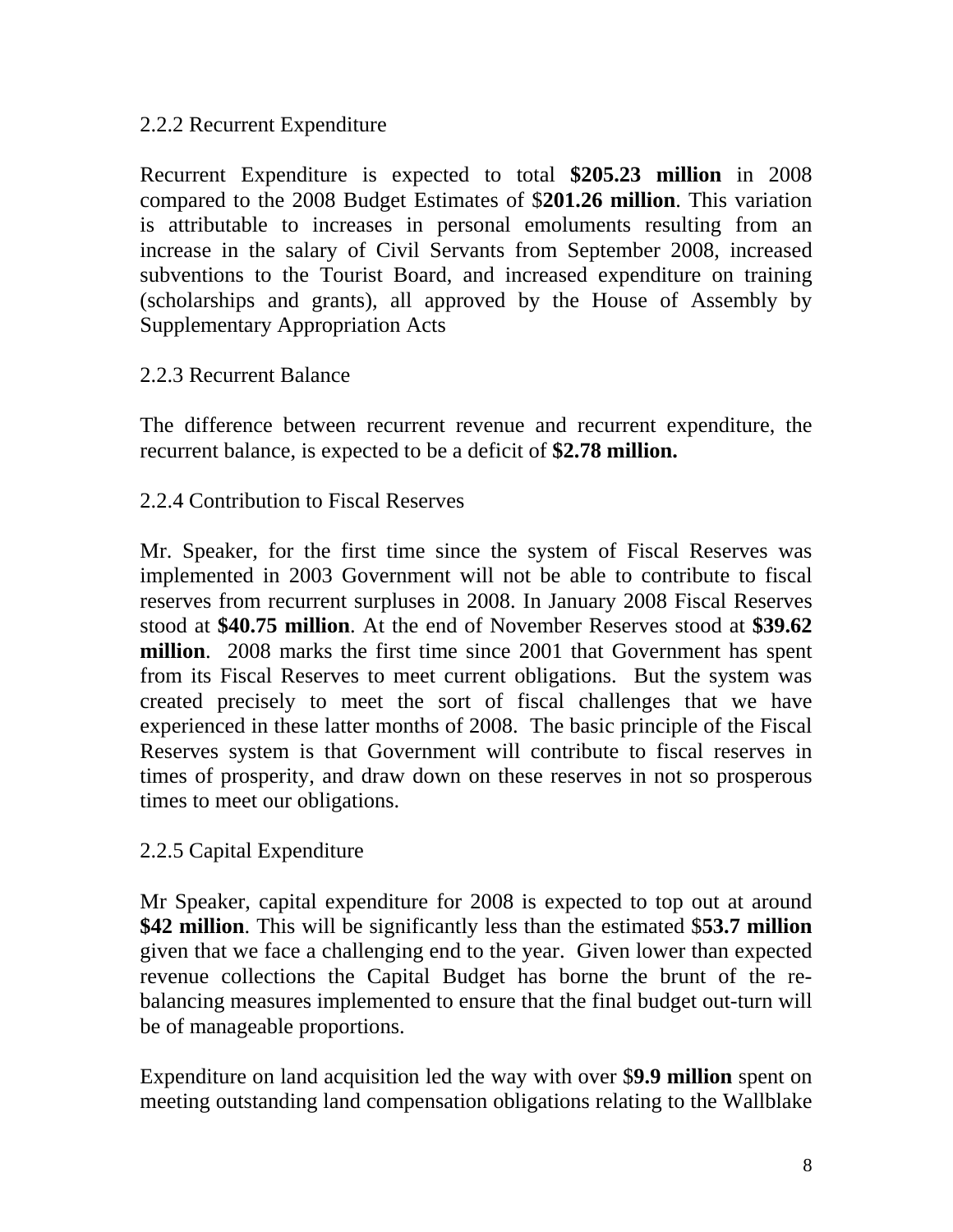Airport Expansion Project and to support the progress on both social development initiatives and infrastructural development projects.

Infrastructure development remains a significant area of expenditure accounting for over one-third of overall capital expenditure. Approximately \$**6.3 million** was spent on the roads development programme that focused on the upgrade or resurfacing of Village Roads, including replacement of water lines, relocation of utilities and accommodation works such as fence replacement and drainage. Overall, 12km of roads were upgraded including the Sea Feathers Road, the Kool FM Road and importantly the Campus A & B / Stoney Ground Road which now serves to noticeably relieve the main arterial road of congestion during peak periods of traffic flow.

There was expenditure of **\$1.6 million** on seaport development. Three consultancies geared at providing Anguilla with modern port facilities to meet its long term development and operational needs were financed. In turn they addressed the design phase of the Master Plan for Blowing Point Port Facility, planning and design for Corito Port Cargo Facility and the legislative and institutional requirements for a combined Air and Seaports Authority.

\$**1.7 million** was spent on **Water Development.** Activities included a consultancy to guide the process to transform the Water Department into a state-owned Water Corporation. Other activities included the construction of a storeroom at Crocus Hill and the rehabilitation of the Valley well field and pump station.

On the social development and social infrastructure side, education has once again been our priority. In general, some **\$800 thousand** was spent on improving the schools environment for our children making their surroundings safer and more conducive to learning with ongoing replacement of windows, security lights and replacement furniture for all schools. Additionally, **\$700 thousand** was spent on the construction of support rooms at Orealia Kelly (Stoney Ground) Primary School to accommodate specialist classes such as music and reading recovery, space for the school nurse, the counsellor and others providing educational support. Over **\$600 thousand** has been spent to upgrade the Votech Educational Facility to provide increased and improved access to technical education. This is so important in preparing our students to function in a rapidly changing technological society. **Nearly \$500 thousand** was spent to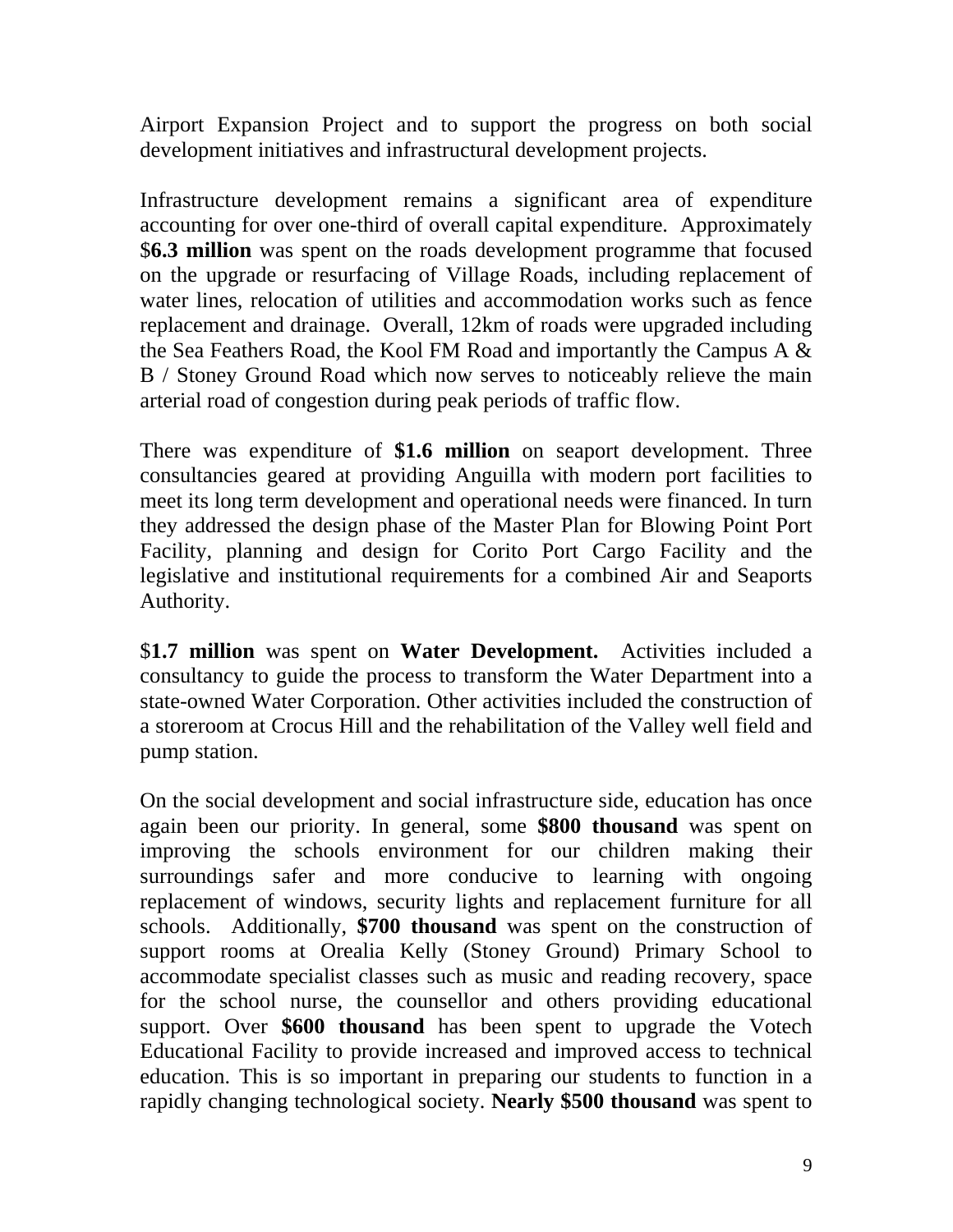facilitate the programmes of the Hospitality Training Institute of the National Community College. This initiative is imperative for the provision of skilled and professional workers in our tourism and hospitality sector and has the potential to become a centre of excellence for training in the hospitality sector including for persons in Anguilla, neighbouring islands and farther a field. Technical advice was also secured for the future development of the Technical Studies Division at the Old Shell Factory.

With regards to Health Services Development, **\$1.5 million** went towards the funding of capital infrastructure for the Health Authority, most notably completion of the maternity wing, upgrade of the surgical theatre, creation of a Stabilisation Room in the Intensive Care Unit, Upgrade of Health Centres, Hurricane Shutters for the Miriam Gumbs Senior Citizens Home and purchase of medical equipment.

Mr Speaker, I end this brief review of capital expenditure by noting the passage of Hurricane Omar, a Category 3 Hurricane. By God's grace no lives were lost or injuries reported. It required an immediate and extensive clean up, costing us approximately **\$250,000** to date (to be refunded by a US\$100,000 grant from the CDB). Every year provision is made in the Capital Budget under the head "Disaster Mitigation and Recovery" for such eventualities. The post Omar clean-up has been funded from this head. The passage of Omar bears out the importance of continued planning and equipping to mitigate against and recover from any major disasters.

# 2.2.6 Overall Balance

Mr. Speaker, Government's overall fiscal position is determined by the sum of the recurrent balance and the capital balance. The recurrent balance is expected to be a deficit of **\$2.78 million.** The recurrent deficit was partially offset by drawing down on fiscal reserves to the tune of \$1.13 million. Capital expenditure is expected to total **\$42.0 million** for 2008. Capital expenditure was partly financed by a loan of **\$27 million**. Hence, Government's overall balance is expected to register a deficit of **\$16.65**  million by the end of the year.

Mr. Speaker, I must again reiterate for the benefit of the people of Anguilla that the sub-par fiscal performance is linked to the wider economic situation. The economic down turn is not unique to Anguilla but is a phenomenon being experienced the world over. Indeed just last week it was officially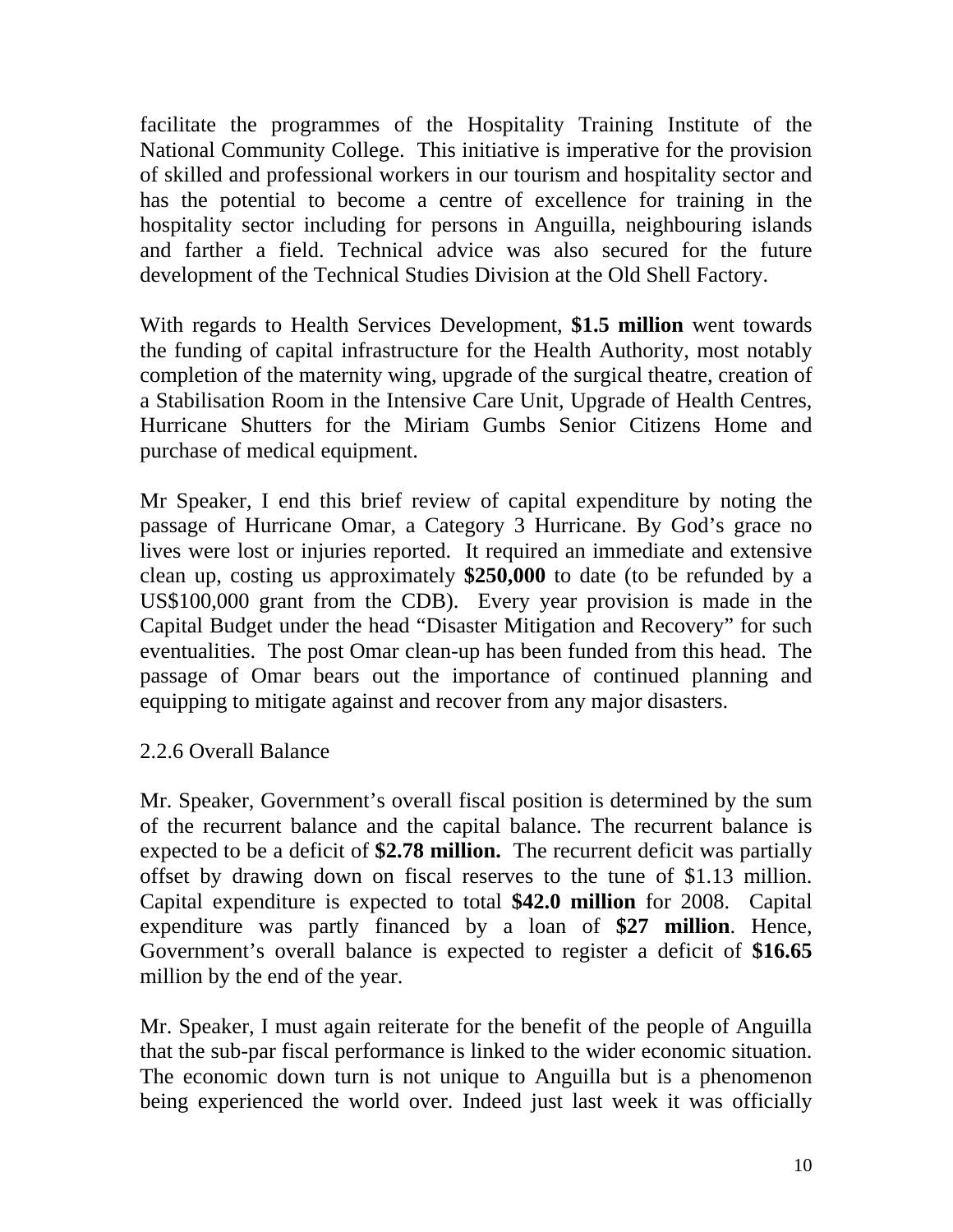confirmed that the United States has been in recession since December 2007. The Government is committed to doing its part to ensure that Anguilla and Anguillians are able to weather these challenging times and emerge even better prepared for the future.

### 2.2.7 Public Debt

Mr. Speaker, in nominal terms total public debt at the end of the third quarter of 2008 stood at EC\$152.68M or 25% of GDP. Government's overdraft amounted to EC\$9.3M at the end of the period and is included in the total. If the overdraft is excluded, it would mean that the public debt would be EC\$143.38M representing 23% of GDP.

Of the total disbursed and outstanding debt at  $30<sup>th</sup>$  September 2008, 13.2% or EC\$20.15M is in the form of contingent liabilities or what is referred to as government guaranteed debt. This comprises loans to the Anguilla Development Board (ADB), the Anguilla Tourist Board (ATB) and the Anguilla Electricity Company (ANGLEC). The remaining 86.8% or **EC\$132.53 million** represents loans to the central government.

Mr. Speaker, we generally try to keep our public debt within certain ratios. These include the Net Debt Ratio representing net debt to recurrent revenue, the Debt Service Ratio representing debt service to recurrent revenue and the Liquid Asset Ratio representing liquid assets to recurrent expenditure. The accepted ratios are a maximum of 80% for the net debt, a maximum of 8% for debt service and liquid assets should be at a minimum of 25% or 90 days of recurrent expenditure.

The net debt which is the Central Government plus the risk-weighted guaranteed debt minus government reserves at the end of September 2008 stood at **EC\$93.3 million** or 39.1% of recurrent revenue. This is well within the acceptable limit.

Debt service payments as a percentage of estimated revenue, at the end of September stood at 4.09%. This is well within the recommended ratio of 8%.

Based on estimated recurrent revenue of EC\$201.3 million, reserves at the end of the year should be **EC\$50.3 million** to cover 90 days expenditure. Reserves at the end of the end of November stood at **EC\$39.3 million** which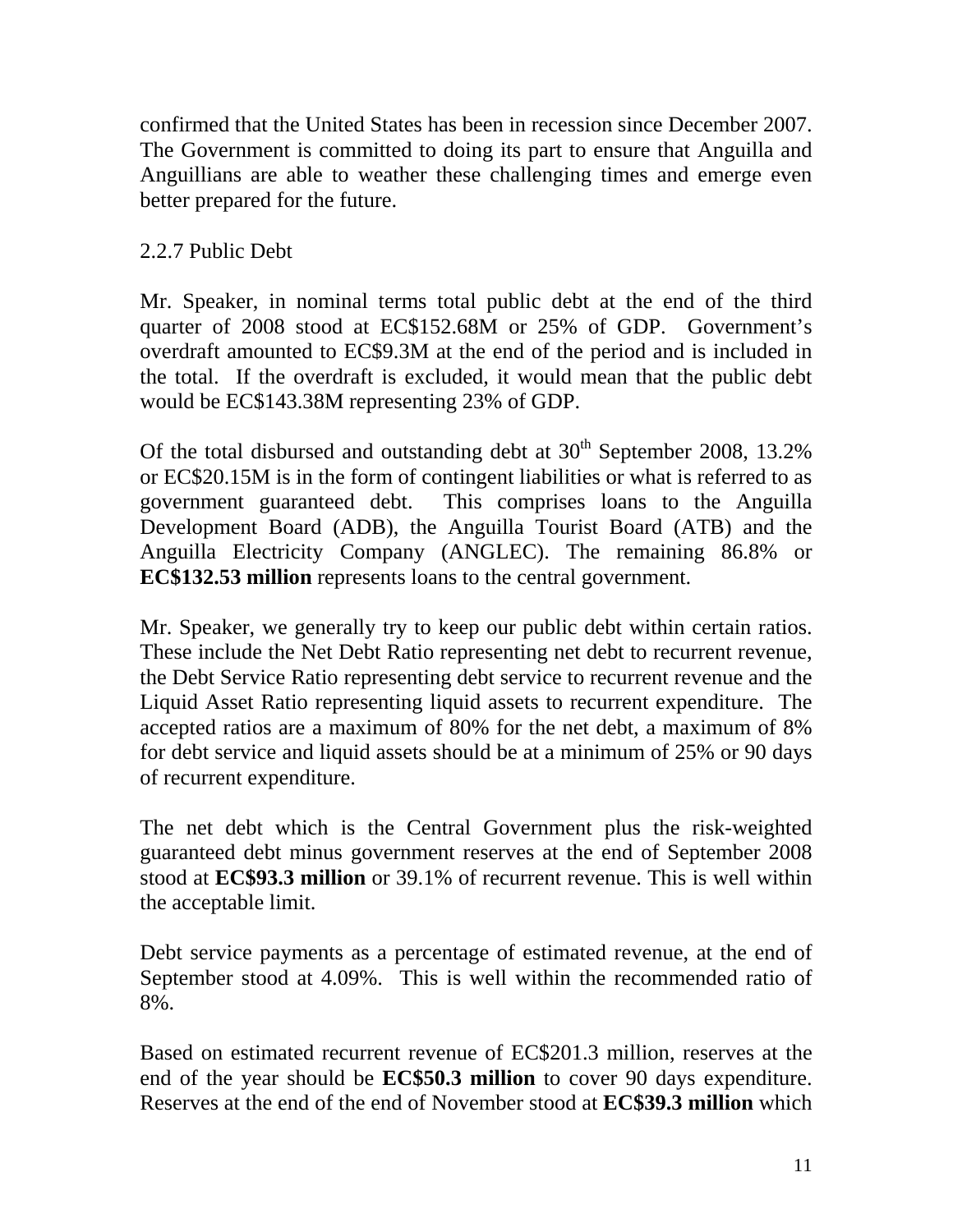means that approximately **EC\$11.0 million** would be necessary to achieve the required target. With the sluggish economy it is doubtful that this amount can be added to bring the liquid asset ratio to the desired level by year end.

It would be remiss of me at this occasion not to mention the reaffirmation of the high credit worthiness of the GoA for 2008/2009 by a regional credit rating institution based in Trinidad and Tobago, Caribbean Information and Credit Rating Services Ltd (CariCRIS). The first rating exercise for Anguilla was carried out in the second half of 2007 and made public in February 2008. Anguilla was issued a CARi AA (double A) rating for a notional debt size of US\$25 million or equivalent. The second assessment was undertaken in July 2008 and the GOA maintained the initial double A rating. This is significant in that the GoA plans to begin issuing bonds on the Regional Governments Securities Market (RGSM) in 2009.

The Government of Anguilla intends to borrow up to **EC\$77.5 million** during 2009 to finance capital projects. The plan is to raise some of the financing from loans issued by the Caribbean Development Bank (CDB) and from domestic banks as well as by issuing bonds on the Regional Government Securities Market. The Government of Anguilla also plans to raise additional short term financing by issuing Treasury Bills for the very first time. This will be done as soon as the legislation is in place.

# 2.3 Private Investment

Mr Speaker, as I indicated in the economic review the three top sectors of the Anguillian economy reside in the private sector. In terms of investment activity in the tourism sector, as I indicated earlier, the Flag Luxury Properties Project temporarily ceased construction activity in July of this year. The developers have indicated that they require an additional US\$200 million of loan finance to complete the project. They have further indicated that they anticipate the re-start of construction in April 2009.

The Altamer Expansion, Rendezvous Bay Expansion, Conch Bay and Shoal Bay Development projects have all experienced challenges securing financing to commence construction, as a result of the global credit crunch and have therefore re-considered their start-up dates.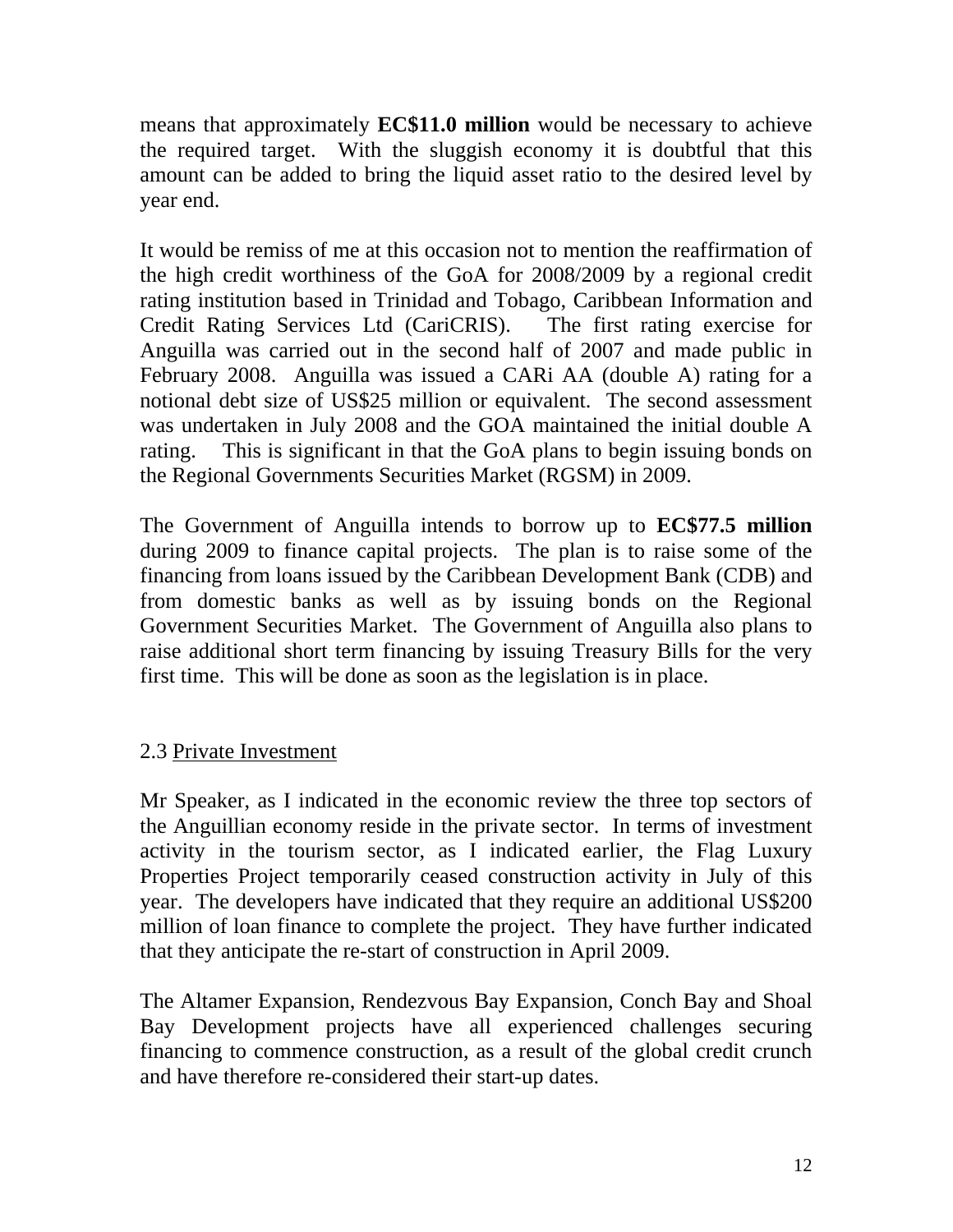Mr Speaker, the situation is not all doom and gloom, however. I am extremely happy to announce that having weathered the ups and downs since construction began in 2000 the 100% Anguillian-owned Royale Caribbean Resort is scheduled to complete their Phase I and open to the public in July 2009 with 80 rooms, 2 large state of the art conference facilities and a spa facility. This will have been achieved at an investment cost of approximately US\$60 million. The Phase I operation of the resort is projected to provide employment for over 150 persons. On behalf of Government let me say that we are extremely proud of Mr Quincy Gumbs and family for what will be an historic achievement and occasion.

Construction at the Viceroy Anguilla Resort and Residences project, being constructed by the KOR Group, has continued as well. The developers have indicated that they will commence operations at the project in phases in 2009 as follows.

- March 2009 small room inventory comprising villas, front/back of house; pools and restaurant with 100 staff required to support activities;
- April 2009 activity ramped up to 3 out of 5 restaurants and 60% of room inventory with a compliment of 350 staff;
- November 2009 activity further ramped up to include all rooms and spa facility with a compliment of 500 staff overall.

The total investment in the project is estimated at around US\$350 million.

Cuisinart Hotel has also quietly been investing in expanded room capacity and amenities. Its state of the art spa has been renovated and expanded. These improvements will ensure that it remains in the Top 10 of such facilities in the Caribbean Basin area. Additionally, work will continue on the condominium component of the project, the terms of which are governed by a Supplementary Agreement to the original Memorandum of Understanding agreed with Government. On behalf of Government we wish to extend our gratitude to Mr Rizzuto and his family for the confidence that they continue to repose in Anguilla as a hospitable investment location.

We are indeed happy to indicate that Cap Juluca Resort is back on track again. The new owners of the resort have been confident enough to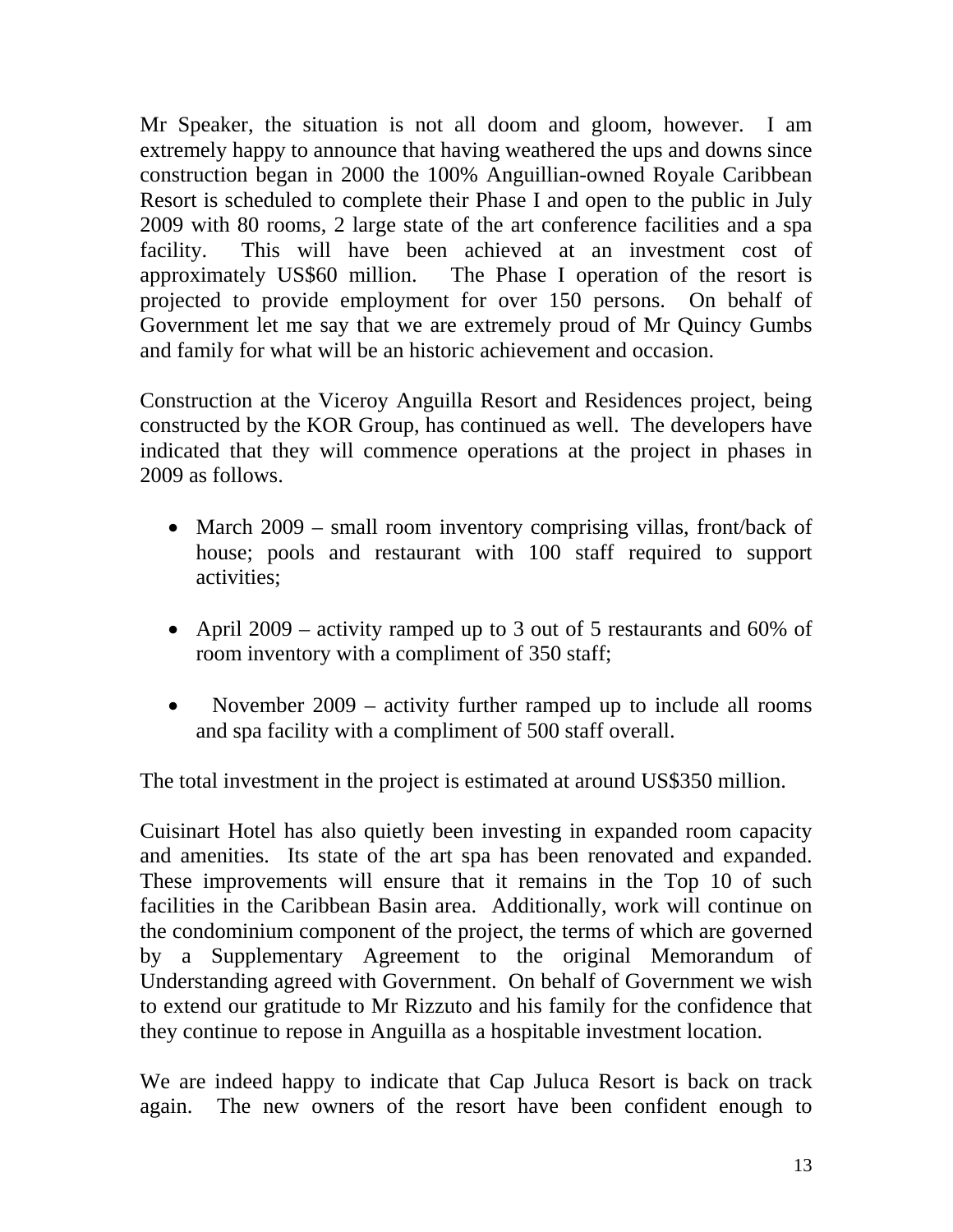undertake major renovation works amounting to **US\$20 million**. The resort which has been closed since September will be re-opened with fanfare on December 15. The owners are projecting to spend an additional **US\$50 million** on renovating the property over the period 2009 – 2010, including completing the spa facility. The MOA negotiations will be concluded by the end of this month and the agreement will have a provision for the Government of Anguilla to become a 20% equity owner in the project.

Finally, Mr Speaker, I am happy to say that the St. James Medical School which Government granted approval by way of a Memorandum of Agreement in 2005 has received provisional accreditation from the regional body and is currently awaiting licensing. It is due to begin matriculating students in Anguilla next year. The Medical School will initially operate out of rented premises but within 3-5 years, as per the terms of the MOA, will construct its own purpose built state of the art campus facilities. Mr Speaker we have high hopes for the St. James Medical School. The students at the St. James Medical School, which is expected to grow to some 250 persons overtime, will be a boon to the local apartment rental market as well as provide other benefits to the Anguillian economy.

So as I said Mr Speaker, the situation is far from dismal and we anticipate vibrant activity in the tourism construction area as well as in hotel operations as the new resorts come on stream, as well as activity in other investment areas.

# 2.4 Activities of Statutory Bodies

#### 2.4.1 Anguilla Tourist Board (ATB)

Mr Speaker, from the public sector perspective the Anguilla Tourist Board continues to be the most visible face of tourism. You will recall that in last year's Budget Address I announced that Executive Council had approved a two-year Tourism Sector Development Project (TSDP). The TSDP was launched in January of this year and includes as a component a review of the corporate mandate and operational apparatus of the ATB. This is already underway and as an initial step Executive Council has decided that responsibility for product development (which covers accommodation, access, amenities, and attractions) will be transferred to the Ministry of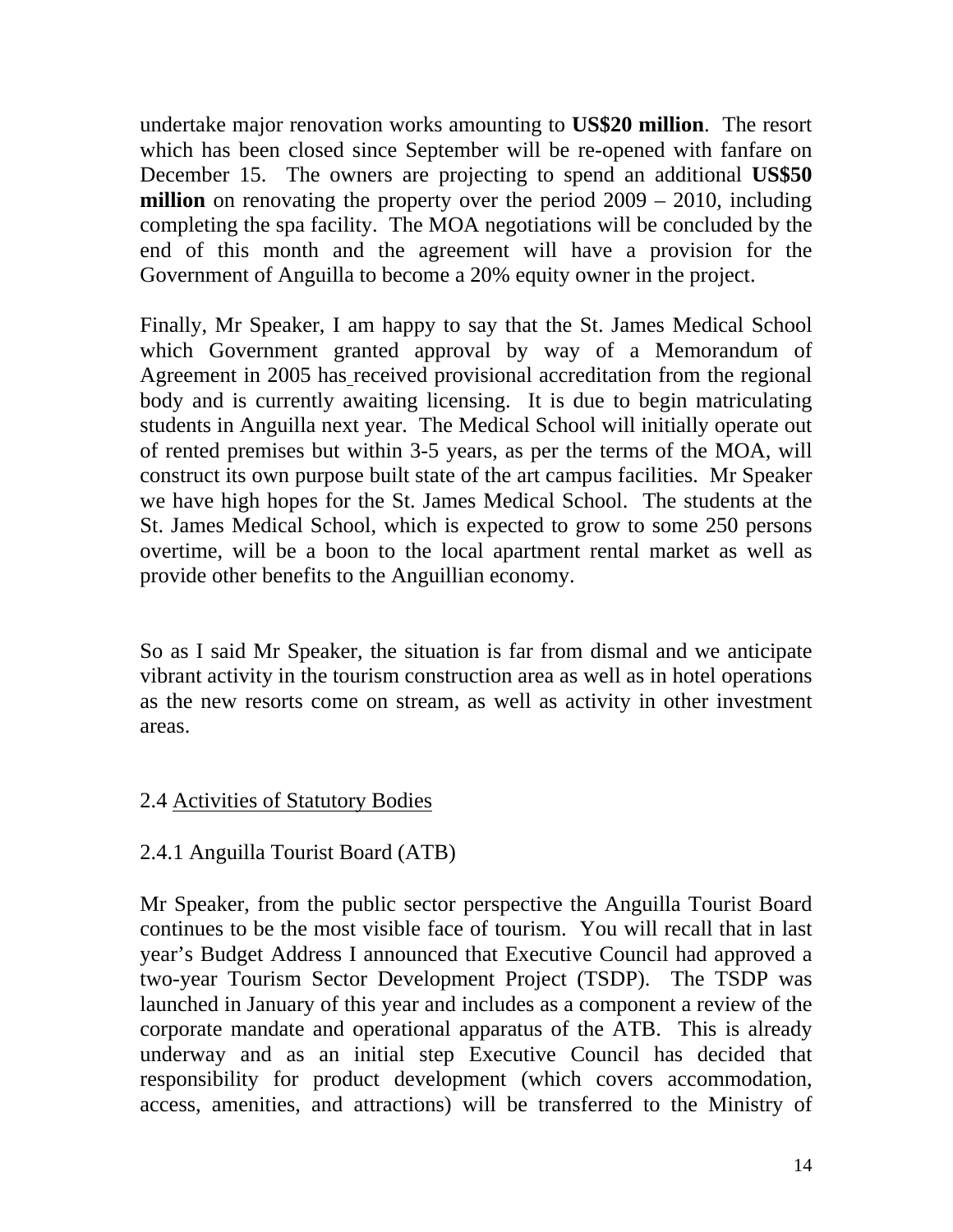Tourism. This will allow the ATB to concentrate almost exclusively on marketing and promotion. Research has shown that this kind of division of responsibilities is the best practice and the hallmark of the most successful tourism destinations. The change will mean that certain staff members of the ATB will be transferred to the Ministry of Tourism. At the same time the staffing compliment of the ATB will be reviewed to determine what is required for it to effectively deliver on its new mandate. Government through the TSDP is committed to be the lead in re-establishing Anguilla as the premier upscale tourism destination in the Caribbean and ultimately the world. The ATB will play a crucial role in this effort.

#### 2.4.2 Anguilla Social Security Board (ASSB)

Mr Speaker, the Anguilla Social Security System is, by its very design and its name, a prime example of what this year's budgetary theme presents – the collective – or the group, the combined, the whole, as opposed to the individual providing, as it were, social solutions. Its philosophical base is a collective approach to protection against the economic risks that individuals face, such as reductions or loss of income for them and their families, through sickness, maternity, old age, disability or death. In this regard, the Social Security System is the collective, the combined contributions of individuals, in order to be the solution to the societal problem of want, when those individuals who are the wage-earners can no longer perform that role either for themselves or their families. Put in the terminology of the theme, "we are the solution," collectively in and through the Social Security System, or, as I am wont to say using the Biblical parallel, we are our brothers' keepers. 2009 will be the System's  $27<sup>th</sup>$  year of operation, and as Minister responsible for the System I am proud to say that to date it has creditably performed its primary role, as well as that of being a mobilizer of national savings for the overall strength and growth of the economy.

The System's Eighth Actuarial Review, which assesses its financial strength and its ability to meet future demands, is at an advanced stage. The preliminary report states "The actuarial development of the Social Security System in the period 2005/2007 exceeded most key performance indicators anticipated in the preceding valuation three years ago. The Fund Ratio and Cost Ratio of the two benefit branches were more favorable than expected, the relative cost of administration expenditure declined steadily, and demand indicators showed significant improvements. …… The favorable results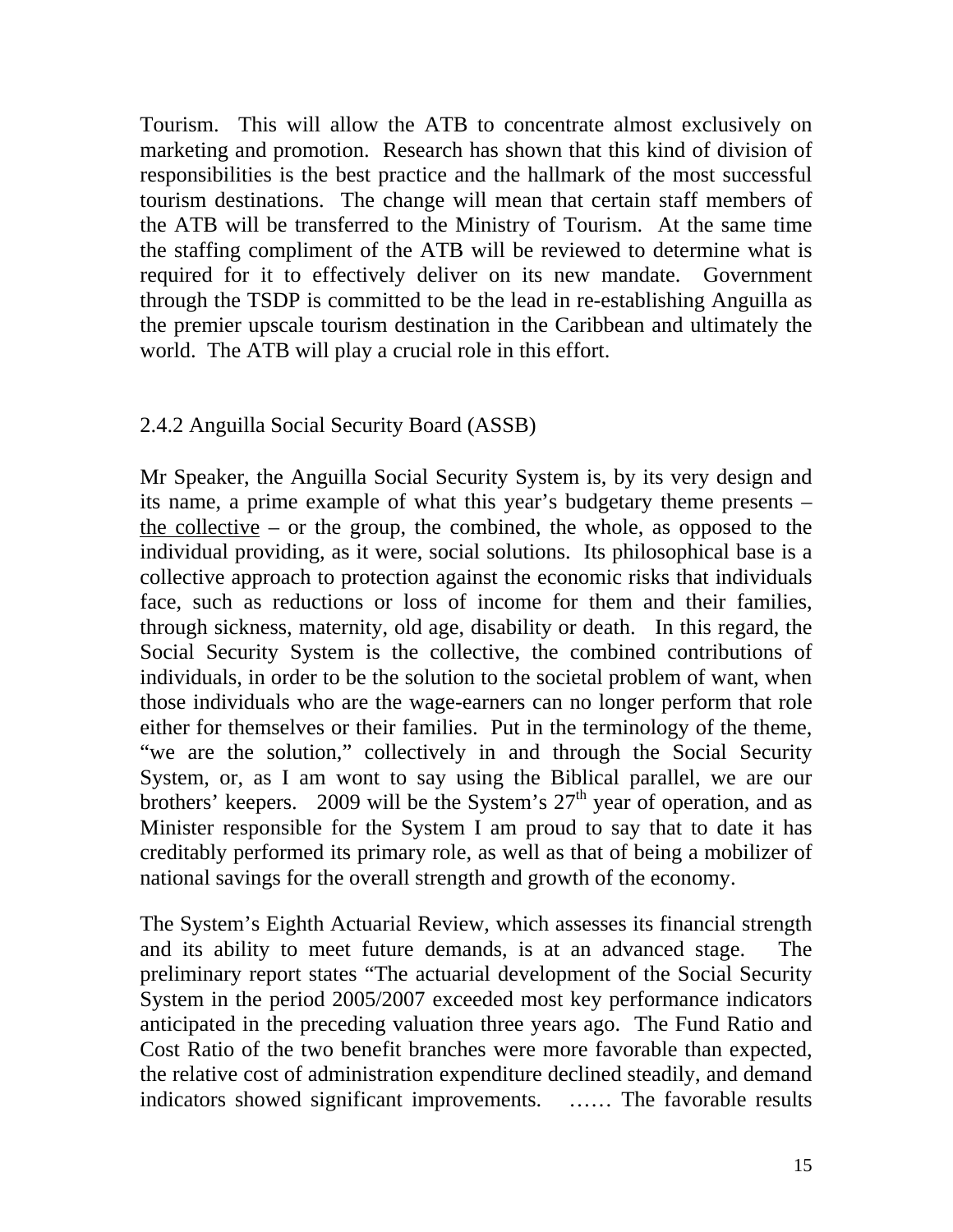reflected more efficient cost-curtailment and operational strategies implemented by management, and an exceptional macro-economic performance, yielding substantial increases on national productivity and economic activity. …….. As a result of these developments, at 31 December 2007 the System is in a stronger actuarial situation, with an expected operational surplus of the short-term branch in the period 2008/2010, accumulation of long-term branch reserves for a longer period than previously anticipated, and lower rates of administrative expenditure".

Mr. Speaker, all of that is good and positive. In fact, I can add that subsequent to the end of the review period 2007, the System's reserves passed the significant milestone of \$200 Million, and are equivalent to onethird of the Gross Domestic Product in current prices, which has itself been increasing at a very high rate over the past three years. However, the report recognizes that the real (inflation adjusted) rate of return on investments were below the actuarial assumptions, and a challenging international environment requires an integral re-assessment of the asset allocation strategy. High inflation tied to the increase in energy prices impacted negatively on the investments performance. This has been exacerbated by the global economic crisis and the turmoil in overseas financial markets. Thus, the asset allocation and the management of the investment portfolio, including offshore investments, continue to be one of the main challenges for the System in the near future. The recommended portfolio should include investments in domestic projects meeting specific criteria of safety, profitability and liquidity, in addition to aiding the socio-economic development of Anguilla as a subsidiary objective. In this regard, the proposed Social Security subsidiary Investment and Development Corporation would have a critical role in productive investments which will both benefit the fund and the economy in general.

In terms of what else the Social Security System can and will do to strengthen the "Anguilla collective", it is expected that the Actuary will recommend increases in minimum pensions and pensions on payment based on the strong performance of the Social Security Fund. Further, the Board is assessing the formal introduction of long-term employment injury benefits, which should include temporary injury benefits and disablement pensions of about two-thirds of earnings; reduced pensions on a pro-rata basis for partial disability; survivors' and orphans' pensions; funeral grants, and the payment of medical expenses and incidental costs. The Board is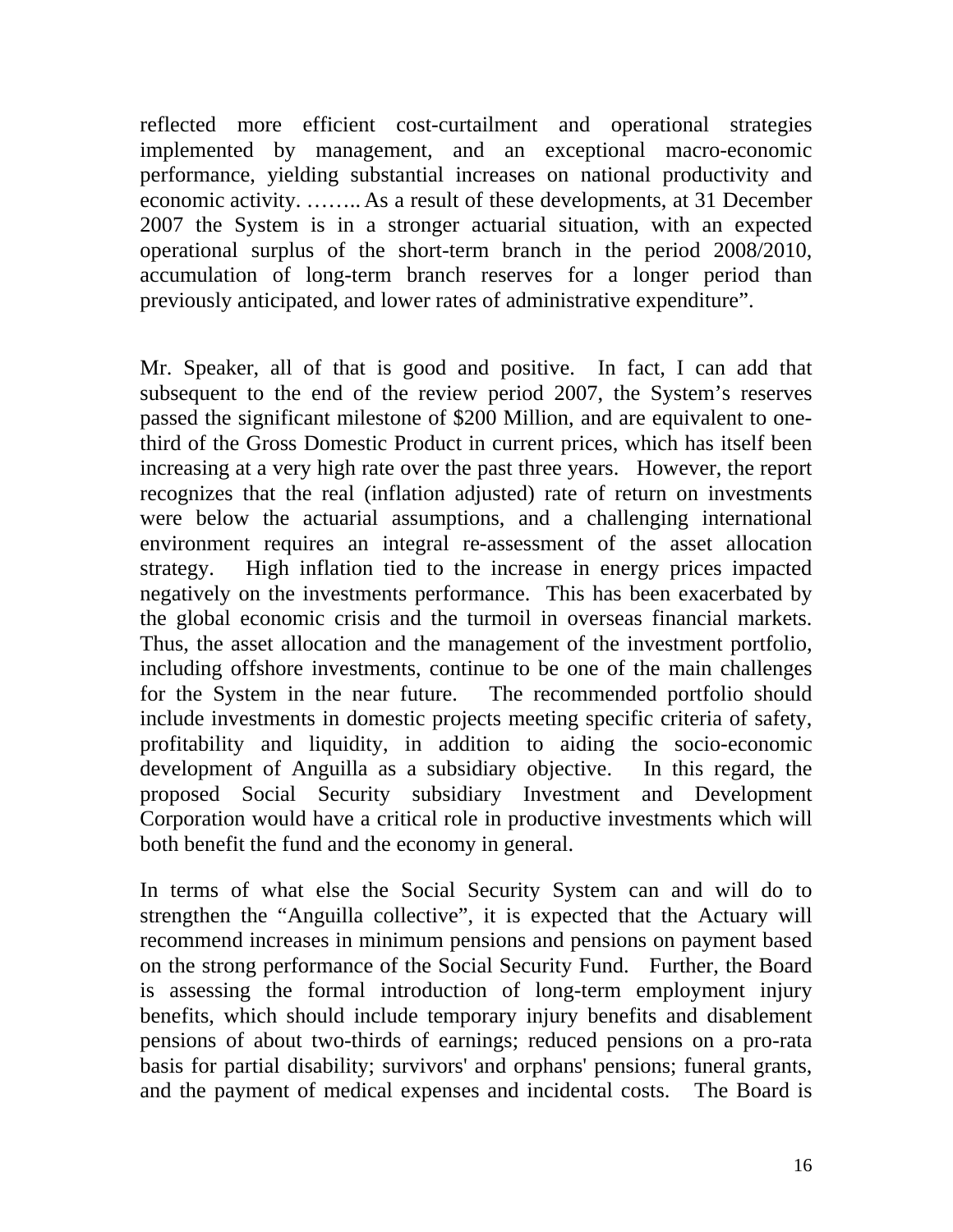also examining whether this additional coverage can be introduced without any need for additional contributions to cover its cost.

Sudden economic shocks caused either by hurricanes or by external economic forces have painfully brought home the need to consider strengthening the social protection sector by introducing an Unemployment Benefits Scheme within the Social Security System. In assessing the viability of such a scheme, special factors should be taken into consideration due to the highly seasonal pattern of employment in Anguilla in the tourist and related service sectors of the economy. Any action in this area would have to be reconciled with labour provisions regarding workmen's compensation on termination of employment, and the establishment of a Reemployment Agency.

# 2.4.3 Anguilla Development Board (ADB)

Mr Speaker, the ADB's mandate, as reflected in its mission statement, is to assist in the development of the national economy by stimulating and facilitating national development. Over the years the ADB has sought to increase the number of:

- Viable productive sector enterprises;
- Homeowners and improved housing;
- Trained personnel at vocational, technical and professional levels

During 2007 the ADB engaged in a series of programs and forged new partnerships with regional and international development finance institutions. It is a founding member of the Association of Development Banks of the Eastern Caribbean. The ADB also has joined ALIDE, which is the Association of Development Finance Institutions of Latin America and the Caribbean. These relationships will serve in the short term to provide support in terms of technical assistance, training and information sharing.

The ADB continues to be a financially viable entity. For the year ending December 31, 2007 the institution generated net operating profit of EC\$731,000 with an asset base of EC\$37.2 million with an annual asset growth rate of 2.2%.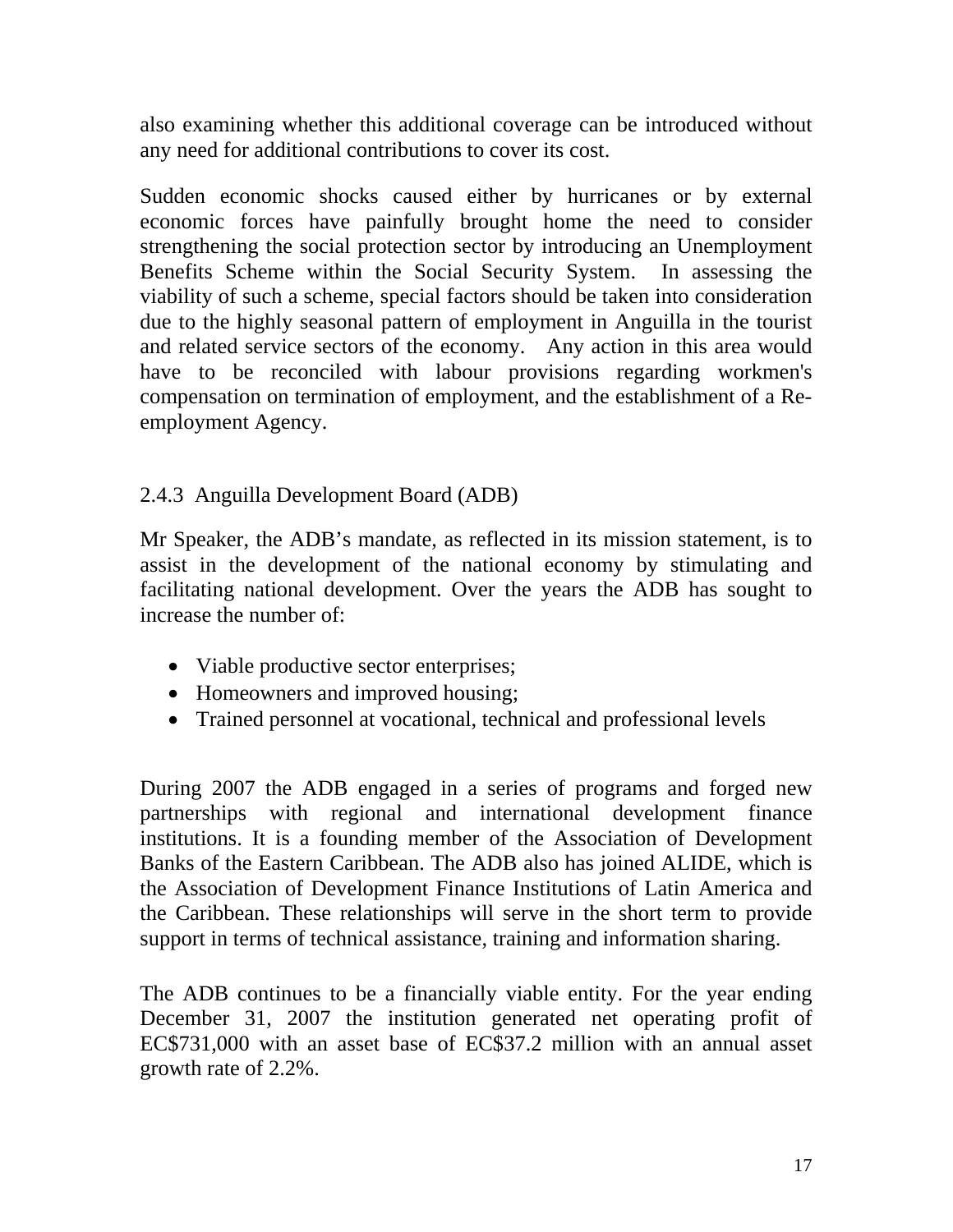The major components of ADB's loan portfolio continue to be the housing and education sectors accounting for 40% and 23%.

The ADB's debt–to-equity ratio continues to be at a favourably low level at 1.1:1 (for development finance institutions a ratio of 4:1 is regarded as acceptable). This is indicative of the ADB's capacity to borrow to meet future productive sector demands.

The success of ADB's operations can largely be attributed to the level of dedication and commitment shown at both the Board and staff level. ADB's staff component increased from 9 to 11 persons in 2007 with 6 of the staff members having served the organisation for over 18 years.

In spite of the encouraging financial returns, in order for ADB or any such institution to remain sustainable there must be a consistent flow of adequate funding. Long-term loans from the Caribbean Development Bank remain its principal source of funding. At year-end CDB loans totalled EC\$15.7m whilst the other source of funding, the Social Security Board loan, had a balance of EC\$1.9m. During 2007 ADB received an EC\$1m equity contribution from the GOA.

The ADB continues to be mindful that institutional strengthening and image building are key elements of its future sustainability and impact on national development. Some of the immediate goals for the ADB include:

- The acquisition of funding for on lending;
- Change of name to Anguilla Development Bank;
- Building of modern office accommodation;
- Widening the scope of its lending to facilitate greater diversification in its loan portfolio;
- Aggressive marketing of the ADB as a significant financier of national prosperity.

In brief, Mr Speaker the ADB continues to be a key stakeholder in Anguilla's development and the empowerment of Anguilla's. It is in need of greater funds to lend. Government will be facilitating further equity injection into the organization either directly or indirectly.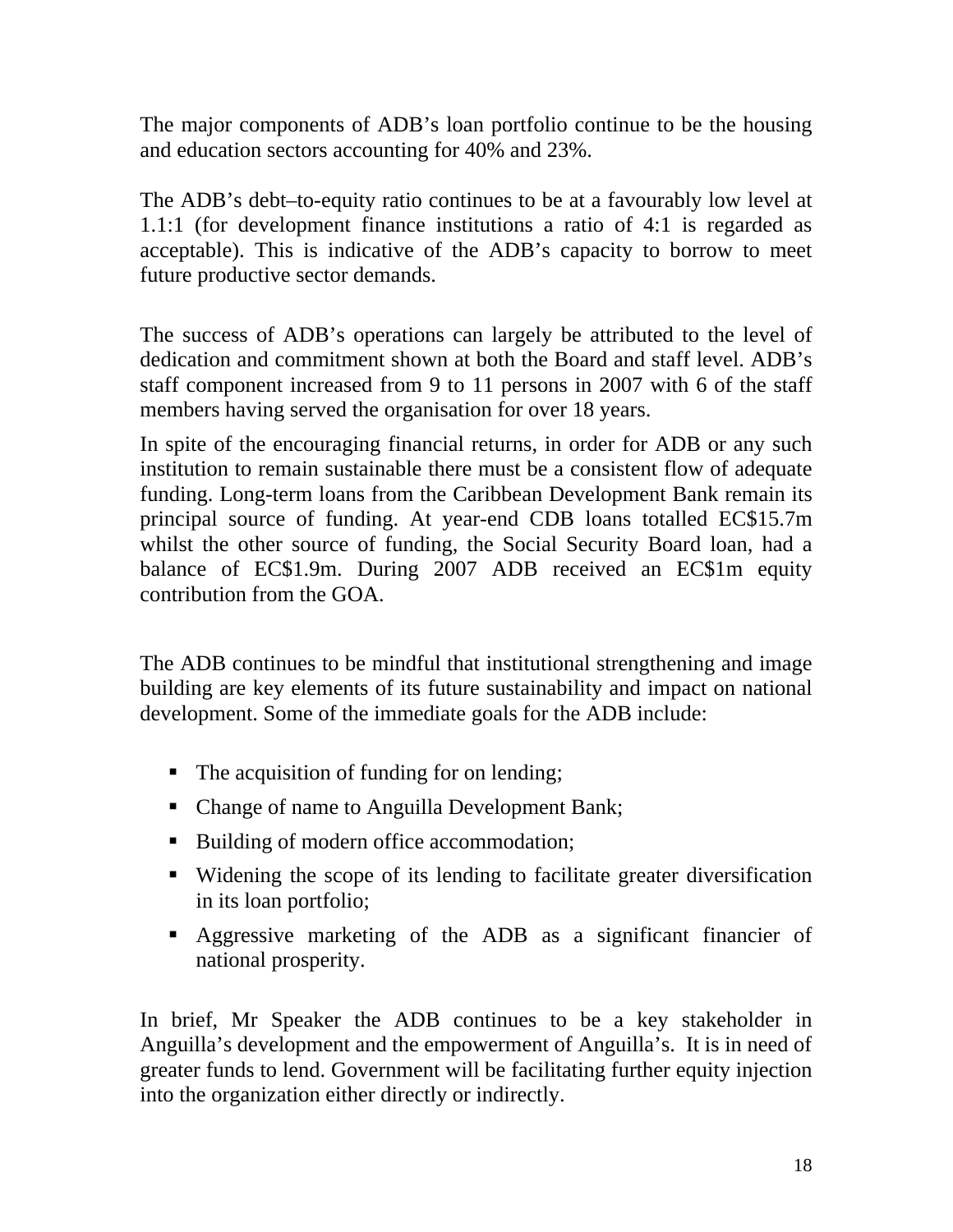### 2.4.4 Health Authority of Anguilla (HAA)

Mr Speaker, the Health Authority of Anguilla was commissioned in 2004 (?) with great expectations of transforming the delivery of public health services. While some important strides have been made the HAA remains bedeviled by the question of finances and is reliant on Central Government for 85% of its annual recurrent expenditure budget and 100% of the capital expenditure budget. The National Health Fund system, when it is implemented is meant to put the financial aspects of public health care on a more sustainable footing.

This year has year seen the appointment of a new management team, with a new CEO, CFO and COO. This all-Anguillian team are experienced in their particular disciplines and along with the new HAA Board which was appointed towards the latter part of 2007, they have pushed the institution to be a more objectives driven and results-oriented body. One area of emphasis during 2008 has been the delivery of on going Education, Training and Professional Development of HAA health care providers.

The HAA also continued to invest in improved plant, facilities, equipment and technology through funding under Central Government's Capital Budget. Interventions included the commissioning of the Maternity Wing at Princess Alexandra Hospital, the commissioning of a new ambulance, and the development of a Stabilization Unit as part of the Surgical Section at Princess Alexandra Hospital. I must at this juncture Mr Speaker, on behalf of Government, express our gratitude to the new owners of Cap Juluca Resort (Cap Juluca Properties Ltd), for generously meeting the cost of the brand new state of the art ambulance. It is one of the single largest corporate donations to Anguilla's Health Services.

# 2.4.5 Public Service Pension Fund

Mr. Speaker, the Government of Anguilla created a Public Service Pension Fund in 2004. All pensions continued to be paid by the Government of Anguilla from the Consolidated Fund. Beginning January 2009, the Pension Fund will begin to pay benefit to those public servants that fall under this new Fund. However, this is not expected to be significant for the next five years as the retirement age for those who fall under this fund is either 60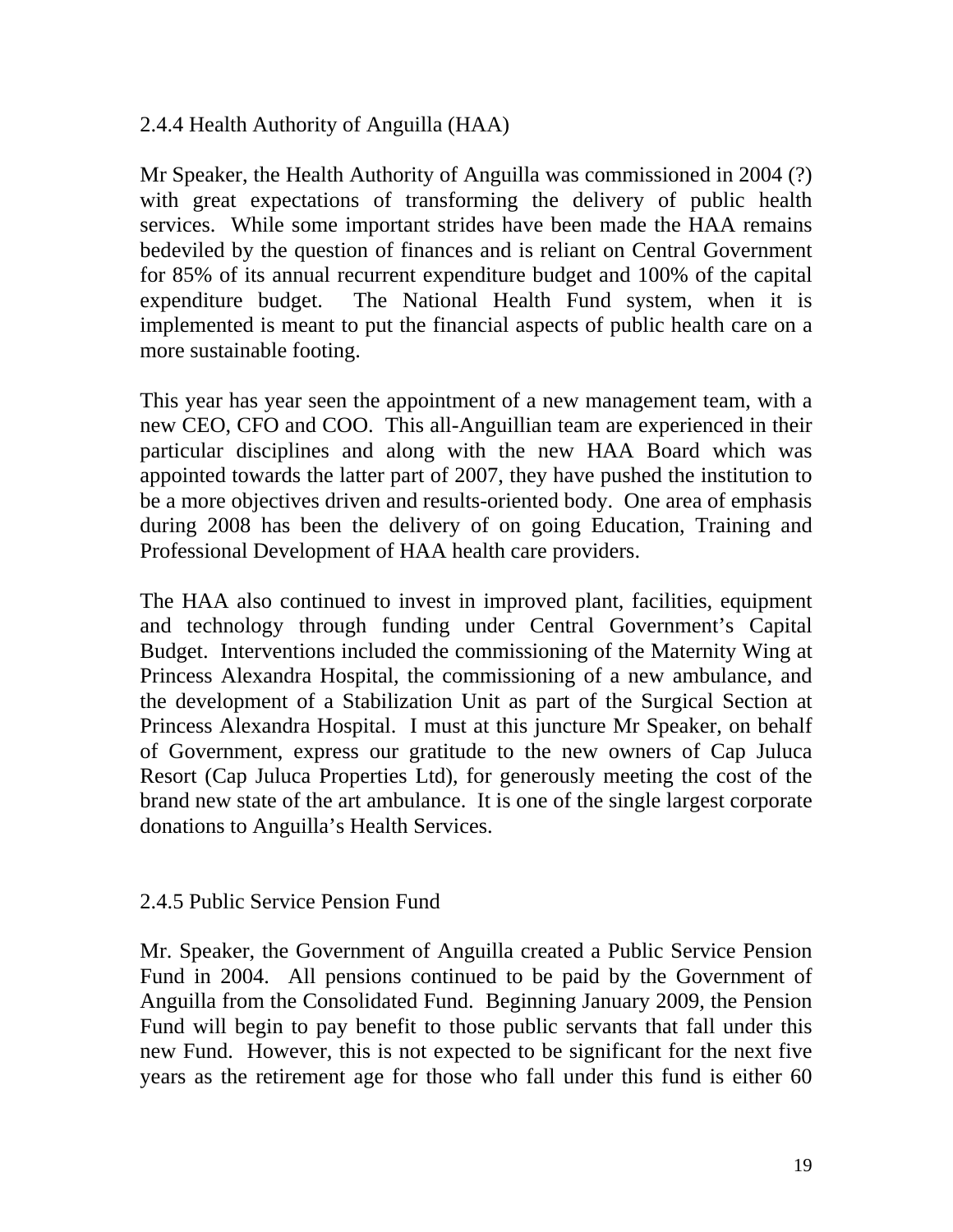years or 65 years. Existing pensioners will continue to be paid from the Consolidated Fund.

Based on the Actuarial Review at the end of 2007, the Public Service Pension Fund continues to be sound. No liquidity constraints were perceived into the future.

Mr. Speaker, Anguilla remains a leader in Pension Reform in the region being the first to introduce a contributory pension system for public servants.

# **3. PROGRESS WITH IMPLEMENTATION OF STRATEGIC POLICY OBJECTIVES FOR 2005 - 2010**

# **3.1 Progress with Economic Policy Objectives**

Mr Speaker, as stated in our 2005 Manifesto, the overall strategic objective of the Anguilla United Front Administration is to **"focus on social reconstruction and social development built on a foundation of gradual and sustained fiscal and economic expansion"**. We have targeted annual economic growth rates of 10% as being sufficient to fund recurrent and capital programmes, in particular critical interventions in the social sector, while at the same time keeping inflation in check.

Since 2005, when we were returned to office the economy has grown on average of **16.67 per cent** per annum, in real terms. The rate of growth for 2008 is projected to slow down to around **7 per cent**. Through a combination of the continued build out of port, roads and social infrastructure and vibrant activity in the construction sector we are optimistic that growth in the region of  $5 - 7\%$  can be achieved in 2009, the global recession notwithstanding.

Mr Speaker, since we took office in 2000 there has only been one year when growth was negative – in 2002 as a consequence of the fall out from the September 11, 2001 attacks on the World Trade Centre in New York. Despite the record of nearly uninterrupted growth as I have mentioned in previous Budget Addresses there continues to be an increase in social maladies. You would expect the relation to go in the opposite direction as positive economic growth translates to increased government revenues which can be devoted to tackling the social ills. We have realised that there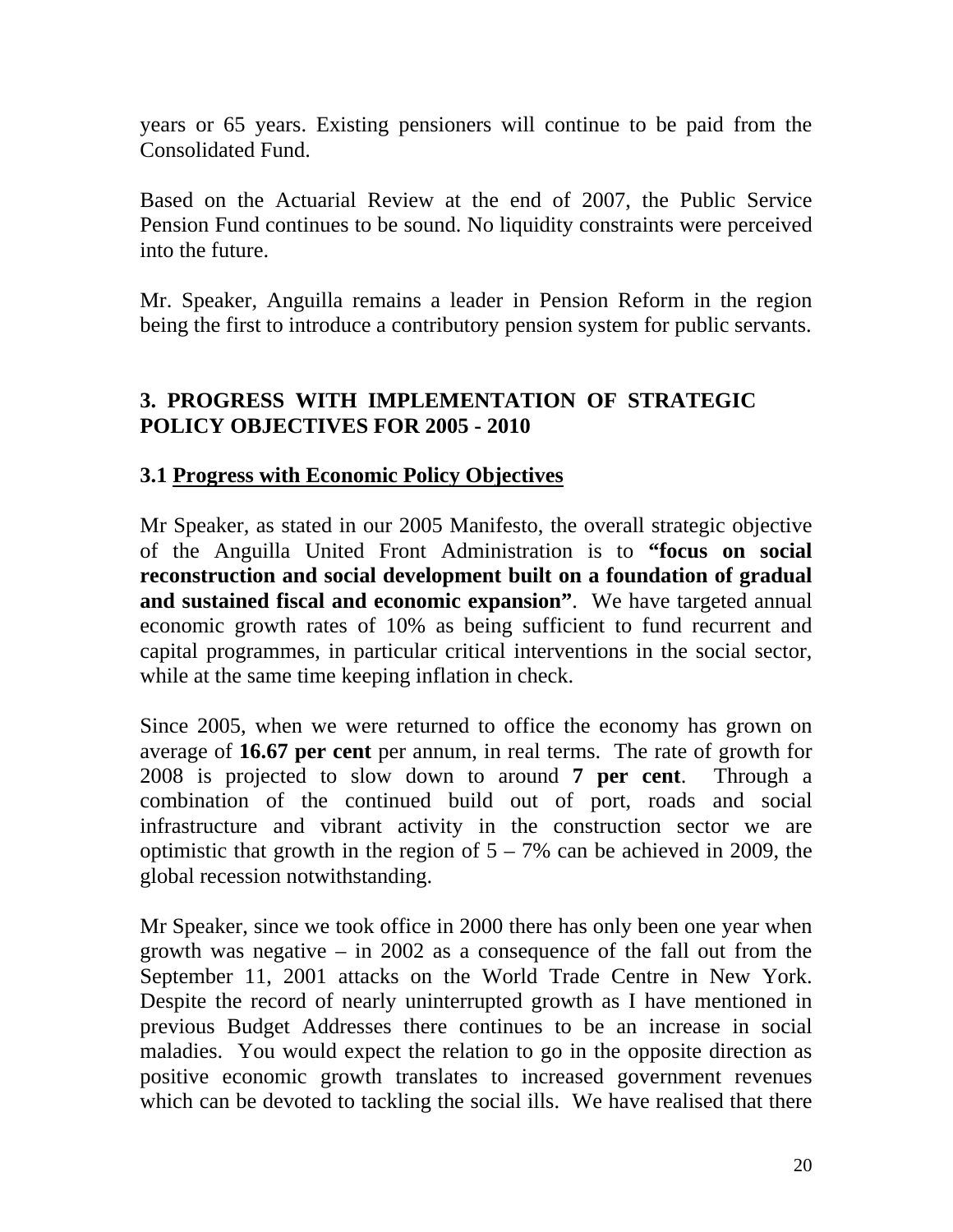needs to be more evidence based policy-measures based on studies such as the Economic Social Impact Analysis study of the large tourism projects approved since 2002 the findings from which will be presented this week and the Country Poverty Assessment study which will be completed shortly. The results from both these studies will be available for use in policymaking in the areas of tourism sector reform, economic diversification, poverty and social risk reduction and the formulation of an overall Medium Term Economic Strategy, for example.

# **3.2 Progress with Public Administration Objectives**

Mr Speaker, with respect to Public Administration objectives an independent comprehensive job grading/re-grading of the established posts within the Anguilla Public Service (APS) was concluded and implementation of same took effect as at May 2008. The current established positions stands at 1207 the total number of those positions filled is 964, of these 108 established posts were filled in 2008.

In order to identify and develop potentially qualified internal candidates in advance of the actual need and to ensure continuity of leadership within the organization a succession planning exercise for all departments within the service was conducted in March- April 2008.

Further, in an attempt to make the APS competitive with the private sector a consultant was engaged and a resulting Salary Revision was implemented effective 1 September, 2008. The annual implementation of the percentage increases are subject to the availability of funds and the implementation of an APS Performance Management System expected to be in place and operational by mid 2009.

As regards Training, Public Administration continued to aggressively identify those students who failed to return and or dis-honour their obligation to serve pursuant to the terms of their Student Bond repayment obligation. In 2008 45 scholarship awards were taken up as compared to 2007 when 35 were taken up. 43 Financial assistance awards were granted in 2008 which was an increase from 41 awarded the previous year. Seven million dollars was estimated for training in 2008. However the actual amount spent to date for training is **\$10.45 million**.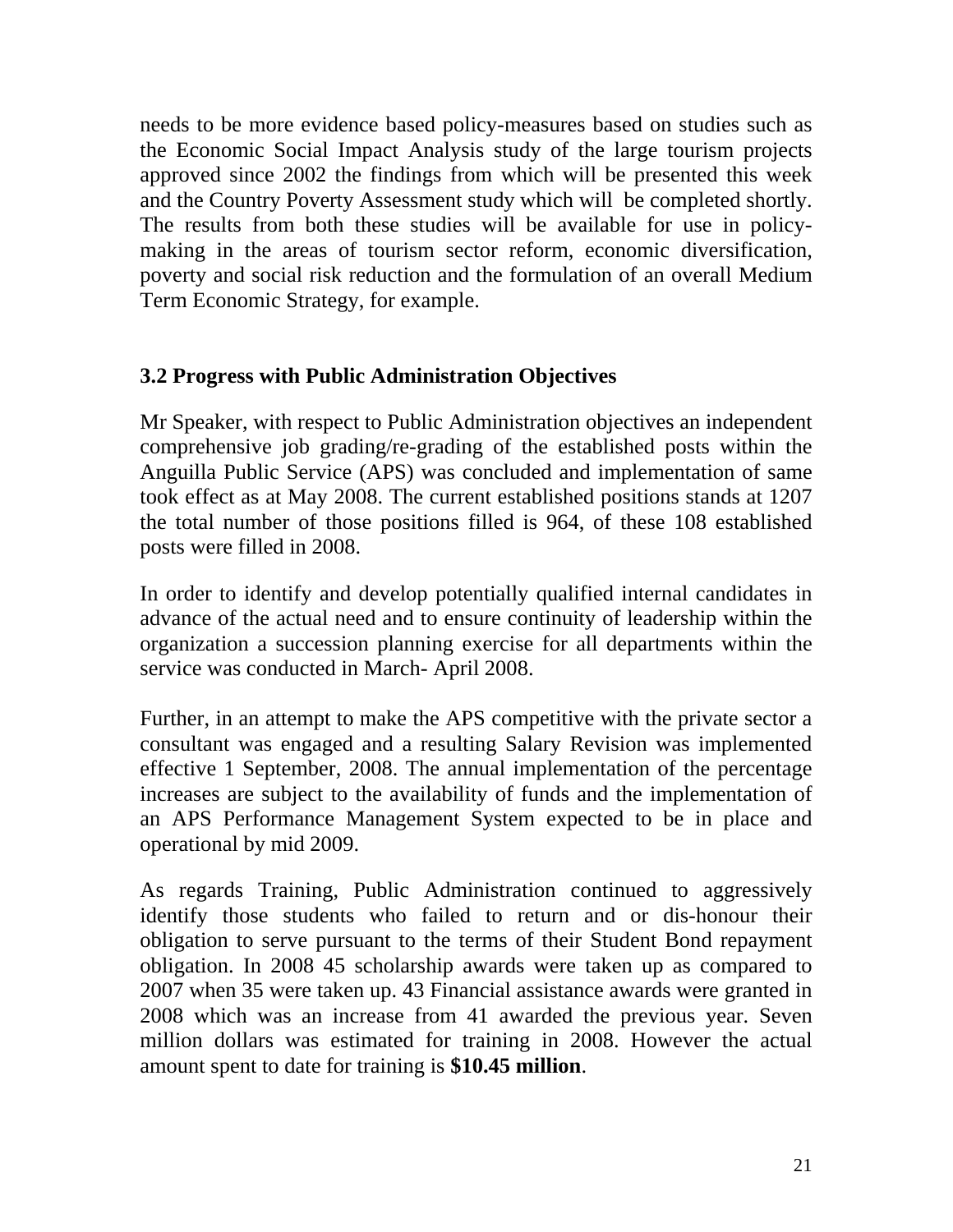Mr Speaker this is a clear example of strengthening the collective and bodes well for the future of Anguilla as institutions such as the UN have long documented that of all the different types of capital investment, investment in education generates the greatest returns.

The Passport Office was mandated to upgrade the old passport and the machine readable passports were introduced in Anguilla in May 2008. This resulted in an increase of the cost for the Anguilla passport. To date 593 machine readable passports has been issued.

Some minor renovations to the House of the Assembly has commenced, office space remains a challenge as is the case with the judicial department as staffing demands increase and services expand.

The Elections Office and the Pensions Office have been operating smoothly within the auspices of Public Administration without incident.

Overall though Public Administration is admittedly challenged space and staff wise the Department continues to provide good value for money.

# **3.3 Progress with Health and Social Development Objectives**

Mr Speaker the Ministry of Social Development continues to place emphasis on the reform and development of the public health system. Activities and interventions undertaken or programmed include:

# Expansion of HIV/AIDS Education, Prevention, Containment and Management Programme

- $\overline{\phantom{a}}$  The Comprehensive HIV & AIDS Strategic Plan revised and covers the period 2008-2013.
- A Programme Officer and Community Outreach Worker have been added to the National HIV/AIDS Programme Staff.
- **→** Success in youth involvement in programmes developed for youth.
- $\frac{1}{2}$  Successful partnering with youth groups and Faith Based **Organizations**
- Two island-wide "Know Your Status" HIV testing and counseling campaigns were run in 2008
- A draft AIDS Workplace Policy has been developed.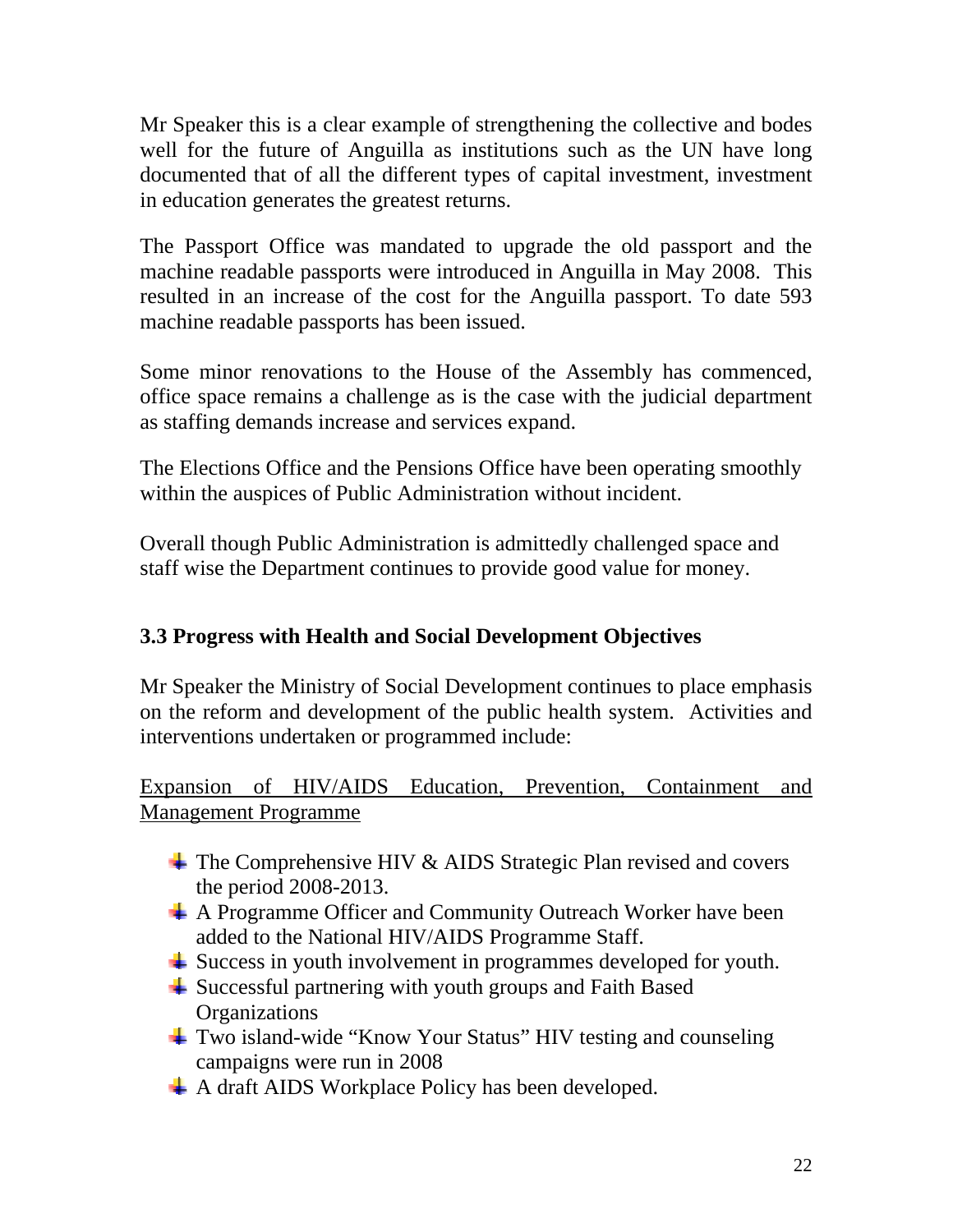# Expansion of Facilities and Services for the Mentally Challenged

 $\overline{\phantom{a}}$  Implementation of the Mental Health Review Panel in keeping the Mental Health Act. The Review panel is comprised of lawyers, medical practitioners, social workers and members of the general public who review decisions made regarding mentally ill persons to ensure that their human rights are being protected

Development of Probation Services as a key component of Juvenile Care

- The Parole of Prisoners Act and the newly amended Probation Act have had their first reading in the House
- A Corrections Counselor and Community Service Worker have been added to the probation staff
- $\overline{\phantom{a}}$  The Department of Probation has implemented an intensive training programme for counselors and criminal justice staff
- $\triangleq$  The Department of Probation has developed MOUs with stakeholders to form partnership in the provision of services to offenders.

# Implementation of Counseling Programmes for Criminal Offenders

 $\overline{\phantom{a}}$  Prison has a full complement of rehabilitative staff which includes a Rehabilitative Services Manager, Tutor, Counselor and Chaplain

#### Implementation of Programmes to build Strong Families

- $\overline{\phantom{a}}$  The Department of Social Development in partnership with the private sector organized a Father Son Retreat entitled "Bridging the Gap."
- Continuing Education Programme through the Department of Social Development for young adults - 95% success passing rate among the students

# Increasing provision for Senior Citizens and Children

The Ministry of Social Development has developed a draft policy for the elderly which is now being presented for public consultation.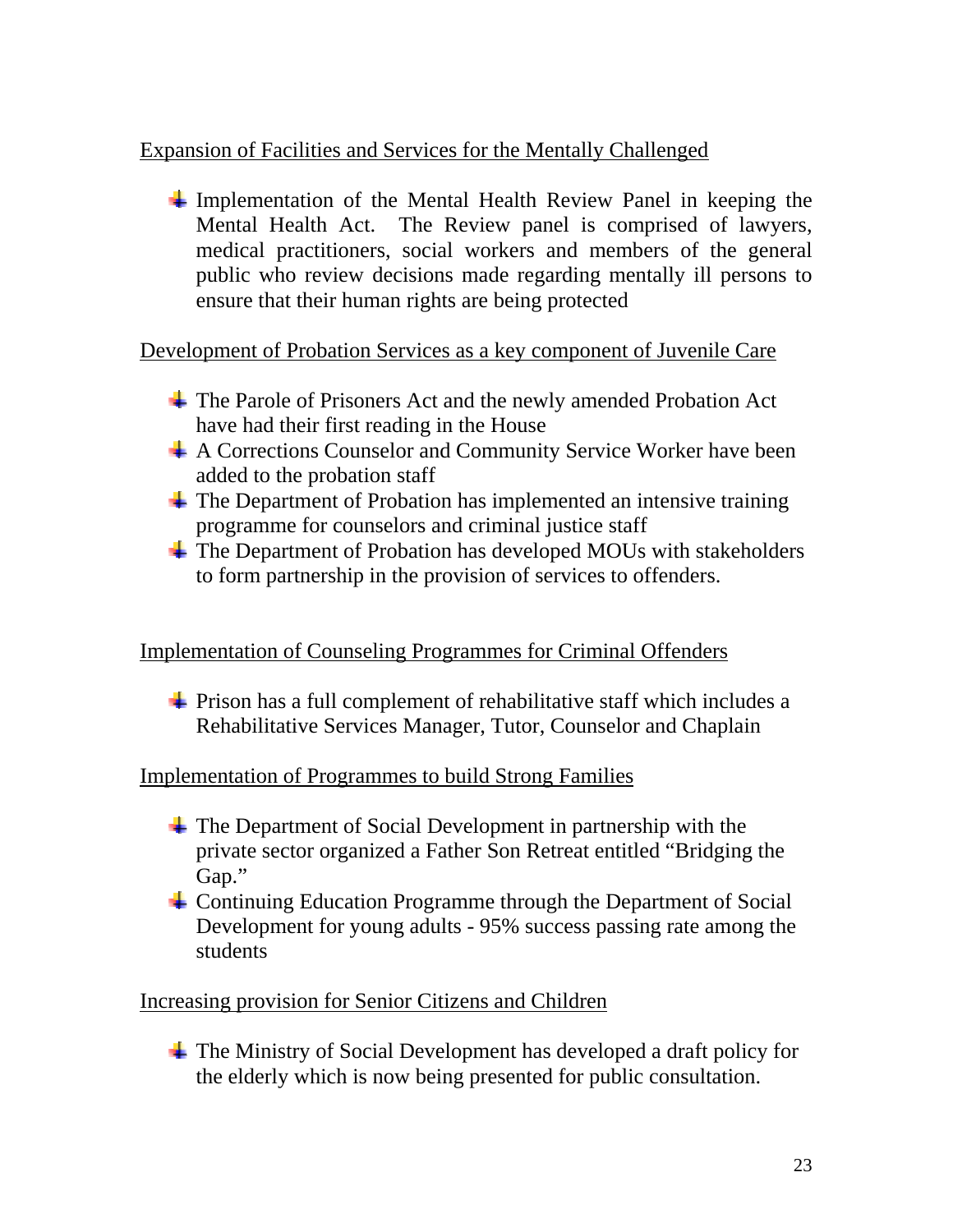- $\overline{A}$  A draft of the Child Protection National Action Plan has been completed. The protocol development as an outcome of this plan will begin early next year.
- $\frac{1}{\sqrt{2}}$  Day Care Regulations have been drafted and inspections of daycare facilities have begun.

### **3.4 Progress with Education, Youth, Culture and Sports Objectives**

#### Education

Education continued to see a major development thrust in 2008 with improvements to physical accessibility through enhancements to the physical plant throughout the sector. A concerted effort was made at achieving full social inclusion through the Pupil Referral Unit as well as providing for students with communication difficulties.

This year also saw the strengthening of the Administration and Management of Education through the customization of the Education Act and training for administrative and management staff. An Educational Psychologist and Substance Abuse Counselor were hired. Efforts at curriculum review and renewal continued through the increased use of ICT, and the introduction of new disciplines throughout the school system. The evaluation component and the support structures of the education sector were also strengthened.

#### Youth and Culture

The Department of Youth and Culture experienced continued growth through the preparation and development of a strategic youth development plan. The National Youth Council also experienced organizational strengthening outlining its vision and priorities up to 2010. Opportunities were also provided for Anguillian artistes through their participation in CARIFESTA which also saw the premiering of the first locally produced film. This year also saw the opening of the Blowing Point Youth Development Centre as well as preliminary work on the establishment of a similar centre in the Valley community. We have high hopes for these Youth Development Centres and intend to roll them out in all of the communities to encompass general community activities. But for this initiative to work each and every community must take "ownership" and responsibility for their community centre. Let it be a movement from the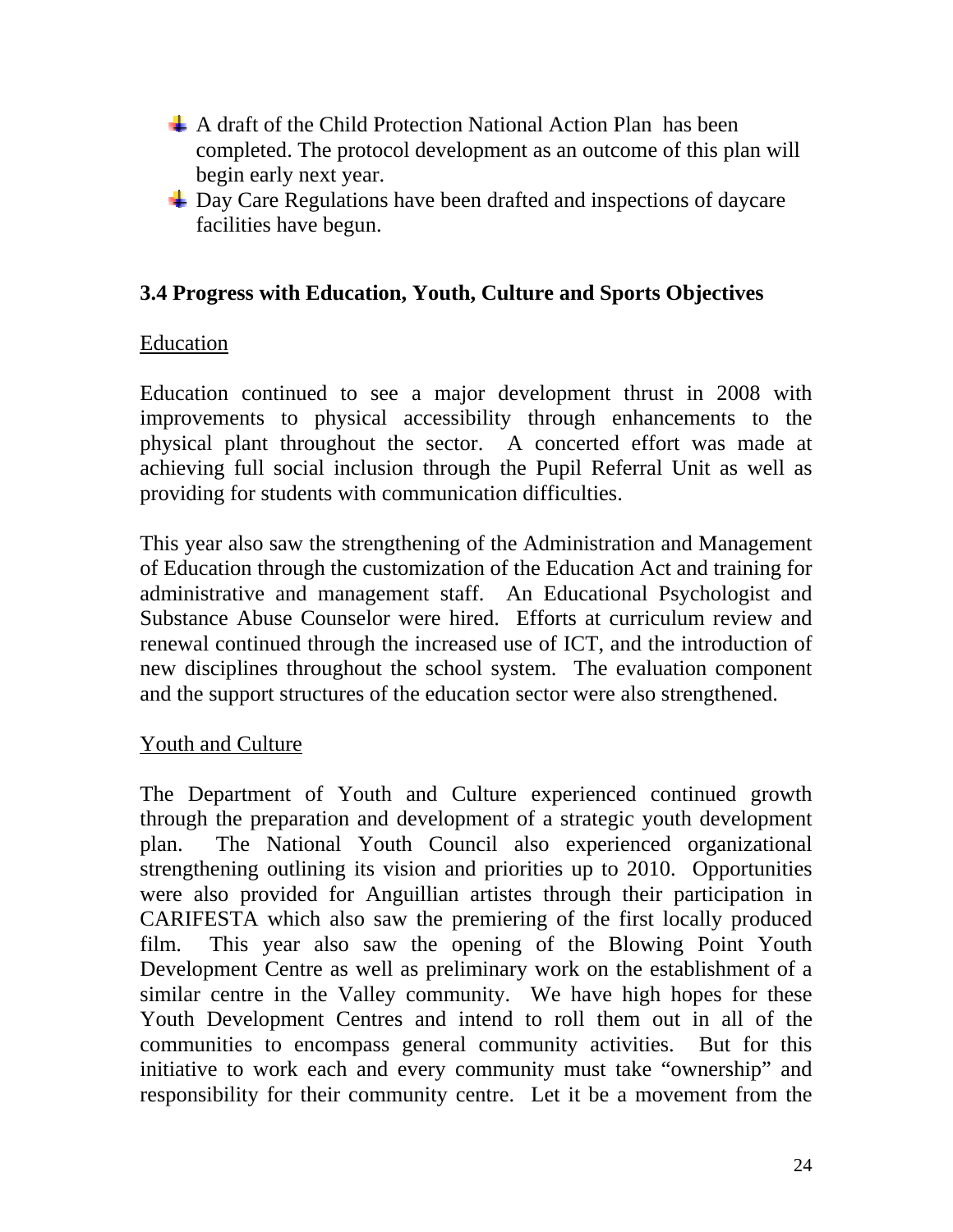grass roots up to transform community social relations in Anguilla. Remember, Mr Speaker and good citizens of Anguiilla, **"strengthening the collective … we are the solution**."

# Sports

The Sports Department had significant accomplishments in the areas of basketball, athletics, netball, table tennis and volleyball and cricket. Infrastructural work also continued apace with the upgrading of sporting facilities across the island. Some progress was also made toward the realization of a National Indoor Facility as well as an athletics track.

The Anguilla Library Services continued to work with patrons in pursuit of literacy. Several outreach initiatives were undertaken including reading clubs, poetry nights, chess sessions and the Children's Library Summer Programme (CLASP). The recent acquisition of a van is also viewed as an important development in the department's attempt at realizing its mission.

# **3.5 Progress with Objectives in the Chief Minister's Office**

# Immigration and Labour

Issues relating to migration and employment continue to create challenges for human resource development and service provision in the Anguilla Public Service. In this regard, the low unemployment rate experienced in Anguilla over the last four years necessitated the importation of labour at all levels in both the public and private sectors.

Anguilla has become a receiving country over the last 30 years in terms of the importation of labour. In fact, prior to the early 1980s most Anguillians traveled overseas in search of work in many countries regionally and internationally.

Anguilla's projected population for 2007 was estimated at 14,886. When the number of school-aged children, retired persons and civil servants are removed from the general workforce the remainder that is available to run the entire private sector, which includes banking, education, insurance, retail, small businesses, fisheries, construction and hotel operations is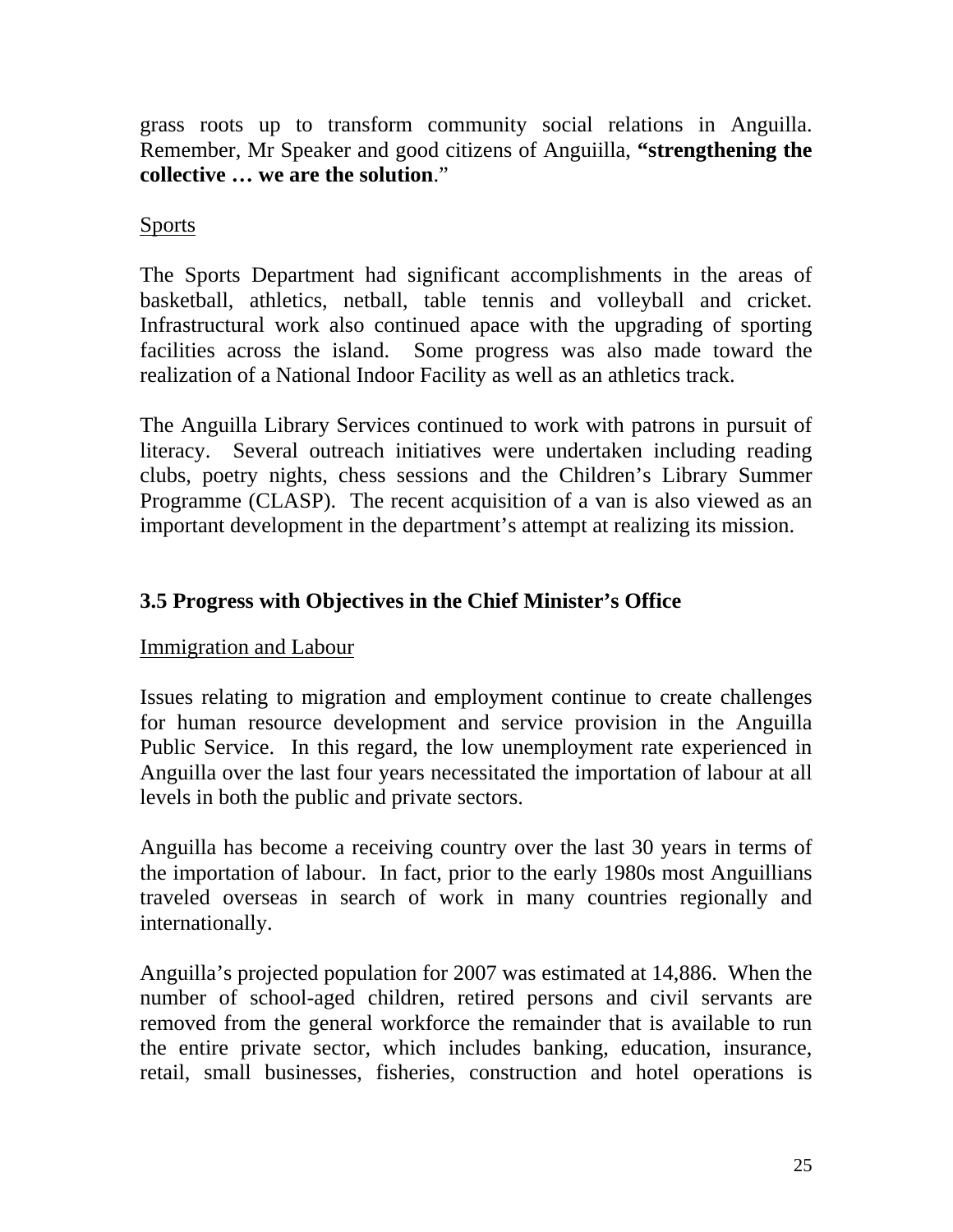relatively small. In this regard 3799 work permits were granted in 2007 to ensure that demands for goods and services were met.

To assist in the retooling of the Labour Department a review of the functions and organizational structure of the Department was done by the Caribbean Sub- Regional Office of the International Labour Organisation in Trinidad. Additionally, in 2009 the new Labour Code will be approved and implemented, and work permit identification cards will be introduced. These cards will be equipped with new features and benefits, to increase security and efficiency.

The management of labour and immigration issues is a priority for the Government of Anguilla. As such, increases in staff, improved office accommodation, and the implementation of new computerized systems is critical to Government's initiatives to efficiently process requests for work permits and manage migration.

### Physical Planning

Proper Physical Planning and land management is critical to the sustainable development of the country. While this department often gets the brunt of public criticism its contribution to the development of Anguilla is invaluable.

The Department of Physical Planning implemented a number of initiatives during the course of the 2008 in all of its four sections, namely: Development Control, Development Planning, Building and Electrical. In some cases new methodologies were implemented and in other cases improvements and fine tuning were done to already existing formats. In particular there have been initiatives designed to improved the efficiency and minimized the time in which it takes to process and review plans by increasing the cadre of Development Control staff. This was done through the hiring of a Planning Technician as well as two Assistant Technicians. In 2009 the development of a new database for record keeping of development control applications is proposed. This will be achieved through the purchasing of a new database.

There has been considerable policy preparation for a number of planning policies with regard to housing, enforcement, petrol stations guidelines and Liquid Propane Gas guidelines. In addition, computerization of the building records has improved the management of the department.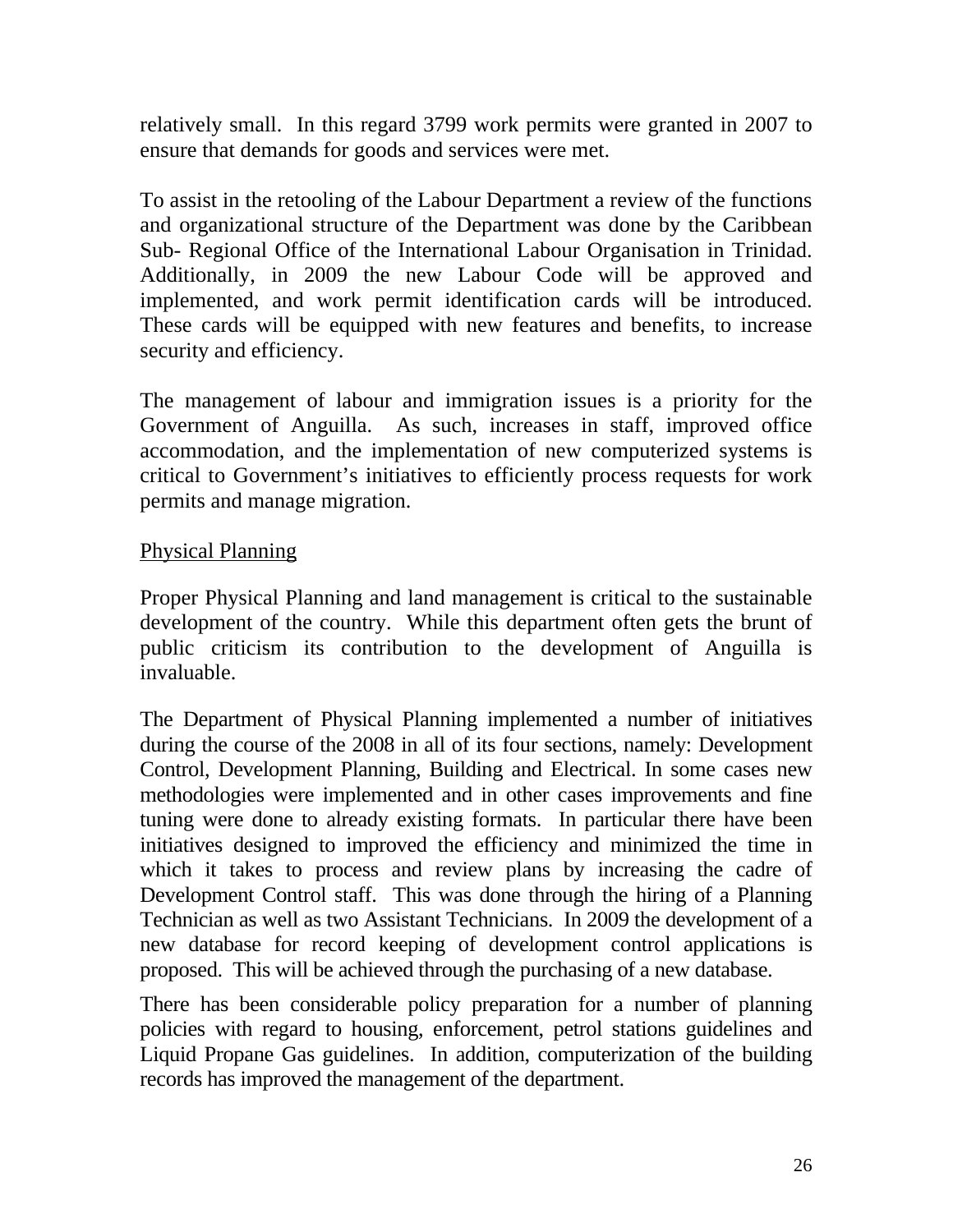While the Physical Planning Bill in its previous form was not finalized in the House of Assembly, recent development problems throughout the island necessitate that we take another look at our planning legislation to ensure that standards are maintained throughout the island. A more modern regulatory system needs to be put in place to manage our development so as to ensure the protection of the environment, and ensure proper land use.

### Environment

During 2008 the Department of Environment (DOE) embarked on and was successful in initiating long term programmes in the areas of implementing the National Environmental Management Strategy and Action Plan. This was done to ensure that Anguilla meets its environmental obligations regionally and internationally. Additionally, we were able to draft a National Biodiversity Strategy and Action Plan for Anguilla that will be finalized in January of 2009 after almost six months of consultation. The Environmental Debating Series will continue to compliment our ongoing awareness programmes.

Research begun on a number of facets related to wetland conservation issues. The development of an Energy Policy for Anguilla has been done under the auspices of the (DOE) through the Energy Policy Committee as Anguilla charts a new course to a changing market of uncertainty with regard to access to oil resources in the world. The DOE now has its official office space, its own office space after being officially established in January of 2006. This ended with the department implementing its climate change and invasive species programme for which we anticipate budgetary issues will allow us to complete in 2009.

In 2009 the DOE will be looking to complete the implementation of the environmental legislative package and government institutionalizing environmental management into all spheres of its operations; especially in the classroom. There will be the development of a Climate Change Public Education and Outreach (PEO) Strategy as well as an Assessment of Climate Change Vulnerability and Capacity for the Tourism Sector here in Anguilla. In June of 2009 Anguilla will hold its first ever Environment Week (June 1- 5, 2009) Lastly another programme will be focused on Implementation of the Anguilla Energy Policy 2008-2020, and building a Broad Community Movement to support alternative energy initiatives.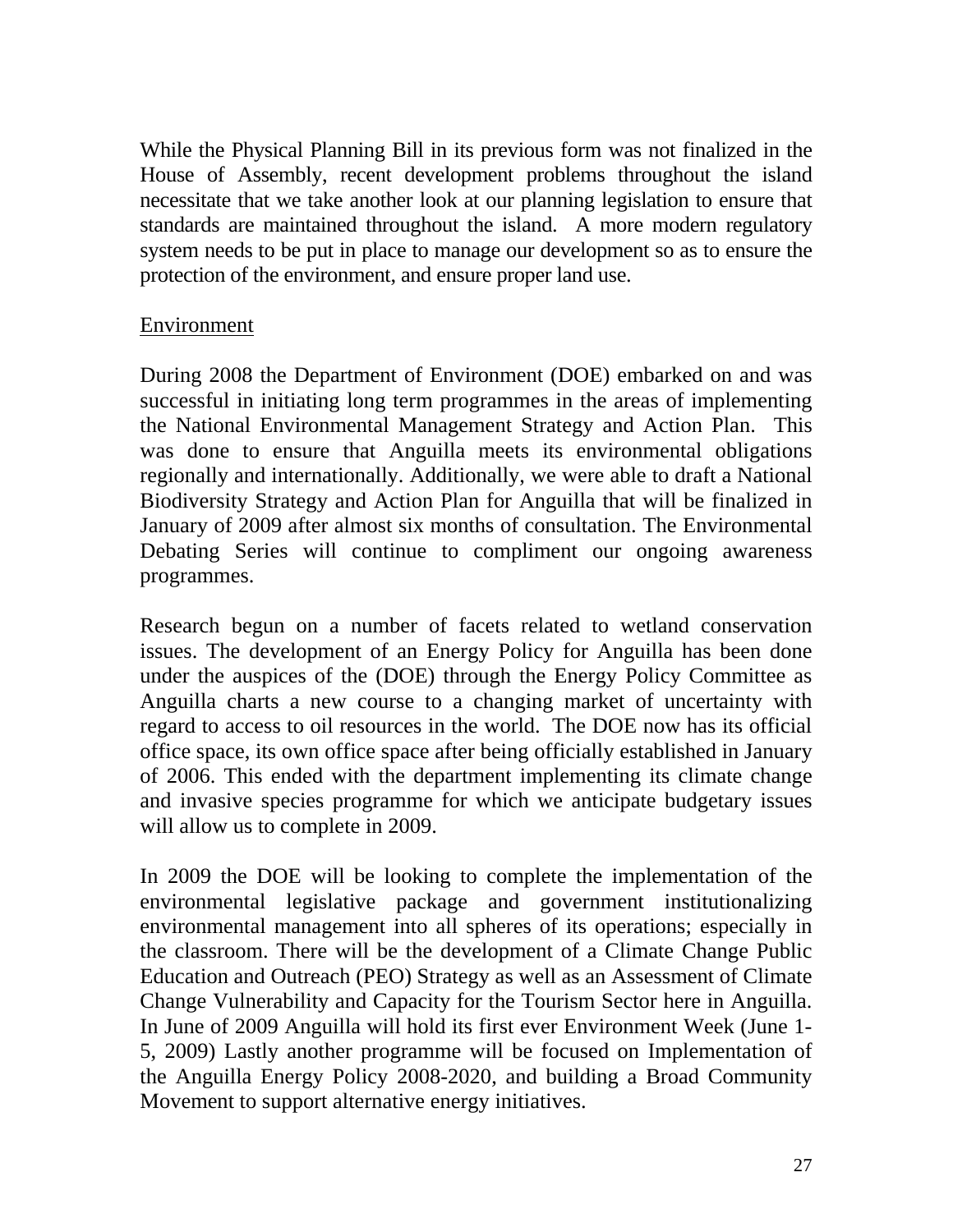### **3.6 Infrastructure, Communications and Utilities et al Objectives**

Overall, as regards infrastructure the Ministry focused on long term strategic planning for the development and enhancement of Anguilla's physical infrastructure so as to ensure that Anguilla is developed in a structured and coordinated manner to facilitate the long-term sustainable use of our resources. The Ministry also focused on the continued divestment of operational units such as water and ports. The capital investment in infrastructure made up of almost 33% of the capital budget in 2008.

**Physical Infrastructure and Transportation** are undergoing significant transformation in Anguilla as the physical infrastructure is modernized to keep pace with the ongoing economic and social transformation of Anguilla. This year saw the Government of Anguilla investing significantly in the master planning of the **Blowing Point Port Facility**. The construction phase of this sophisticated, modern, energy efficient building is slated to start during the second quarter of 2009. The Government of Anguilla is currently negotiating with the Caribbean Development Bank for funding of this project. In 2008 significant work was undertaken with respect to the design and planning for the **Corito Port Cargo Facility.** The expansion of the cargo port capacity will meet Anguilla's long term needs and the construction phase of this project is slated for 2010.

In keeping with the Government's programme agenda for the implementation of a combined Airport and Seaport Authority or another suitable corporate entity, the Government of Anguilla has made significant progress with respect to the legislative and institutional requirements for a combined **Air and Seaports Authority**. This combined corporate entity is expected to be established by the third quarter of 2009.

The Government of Anguilla continues to achieve significant progress in improving and expanding both the main road network and the secondary "feeder" road network. In 2008, approximately 12 km of secondary road was upgraded including utility relocations, water line installations and accommodation works at a cost of approximately EC\$6.0 million. These works were carried out in North Side, Sea Feathers, Rock Farm, Sandy Hill, South Valley, North Valley, Stoney Ground School entrance, Campus A and Campus B. Additionally, preparatory works were commenced on one road in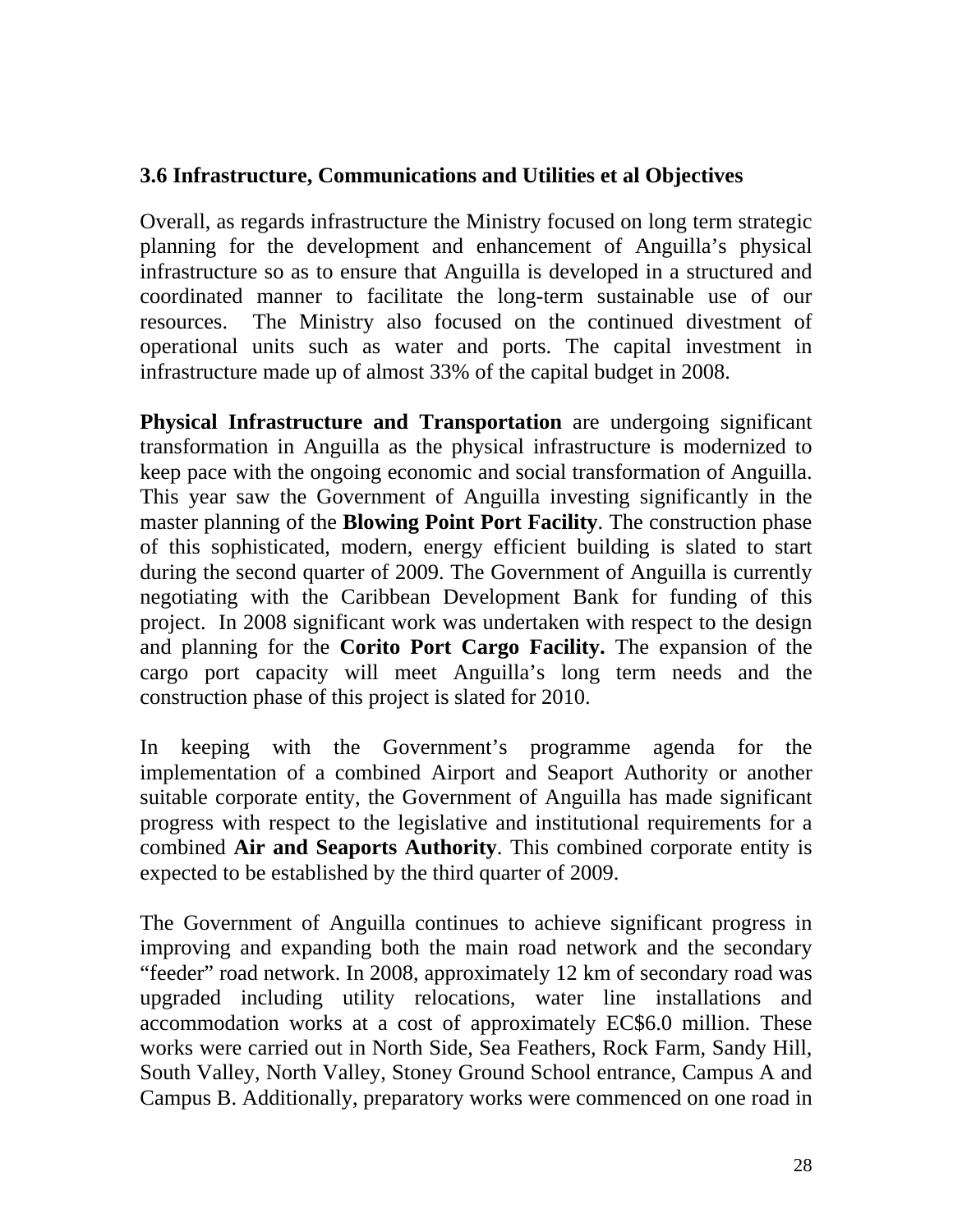George Hill and the Carnival Village parking lot was improved. EC\$1.5 million was spent to complete outstanding works on the main arterial, including line markings.

Although the **Valley Road Development Project** did not start as planned in 2008, the designs for phase 1 and phase 2 are with the Government technocrats for review, comments and for public consultation. It is expected that the Valley Advisory Committee will have significant input in the finalization of the designs for the Valley Road Development Project as the Valley roads are a critical aspect for the development of a modern functional town.

Due to expenditure, portfolio coordination, and health and occupational issues, **Office Accommodation** has become a significant priority area for the Government of Anguilla. In 2008, significant work has been done on the development of a master plan for office accommodation. This work will be completed in 2009 with the design stage of the project. With an office accommodation master plan, the Government of Anguilla will be able to construct appropriate, well planned office buildings and facilities over the next 5 - 10 years. The Valley Roads Development Project and the Office Accommodation project will form central themes of the redevelopment of the Valley into a modern functional town.

Mr Speaker, let me speak a bit to the Valley Development Initiative. As I indicated Government has appointed the Valley Advisory Committee, under the Chairmanship of the Senior Tourism Advisor and First Nominated Member, the Honourable Donna Banks, for an initial term of six months. I mentioned in my Budget Address last year that Anguilla is an "emerging city-state". Be that as it may, I am sure that all would agree that were we to go on the evidence of the current state of the Valley, as the Capital, it would be quite a stretch to reach that conclusion. We intend to rectify that and have already begun to do so through the proposed Government Office Accommodation and Valley Roads Development Projects. Given the success with Master Planning as regards commissioning the Blowing Port Redevelopment and Expansion Project and the afore mentioned Office Accommodation Project, Government has authorized the development of a Master Plan of the Valley. The work will be carried out by the Anguillian Architecture, Planning and Design firm Morlens Architecture, whose principal is Mr Vanburn Brooks, a dynamic and talented young Anguillian.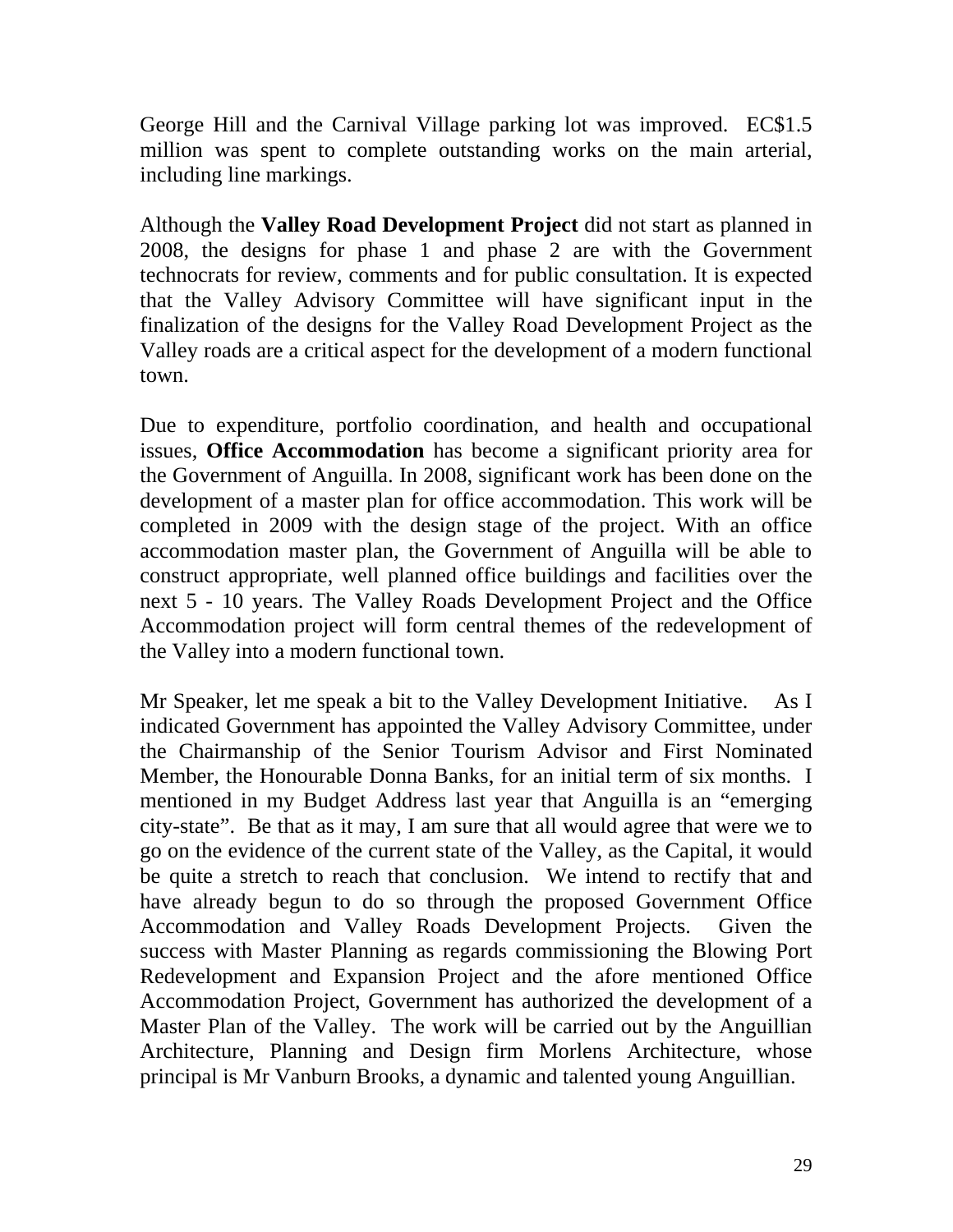Despite what we might think, the skeletons are there for transforming the Valley into a show piece built on the principles of modernity, cultural relevance, green technology and above all accessibility and social integration. For example: we have the Governments block which is soon to be transformed by the construction of an integrated campus-like office accommodation complex; we already have a banking hub with three of the four commercial banks occupying the corners of an important block; there is potential for shopping with the redevelopment of existing businesses complexes and much vacant land for development; we have the potential for extensive convention and meeting facilities in the form of the Scouts and Guides Auditorium and other Church owned facilities and land; we have the potential for a Botanical Garden and Central Park in terms of the extensive lands opposite the Agriculture Department; there is potential for a Culture and Performing Arts hub centred around the redevelopment of the Landsome Bowl Culutral Centre and associated lands; there is an educational hub encompassing the ALHCS Campus A and B, the UWIDEC Centre and the soon to be constructed Education Department Administration Centre which will be merged with the Edison Hughes Complex which houses the National Library; a medical hub comprising the Princess Alexandra Hopsital and soon to be constructed Corporate Offices for the HAA; there is the sports hub consisting of the soon to be renovated National Cricket Stadium, the National Football Stadium, and the National Indoor Sports which will soon be constructed on lands to the west.

Mr Speaker, there is also the potential for the distinction to be made between the "New Valley" and the "Old Valley" flowing along Coronation Avenue to the west involving the renovation of historic buildings such as has been done with the building which now houses the Anguilla Tourist Board and perhaps ending with a signature National Parliament Building on the ruins of the original Court House on Crocus Hill! Now that would be something! But we are allowed to dream Mr Speaker. And as the saying goes "if you can dream it you can achieve it"! I am therefore entreating with all to cooperate with the Valley Advisory Committee in making the Valley a capital that we all can be justly proud of as an expression of the collective will and aspiration. Together let us create something wonderful.

The **Water Utility** continued to face significant challenges in 2008 with respect to meeting the growing demand for water. However, the Government of Anguilla in keeping with its Programme Agenda has completed the transformation of the Water Department into a state own corporation called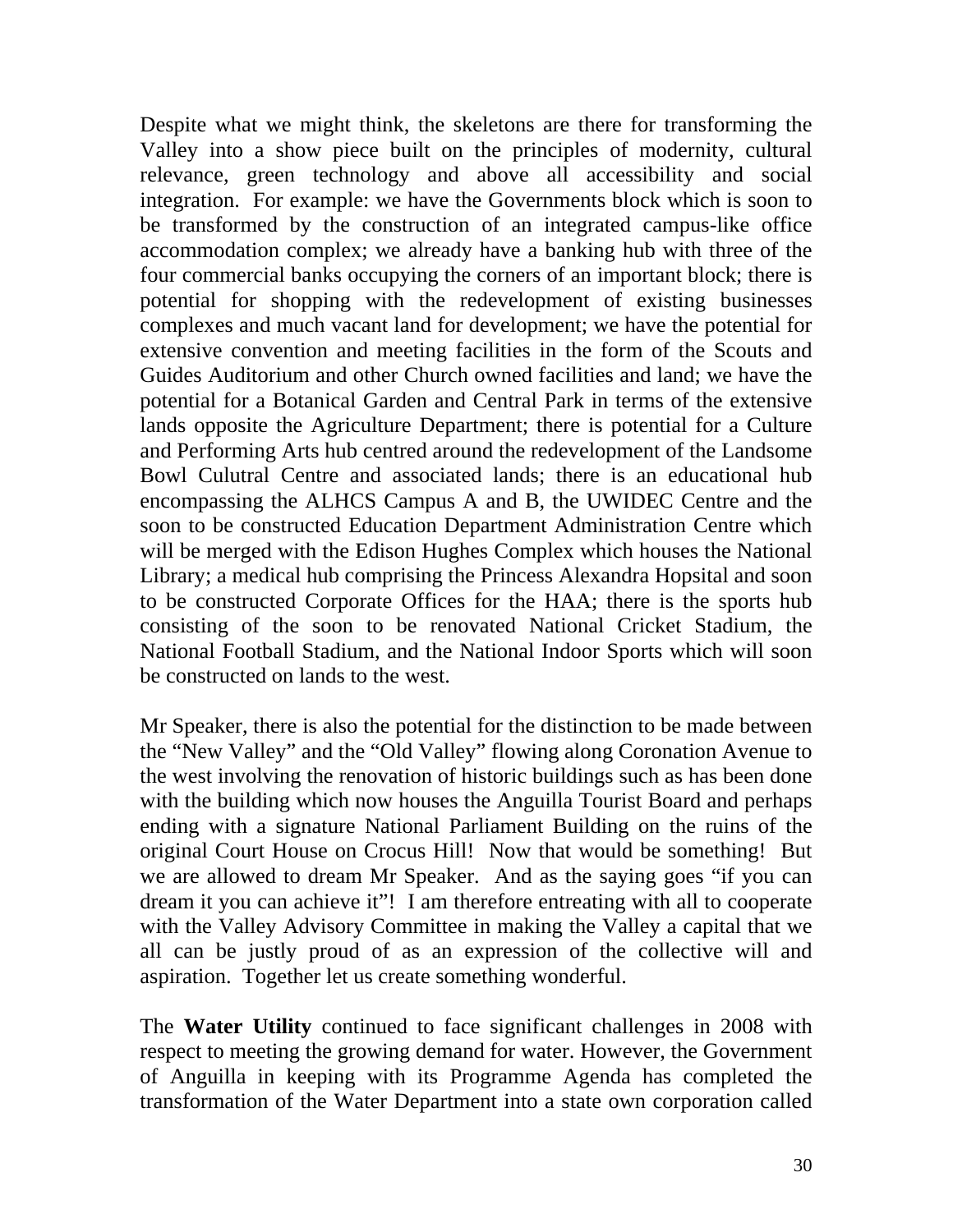the Water Corporation of Anguilla. It is expected that this corporation, which will be free of the typical government bureaucracy, will during the next twelve months make significant progress in the reduction of the technical and financial losses experienced by the water utility, and provide a more reliable, efficient and affordable water supply to the general public.

Anguilla is benefiting from the liberalization of the **Telecommunications Industry** both in terms of the cost and availability of telecommunication services. According to the 2007 PUC report, Anguilla has one of the highest rates of cellular/mobile penetration in the Caribbean, one of the highest rates of broadband internet user penetration in the Caribbean and one of the lowest prices in the region for Internet service. Like the rest of the world, there is tremendous interest from providers to provide telecommunication services like, WI-MAX and Wireless TV. However, Anguilla still needs a second fibre landing to provide redundancy and choice, and that will be a priority for this Government.

**Information Technology** is an enabler and the Government of Anguilla continues to modernize its services through the use of ICTs to improve productivity and efficiency within the public service. In its effort to narrow the digital divide Government has implemented and upgraded a number of IT systems in 2008 including the implementation of a modern state of the art passport issuance system; implementing the Smart Stream and SIGTAS financial, and accounting system, a fees system for the HAA; a Bonds control and container movement system for Customs; landing fee collection database for the Airport Department; a GIS system for Lands and Surveys; major upgrading and enhancement of the Home Shopping system for the Post Office. A Storage Area Network and a Business Intelligence System/Data Warehousing system were initiated and when completed these systems will allow the GoA to better integrate and analyze data from a disparate number of information systems and sources.

The Fire and Rescue Service is expected to undergo some reorganization over the next few months so as to strengthen the human resources and management structure. This will be coupled with investment in the physical infrastructure and equipment to support the operations of the Fire and Rescue Services. The system will be manned 24 hrs with the Domestic Fire and Rescue Service Unit providing support after hours, weekend and holidays.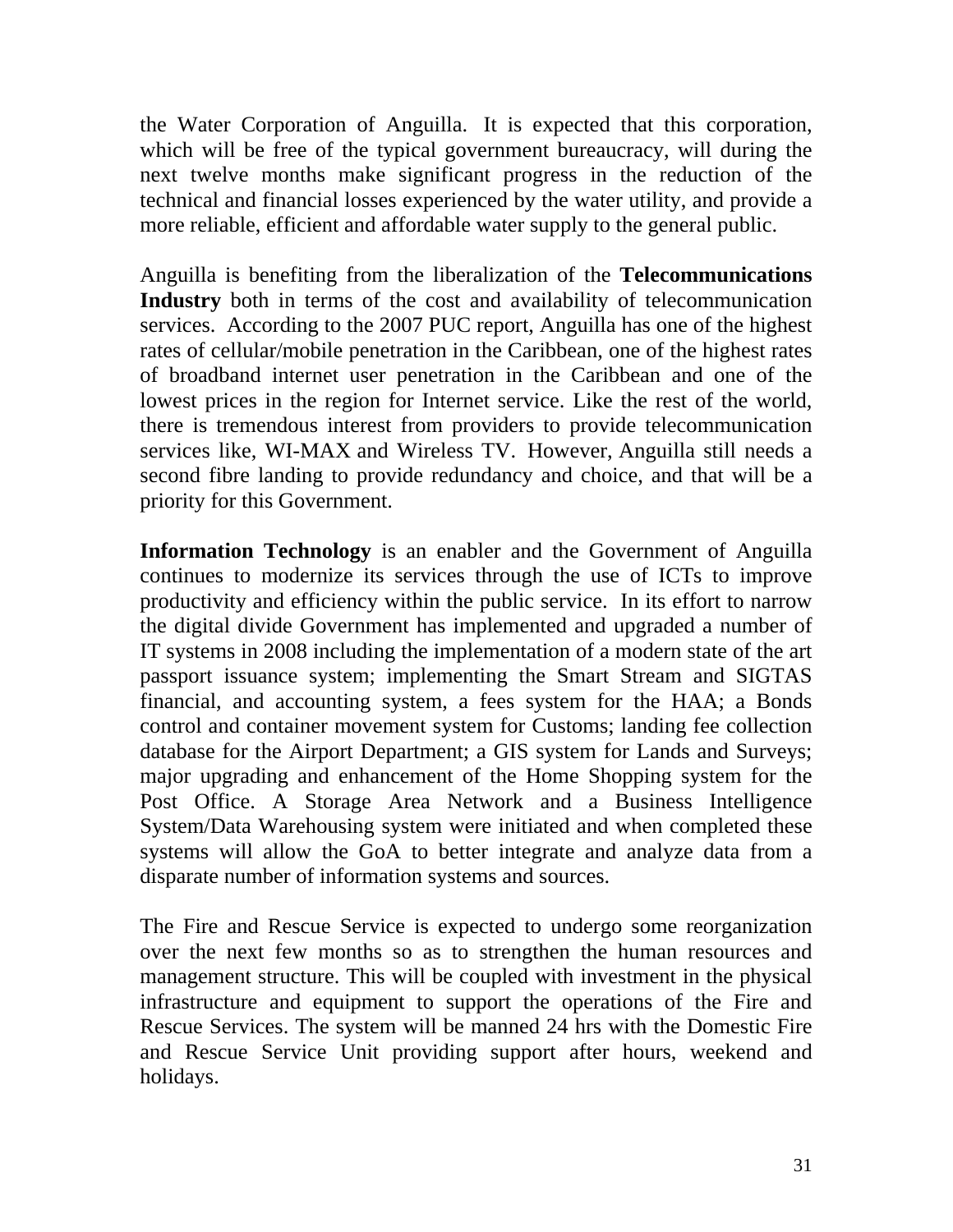### **3.7 Agriculture and Fisheries Objectives**

While the progress in these natural resource industries sectors was incremental in 2008, the agriculture and fishing industries continue to grow from strength to strength and are both robust and economically viable and key to a greater level of food security … **strengthening the collective**.

**The Department of Fisheries and Marine Resources** undertook a number of studies in 2008 including a fish census to ensure the long term sustainability and economic viability of the fishing industry. The Fisheries Department has also completed the installation of a new radio system to improve the ability of the department to communicate with fisherman and thereby improve safety at sea.

**The Department of Agriculture** continues to collaborate with the National Farmers' Association, the Anguilla Beautification Club and other Government and non Government organizations to promote and increase the production of vegetables, fruits, livestock and the beautification of the island. There has been a renewed interest in farming and island beautification. This has been clearly demonstrated in the increase in crop and livestock production and beautification of the island. Young farmers are investing in new and improved methods of vegetable production and can be seen selling like never before at their market outlets.

#### Epilogue

Mr Speaker it is clear from the programmes highlighted that Government continues to make strides in implementing its programme objectives. However, there is need to improve the coordinating mechanisms of Government to deliver on common objectives, especially as regards social development. To this end Government will give serious consideration to forming a National Social Transformation Committee in 2009 to coordinate interventions in the social sector. It is proposed that the Committee be chaired by the Minister of Social Development and consist of membership across the public sector as well as the business, NGO and CBO communities. It would meet on a monthly basis with minutes and recommendations fed into Executive Council. Mr Speaker, we believe we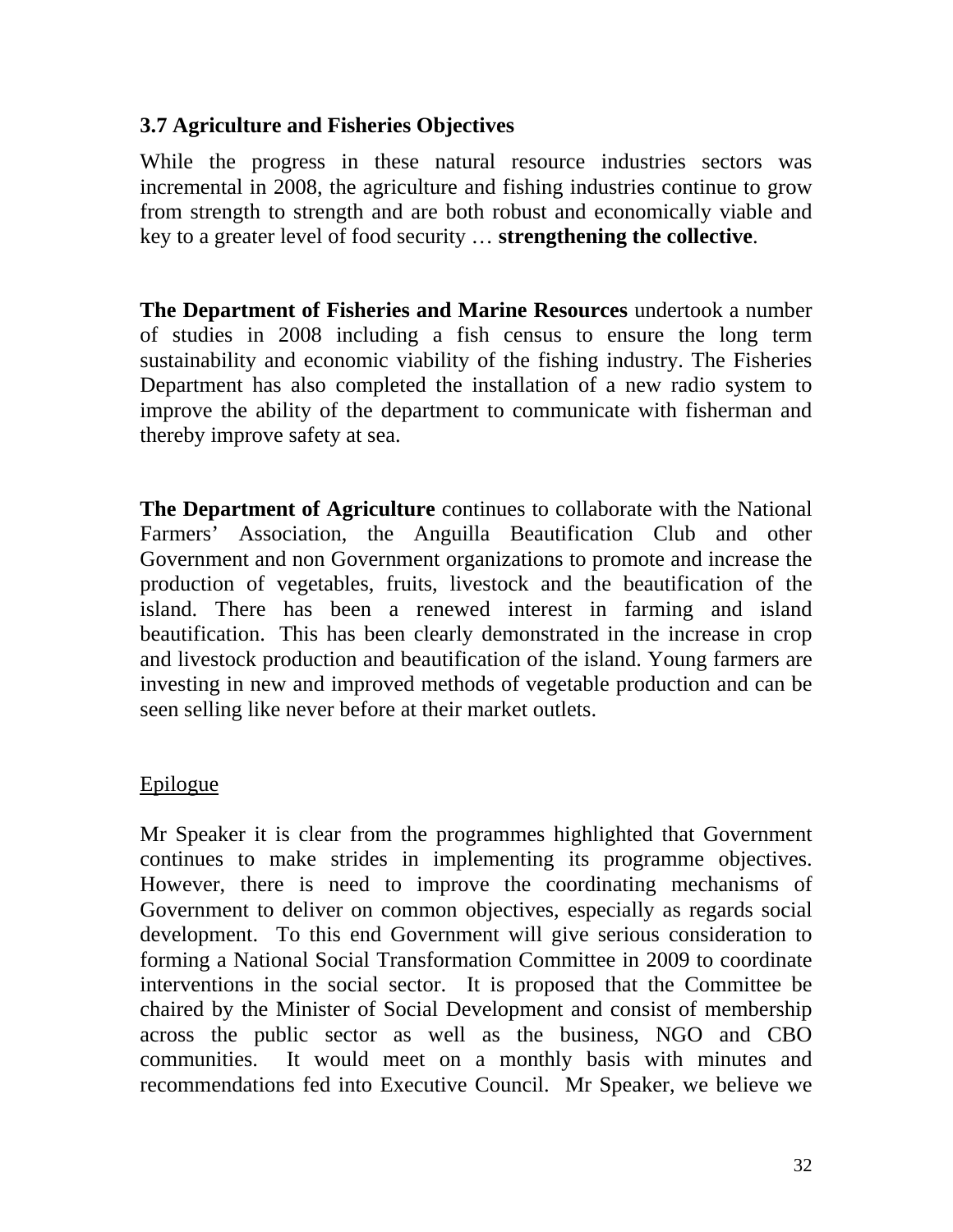have not seen the returns anticipated from socio-economic interventions because of the "silo" problem. In other words the various Ministries and Department go off and do their own thing without enough cross-referencing and cross-checking – operating as if in silos. This is not an efficient and effective way of operating as the challenges we face are cross-cutting and require inter-sectoral solutions.

Mr Speaker, we have an existing example of a fully functional inter-sectoral committee – the National Disaster Management Committee. Chaired by the Deputy Governor, this committee comprising membership of the various Government Ministries and Departments as well as organizations such as the ATB, AHTA, AHA, the Chamber of Commerce and the Anguilla Red Cross Society has as its mandate the coordination of disaster reduction, mitigation and recovery activities. Proof of that Committee's effectiveness is witnessed by the response to the passage of Hurricane Omar in October which was universally praised as being first class in all aspects. It can be stated therefore that through a collective and coordinated approach significant gains have been made in the area of natural disaster reduction, mitigation and recovery as regards the threat of hurricanes in particular.

With this experience under our belts, surely Mr Speaker, it makes sense to have a similar drive aimed at social disaster reduction, mitigation and reduction. Strengthening the collective means that we have to innovate to create and improve the coordinating mechanisms and structures at our disposal to deliver on the strategic, sectoral and other objectives established.

Mr Speaker, the idea of a National Social Transformation Committee is not new as it is in fact a variant of the National Social and Economic Council that the Eastern Caribbean Central Bank has long advocated to be established in the ECCB member countries. We do not have anything to lose and instead stand to gain from such an initiative by driving through the social development agenda in a coordinated and timely manner. It would be a modern day approach to jollification.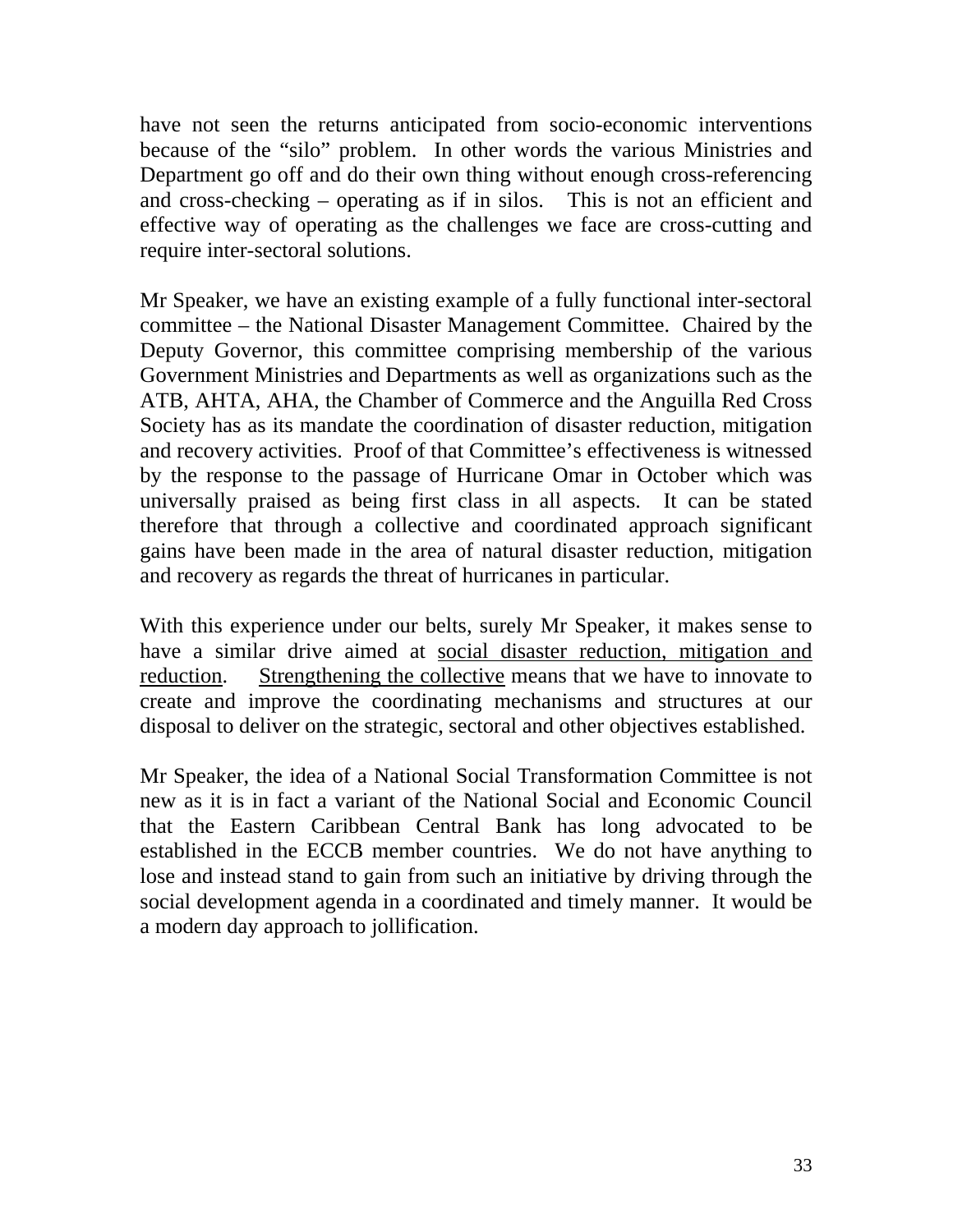### **4. PROVISION OF 2009 RECURRENT EXPENDITURE**

#### General Comments

Mr Speaker, if we use 1967 as the point of departure, then modern Anguilla is forty-one years old and is still in the process of development with development here being used in its most inclusive sense. We have come a long way Mr Speaker and our achievements in the last forty-one years have not been by accident. We acknowledge and are grateful for the assistance that we have received over the years from the United Kingdom Government and various international organizations but we must never underestimate or be afraid to recognize the tremendous contributions that we have made ourselves. Indeed, for many years now, it is the efforts of the government and people of Anguilla which have played the predominant role in ensuring that this nation moves forward and achieves the objectives that we know will make this country prosper. The days of grants are over and what the Government of Anguilla spends on its recurrent expenditure is an outcome of our prioritizing, our planning, our objectives and our means of achieving those objectives.

The resilience of the Anguillian people is well documented. It is a character trait we must be proud of must be preserved forever. Traditionally, we have always been leaders and not followers, shepherds and not sheep. That is why Mr Speaker, we are able to overcome challenges. The challenges that we now face will not be the last that this country will have to face. But the key question is are we prepared to face the challenge? The challenge among other things, includes finding a balance between keeping this economy buoyant while at the same time ensuring that we do not overburden ourselves to the extent that recurrent expenditure will have an adverse impact on our future options.

I am confident that we are prepared. Mr Speaker, I know because we have done it before and in fact we do it on an ongoing basis. We do not allow the potholes along the way to become trenches or the scratches to become sores. My call is not to do things which we are not accustomed to. I call on my people to do things which we have always done. Making sacrifices, and being our neighbours' keepers are some of the traits which we have passed from generation to generation.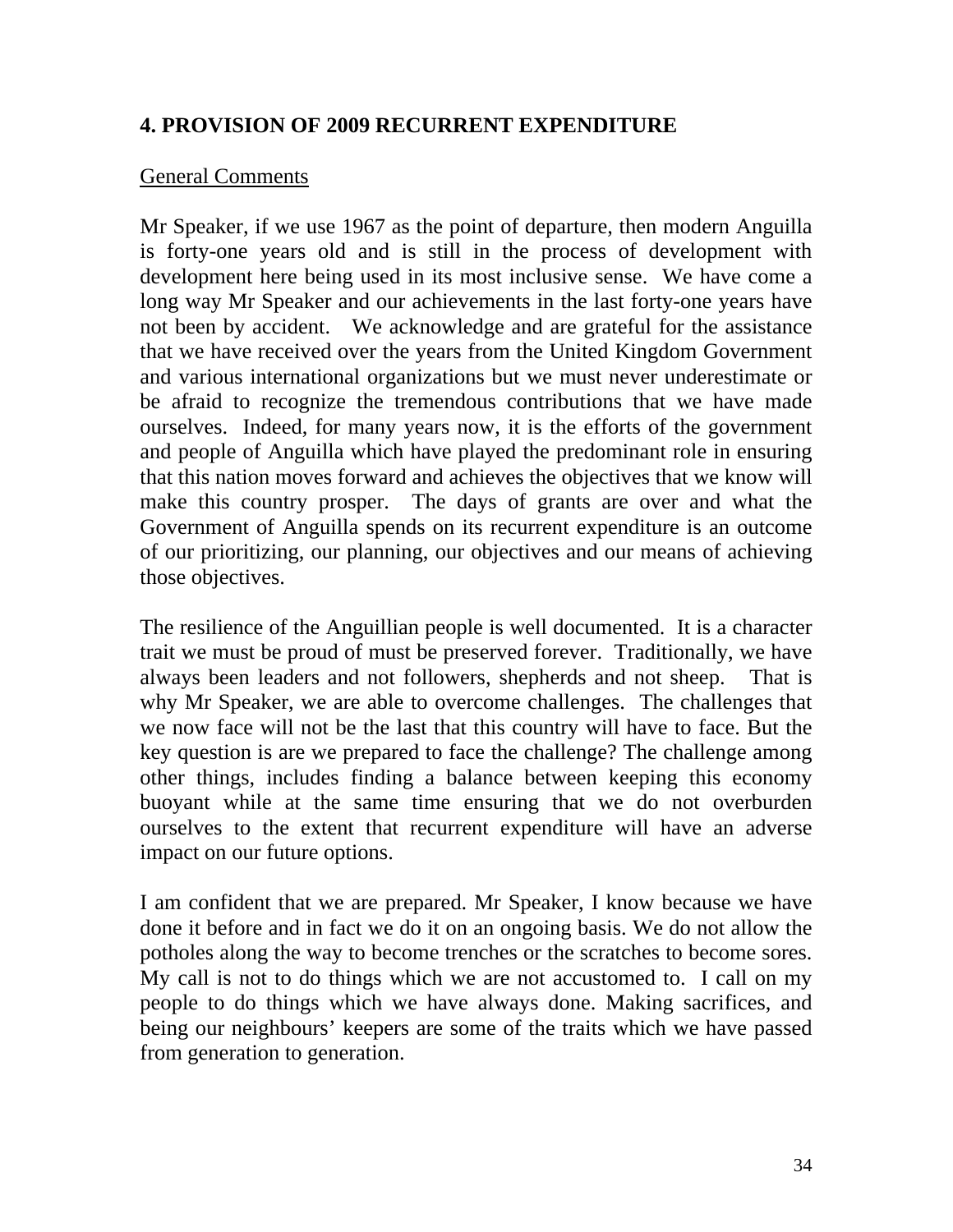This is not a time when we should be worried. Concerned yes……worried no. Worrying achieves nothing. This is a time when we must resort to our innermost strengths and talents. Mr Speaker, we have options because we carry out sound decision making and we are proactive rather than reactive. We have individual functions but our true strength is realized when we move forward in a collective manner.

This is also not a time to be in fear. Again concern yes…fear no. I once heard a motivational speaker say that fear FEAR is false evidence appearing real. Mr Speaker, I make reference to that only to say that often when we become fearful, we become irrational and nothing positive comes out of being irrational.

Mr Speaker, we spend millions of dollars each year to train our young and not so young people to be able to function efficiently in our society. We realize that although we have come a long way, the quest for an efficient, knowledgeable and dependable cadre of workers is an ongoing one. We are already realizing the benefits as all that training is paying dividends for the government and people of Anguilla. Indeed this is the time for all us to put what we have learned in practice. This is the time to formulate plan B just in case plan A does not work out. This is the approach that winners take Mr Speaker and we in Anguilla are winners.

Mr Speaker, the Public Service is an institution that seeks to implement the policies of the Government of Anguilla. The performance of this institution is judged in a holistic manner and though many may analyze the performance of its various parts in isolation, it is the holistic analysis which ultimately indicates measures of success and or failure. Mr Speaker I am pleased to say that the coordination between government departments over the last five to ten years has been encouraging. In terms of recurrent expenditure many instances can be highlighted where departments made funds available for other departments when it became apparent that the department with the available funds would not be using them at the level recorded in the budget estimates. While there are still pockets of an individualistic approach, I must say that the signs of a collective approach are encouraging.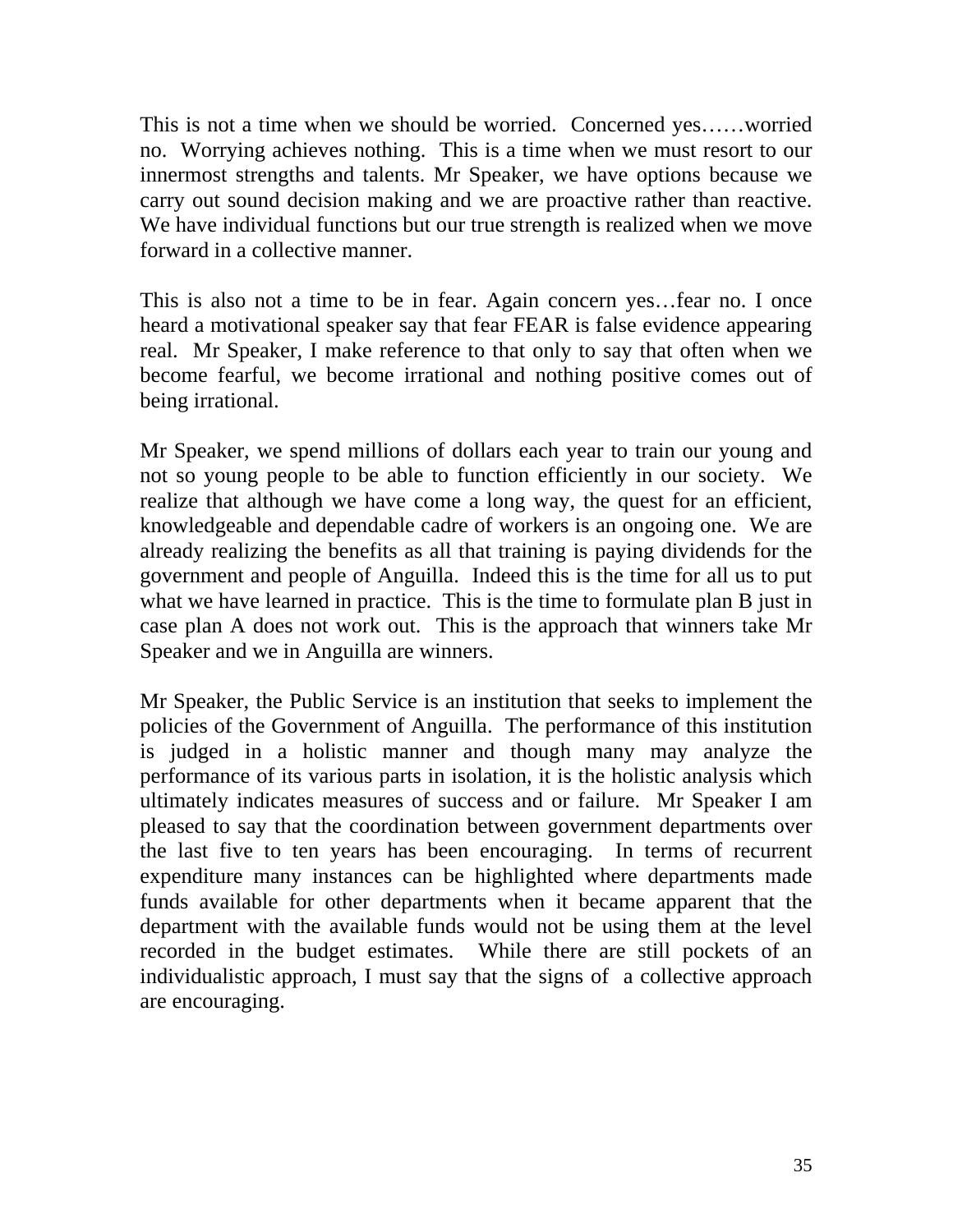### Total Recurrent Expenditure

Mr Speaker to provide the necessary services on the recurrent side of the estimates for fiscal year 2009, the Government of Anguilla plans to spend **\$241,304, 546)**. This represents an increase of 20% over the estimate 2008.

There are many reasons why there is the increase over last year. Recognizing the impact of inflation and the salary increase for civil servants in 2008, some of the reasons for the increases will now be discussed. At this point, I must also point out that a scheduled increase for civil servants in 2009 has not been included in the recurrent expenditure estimates because in these challenging times the public service is not immune from making sacrifices.

### Governor's Office

Mr Speaker under the **Governor's Office** and its programs, there is an increase of 2.2 million dollars in the **Department of Public Administration** for training. I think I have already said what I want to say on the importance of training.

We are all aware of the importance of the **Royal Anguilla Police Force** in the promotion and maintenance of law and order. There is an increase of 1.8 million dollars in the recurrent estimates which is dominated by an increase in salaries. However Mr Speaker, we cannot forget the theme for this budget address and there is no area that it is more pertinent than when it comes to law and order. We need as a nation to assist the Royal Anguilla Police Force if we are serious about combating crime. Yes Mr Speaker it is all about **"Strengthening the Collective…We are the Solution"**. It is not optional.

#### Chief Minister's Office

We now move on to the **Chief Minister's Office** and its programmes. This office Mr Speaker is at the fore front in addressing many issues which have direct impact on the personal lives of the citizens and residents of Anguilla.

Mr Speaker the recurrent allocation of the **Immigration Department** has increased by approximately 1 million dollars. This department is on the front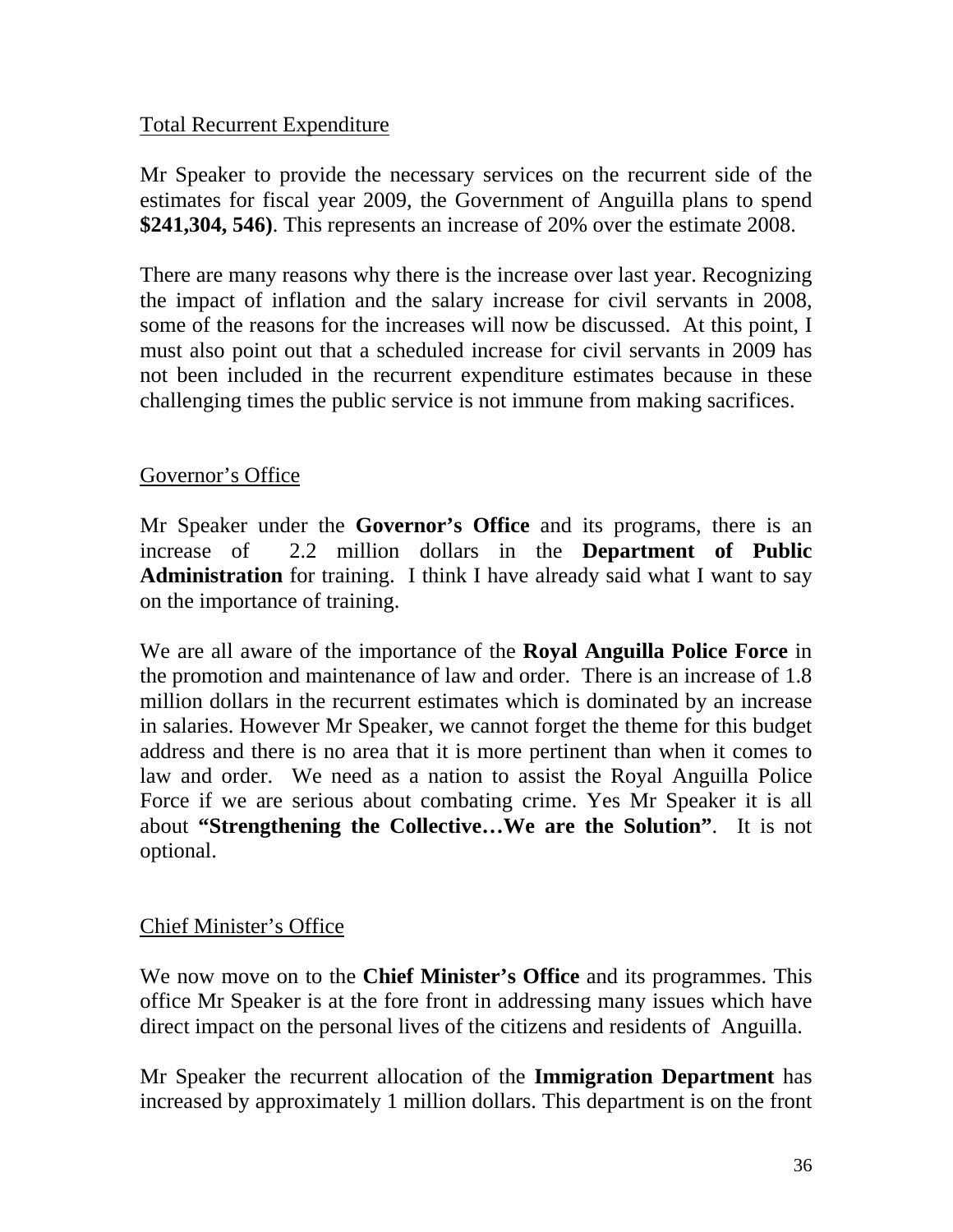line when it comes to ensuring that Anguilla's immigration laws are adhered to and respected. Mr Speaker, we are and have always been a people who respected the laws of the nations to which we emigrated. We demand no less when it comes to our immigration laws and we promote zero tolerance when it comes to breaking those laws.

The recurrent estimates of the **Department of Labour** reflect salary increases as well as for the rent of new accommodation. The increase is around \$400,000. Mr Speaker, the labour situation in Anguilla must be regularized and we must give our support to the Department of Labour as it seeks to perform functions that are sensitive for the most part and virtually always thankless. It is a tribute to the management and staff of both the Labour and Immigration Departments that they remain positive in testing situations.

Mr Speaker the preservation of the environment for future generations will continue to be of great importance as we continue to develop. The **Department of the Environment** is still in its infancy and no doubt is experiencing the normal growing pains. We know that the leadership is dedicated to the cause and it is a matter of recruiting the appropriate staff in order to carry out the functions for which it was established. The minimal recurrent expenditure increases will not be able to fulfill all of the immediate needs but it is a start that can be built upon.

# Finance, Economic Development, Investment, Commerce and Tourism

Mr Speaker I move on to the **Ministry of Finance, Economic Development, Investment, Commerce and Tourism** and its programs. The recurrent estimates for the Ministry as a whole have increased by 25%. The **Secretariat of the Ministry of FEDICT** has an increase of 7.8 million dollars in recurrent expenditure. Mr Speaker apart from the increases in salaries, the Secretariat of the Ministry is responsible for tourism and servicing of the national debt. It is these two areas which have truly caused the increase. This is not the ideal forum to give a long discourse on the activities in tourism. The Anguilla Tourist Board does that itself, but I must say that the increase in the allocation for tourism is directly related to activities which are geared ultimately to sustaining and increasing tourist arrivals and expenditure in Anguilla.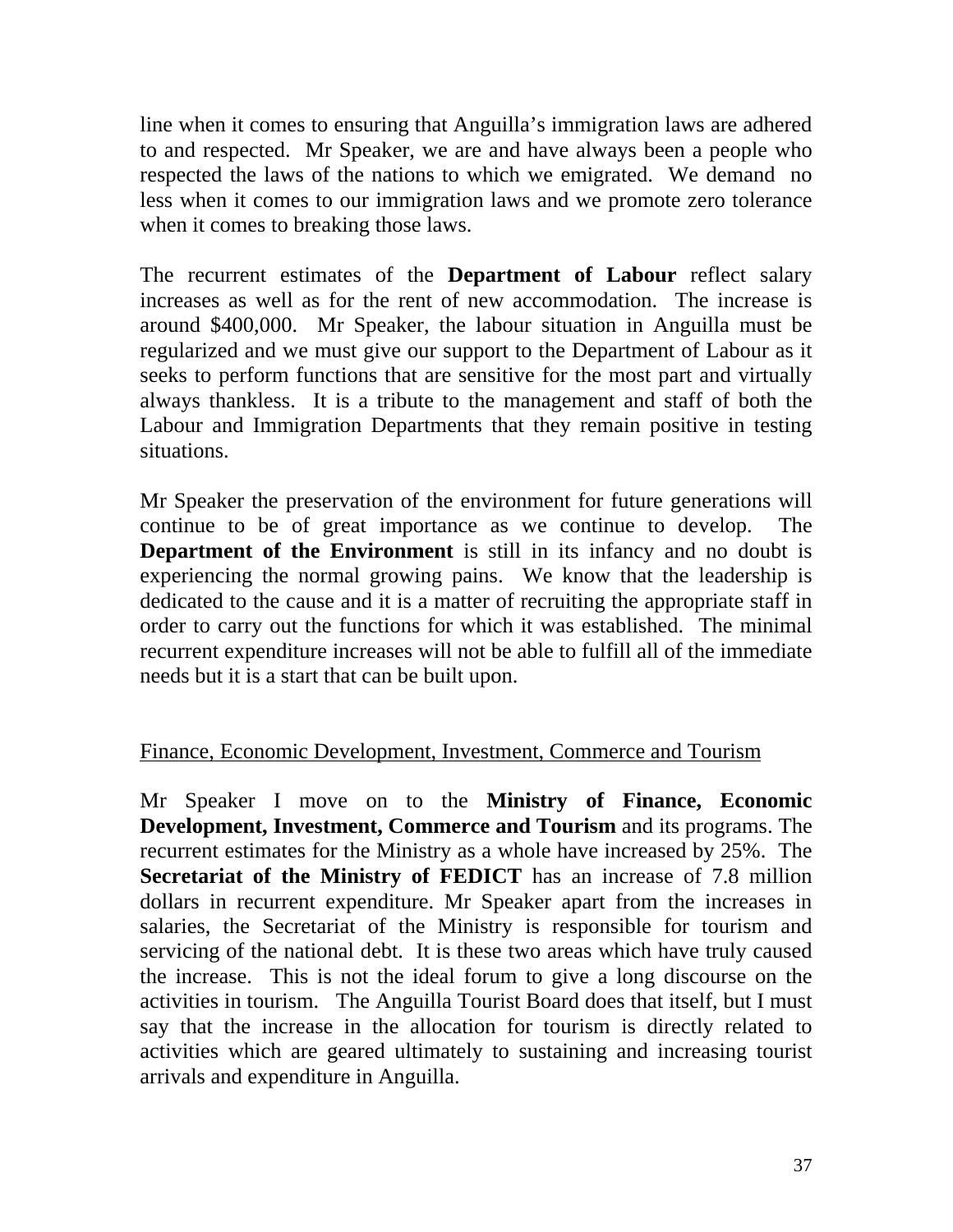The national debt must be managed in a reliable and efficient manner and I must take this opportunity to compliment the Debt Officer for the reliable way that the Debt Unit is operated with a staff of one.

Mr Speaker when it comes to the important function of cash management, the **Treasury** has a leading role to play. The increase in the recurrent estimates is approximately **\$2 million** which is a reflection for the most part of salary increases and increases in social security and retirement benefits. The Treasury is the source of critical information necessary for prudent fiscal management and its role as a source of information becomes even more pronounced in challenging times when up to date information is critical for decision making.

The recurrent estimates of the **Customs Department** indicate that there is an increase of **\$1.1 million** due mainly to increases in salaries. The department continues to be our main revenue earner and as it continues to combat illegal activity, it must be recognized that an increase that is only reflected in salaries is also an indication that some sacrifices have been made.

The recurrent expenditure allocation of the **Internal Audit Department** has increased by approximately **\$300 thousand** due mainly to salary increases and regularization of staffing requirements in the budget document itself. This department is continuing to grow in terms of the implementation of auditing objectives. We are very optimistic about the future of this department.

Mr Speaker the increase in the allocation for Statistics is not major being in the region **\$200 thousand**. This department is critical as a source of information for the planning process including the provision of historical data. We must continue to ensure that this department is a source of reliable information.

When it comes to the **Inland Revenue Department** the increase of **\$800 thousand** is mainly due to increases in salaries. This department has grown tremendously during its short existence and the Government is dedicated to ensuring that this department keeps up to date with the demands that may be placed on it now and in the future.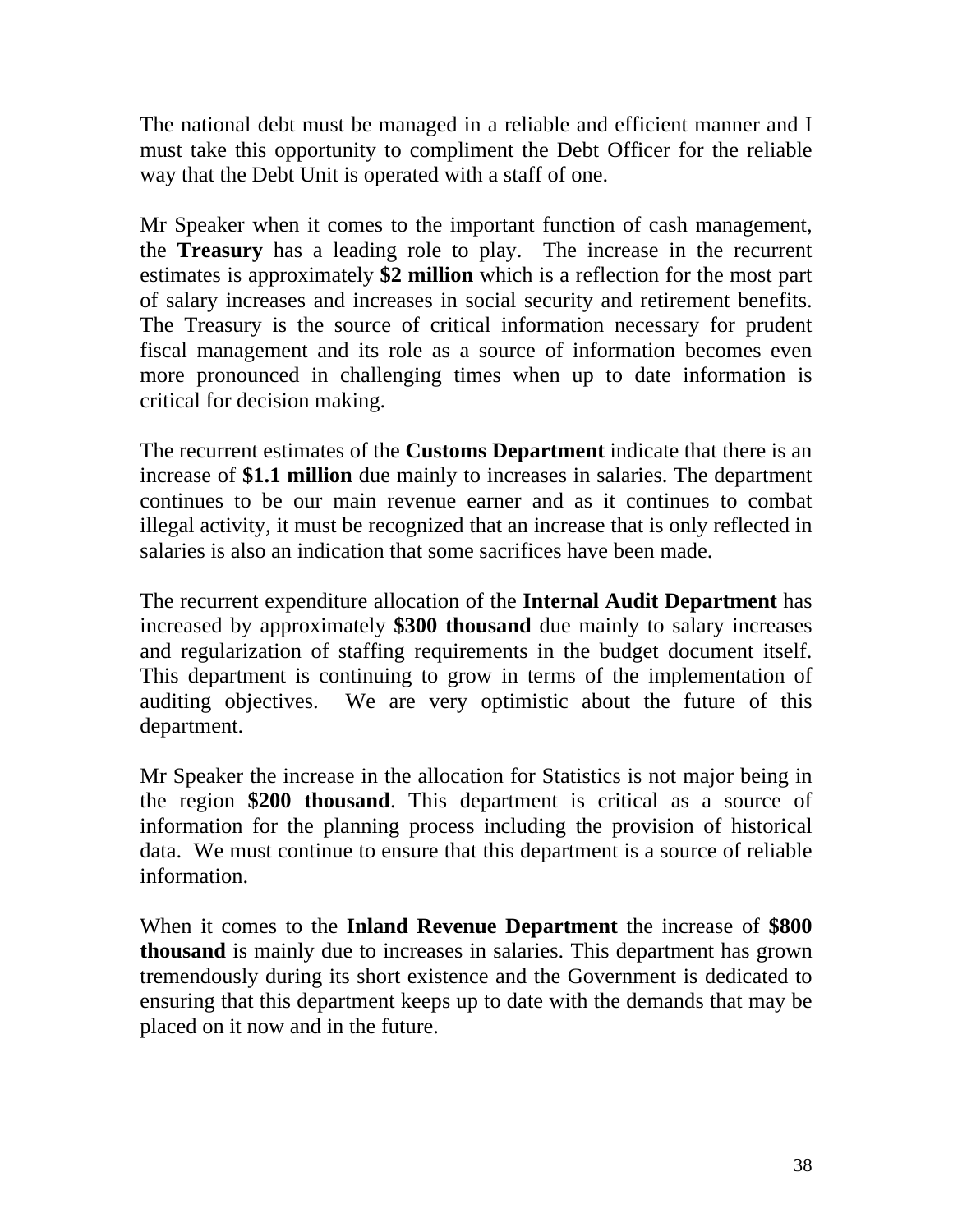### Ministry of Social Development

The Ministry of Social Development and its programs are not significant revenue earners but as its name implies there are some critical services the delivery of which fall under this Ministry.

Mr Speaker, the promotion of education is one of the bedrocks on which this nation must be built and must be a top priority in all circumstances. There is an increase of approximately **6 million dollars** in the recurrent estimate for **Education**. However this is for the most part a reflection of the increase in salaries. It can therefore be said that there are no real increases in terms of education but I assure everyone that education remains a top priority and every effort will be made to continue its advancement as we move forward.

The **Department of Social Development** shows that there will be an increase of **\$1.2 million** in the recurrent estimates. Mr Speaker, while that is reflection of an increase in the allocation for the elderly and destitute, we must not lose sight of the other functions of the department such as acting on behalf of mothers who are raising children who are fathered by the so called "deadbeat dads".

The **Prison Department** Mr Speaker is very busy these days. There is an increase in the recurrent allocation of **1.9 million dollars**. The increase includes the 42% increase in staff. Mr Speaker, we have to face the reality. Gone are the days when prison inmates were an uncommon phenomenon. Her Majesty's Prison needed staff and now it has them. I am sure Mr Speaker that the prison authorities would be able to identify the approaches which would be most effective for the various criminals that reside behind its fences. These approaches may range from full punishment at one extreme to rehabilitation measures that offer many opportunities for the inmates at the other. Attacking and reducing crime is a multi-faceted function of which the prison is only a component. Therefore at worst the prison must be able to accommodate those that make it their home for short, medium and long term duration.

The **Department of Health Protection** has a relationship with the tourist industry that needs to be reinforced. This department has an increase of **\$3 million** on the recurrent expenditure estimates. Garbage collection and disposal accounts for **2.4 million dollars** of the increase. Mr Speaker to put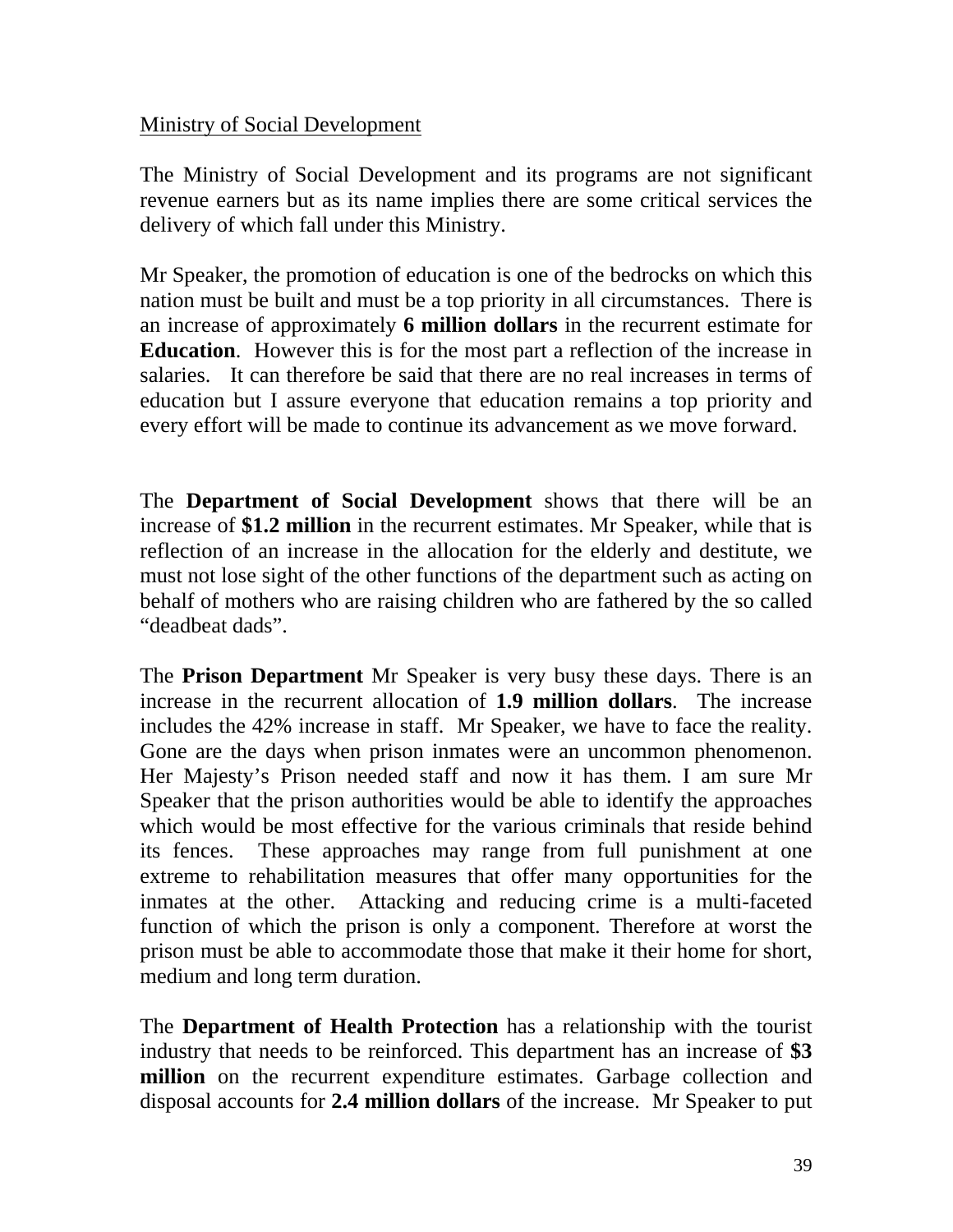it simply, we need clean and healthy surroundings if we are going to protect the health of our society and the visitors that we welcome here every year.

Mr Speaker in a previous budget address, I spoke about alternative sentencing but at that time some of the necessary facilities were not in place especially for young offenders. Today, Mr Speaker, we have a juvenile center where professionals are charged with the duty to redirect the energy of some of our troubled youth in the right and positive direction. As the **Probation Department** seeks to consolidate itself as a prominent institution which offers alternatives to convicted youths, the juvenile center, which falls under the auspices of the Probation Department, is an alternative to her Majesty's Prison that is more appropriate for custodial sentences for youths.

"We" is a very inclusive word Mr Speaker and we must include our young people. Mr Speaker I am not promoting special groups within our society but we must recognize the importance of including young people in all aspects of life in Anguilla. The twenty-two year old today will have a different perspective on many issues when he or she is aged forty four. What we must not do Mr Speaker is prevent the twenty two year old the opportunity to gain that valuable experience which would enable him or her to develop into a productive forty four year old. The increases in the **Department for Youth and Culture** are a start in the right direction as we continue to grapple with defining our cultural identity.

# Infrastructure, Communications, Utilities, Housing et al

The Ministry of Infrastructure, Communications, Utilities, Housing Agriculture and Fisheries or its equivalent in most countries is recognized as big spending Ministry. What I would say Mr Speaker is that because of the nature of the Ministry its expenditure in many cases is fairly visible. The overall increase in the recurrent estimate for the Ministry is **3.2 million dollars** with 2.5 million of that total being allocated to the Water Authority.

As our Airport and Seaports continue to operate at with a level of security that is acceptable internationally, those institutions have increased their staff in order to meet the required standards.

This is the information and electronic age and as this area continues to become more sophisticated and specialized, the need for the **Department of**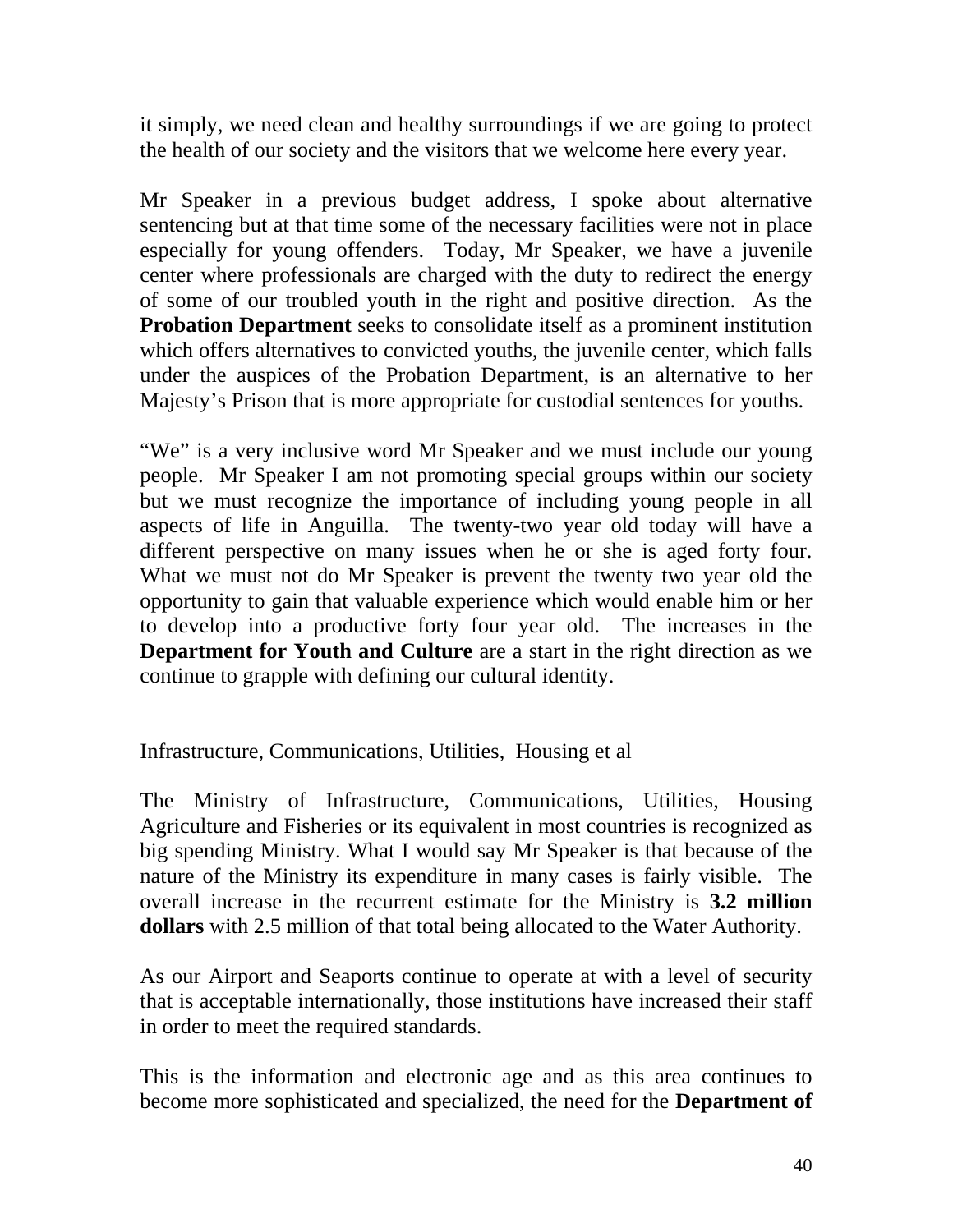**Information Technology and E-Government Services** to keep abreast is a constant one. Mr Speaker the increase of **1.3 million dollars** for this department is dominated by salary increases and an allocation for maintenance. At least we are trying to keep what we have in good order as we go through these testing times.

As you can see Mr Speaker the recurrent expenditure budget has increased, but for the most part it is because of an increase in salaries. The challenge is to deliver services without every tool that we would like to have. Nonetheless Mr Speaker I am confident that they will be delivered in an efficient and cost effective manner.

# **5. PROVISION OF RECURRENT REVENUE IN 2009**

Mr Speaker, the revenue budgeted for 2009 is \$243 million. This is 3% more than the revenue Budgeted for 2008. The budget is based upon actual collections during 2008 and realistic projections in revenue for 2009 and taking into account the global recession that is currently affecting all countries including Anguilla.

The 2009 Revenue Budget is showing a modest increase of \$9.3 million over the estimate for 2008. It should however be noted that the revenue from the Community College and the Water Department are not reflected in the budget for 2009 as was the case in 2008. The 2009 Revenue Budget will be realised by some marginal increases in some taxes, rates, fees and charges as well as by improving the efficiency and effectiveness of the revenue collection system.

The increase in revenue is expected to come mainly from Stamp Duties. The increase is \$4 million over the 2008 submission. This in part recognises the fact that a number of purchasers of real estate in the Viceroy project at Barnes Bay who have been provisionally approved for alien landholders licenses by the Ministry of Lands, are expected to finalize such purchases with the opening of that project for operation in 2009.

Mr Speaker, the Government of Anguilla has decided to increase some taxes, rates and fees to bring them in line with today's prices. These are not significant increases for the taxpayer but they are expected to provide some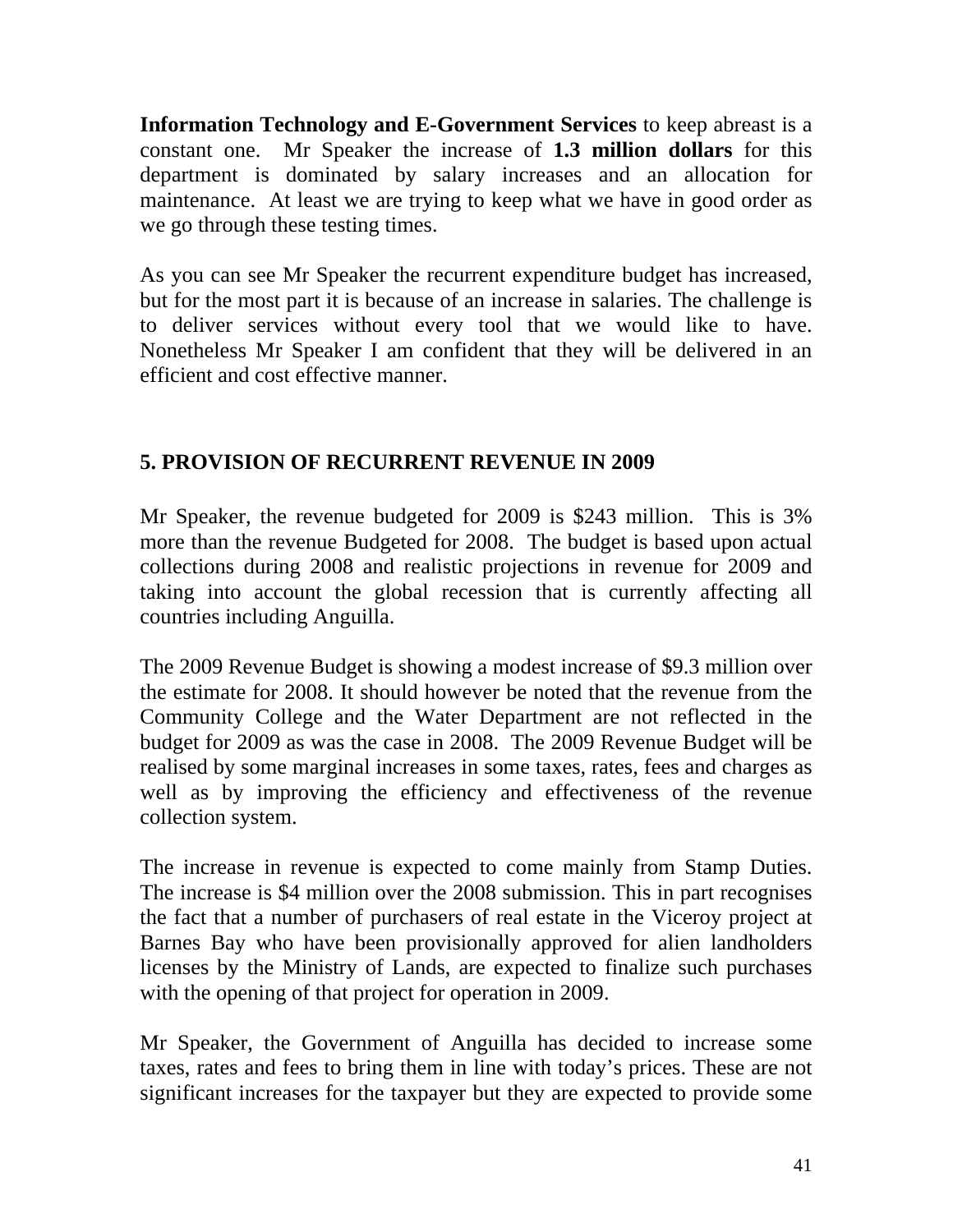additional revenue to finance the programmes that are being highlighted in this budget for 2009. I will now give a synopsis of the measures for 2009.

- 1. During my last address I mentioned a new Property Tax system that was to be introduced. This was not possible for 2008 but should become fully operational in 2009. In the mean time property tax rates under the existing Ratings and Valuation Act will be increased from January 1, 2009. New legislation is being drafted as we speak and a new Property Tax system will be purchased during 2009 to make the collection process more efficient.
- 2. The Environmental Levy paid on electricity bills will be increased to  $\frac{7}{6}$ . The impact on the consumer will be small as it comes at a time when electricity rates are decreasing. This is one of the cost recovery measures for garbage removal and the maintenance of the Coritot landfill site.
- 3. The Tourism Marketing Levy will be changed from US\$1.00 per room per night to US1.00 per person per room per night. This will be matched by an equal contribution from accommodation facilities.. Mr Speaker everyone benefits from tourism and it cost quite a bit to market the industry. In addition, many of the government activities including investment in water, roads, air and sea ports, garbage collection, security and training are mainly geared for the tourist industry as well as for our own benefit. If the product is not there, the tourist will not be satisfied and will not return. It is therefore difficult to divert funds from these other areas to tourist promotion.
- 4. Motor Vehicle Licences will be increased by between 5 and 10%. Mr Speaker this is to assist with the road development activities that we are investing in here in Anguilla. Mr Speaker the initial cost of upgrading the Valley Roads alone is over EC\$13 million. A proper functioning road network will not only save time and promote safety in reaching our destination but will also save on fuel and mechanical maintenance.
- 5. Mr Speaker a number of other fees charged for acquiring belonger status, passport fees, Lands and Survey Fees, Physical Planning and Police Certificate fees will all be increased with effect from January 1, 2009. We believe that these increases are designed to bring them in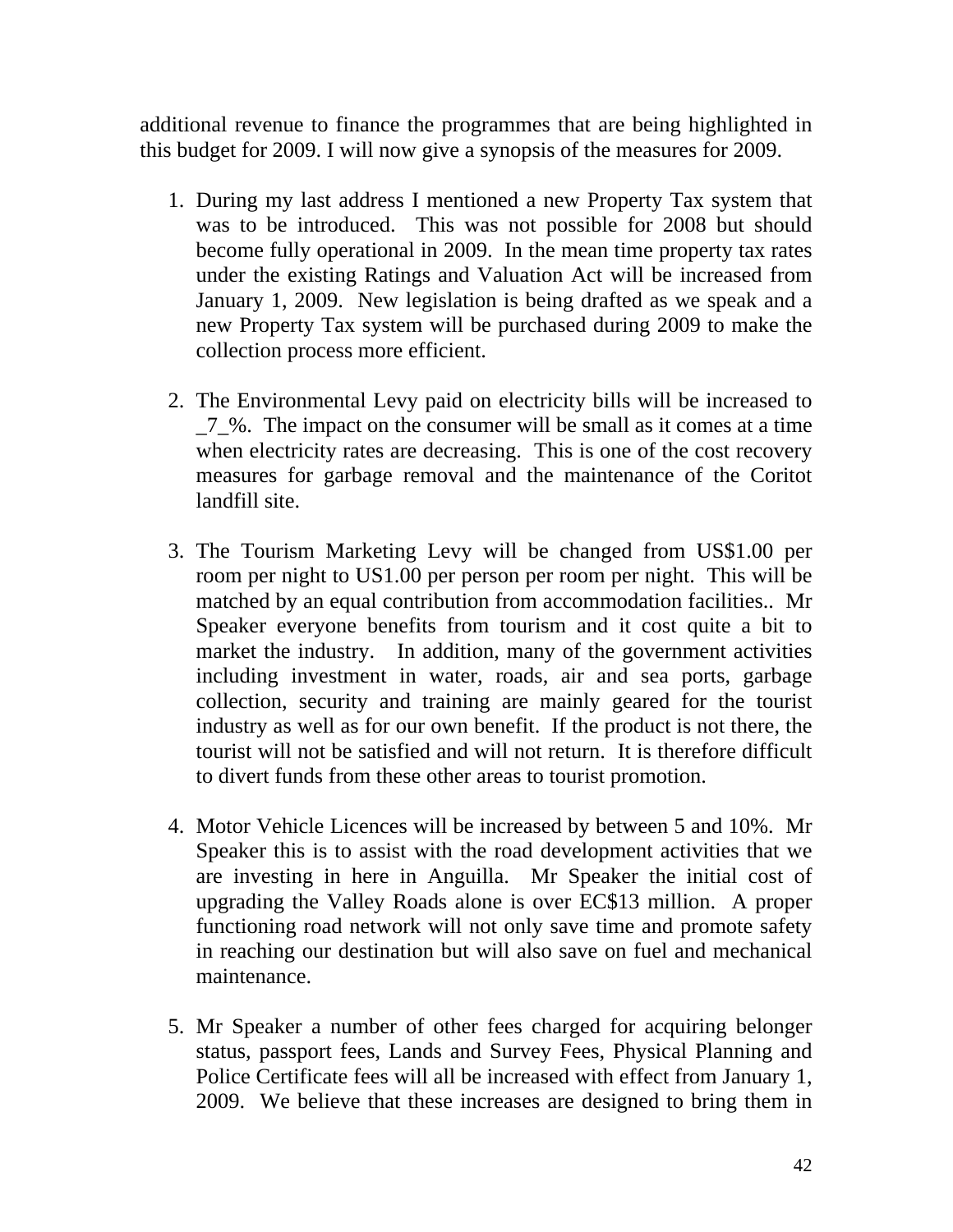line with the cost of providing the service and they are still very competitive when compared to other countries.

6. Finally Mr Speaker, even though the Health Authority is not a Government Department and as such the fees are not reflected in this Budget, the Government of Anguilla has agreed with the recommendation from the Health Authority to increase fees for many of the services provided there. An official notification will be made in due course.

Mr Speaker, our revenue collection legislation has generally been weak. We are now in the process of drafting a new Tax Administration Act. This should be ready for implementation early in 2009.

For the past two years Mr Speaker, I spoke about the introduction of the National Health Fund. This is still to be implemented. We expect that machinery will be put in place during the course of 2009 to guarantee a functioning National Health Fund for 2010.

# **6. 2009 CAPITAL BUDGET AND FINANCING**

Mr Speaker we have made provision for approximately **\$98 million** in capital expenditure for 2009. This represents a sharp increase of some **\$45 million** from the projected capital expenditure for 2008 and may seem surprising given the widely reported fiscal challenges currently faced.

Mr Speaker, it is our commitment and our duty to maintain public sector activity that will provide the required stimulus to our economy in challenging year ahead. It is also our commitment and duty to maintain the level of investment in our social infrastructure. In contrast to the last recessionary episode in 2002, through careful stewardship, Government is in the position to undertake significant borrowing. In addition, quite fortuitously Mr Speaker, by the end of June 2009 we would have satisfied all the conditions required for the release of the remainder of EDF 9 funds. These are projected to amount to **\$24.5 million** and will be disbursed as budgetary support, the mechanism we chose back in 2003 when we submitted Anguilla's funding application, into the Consolidated Fund for expenditure on capital projects.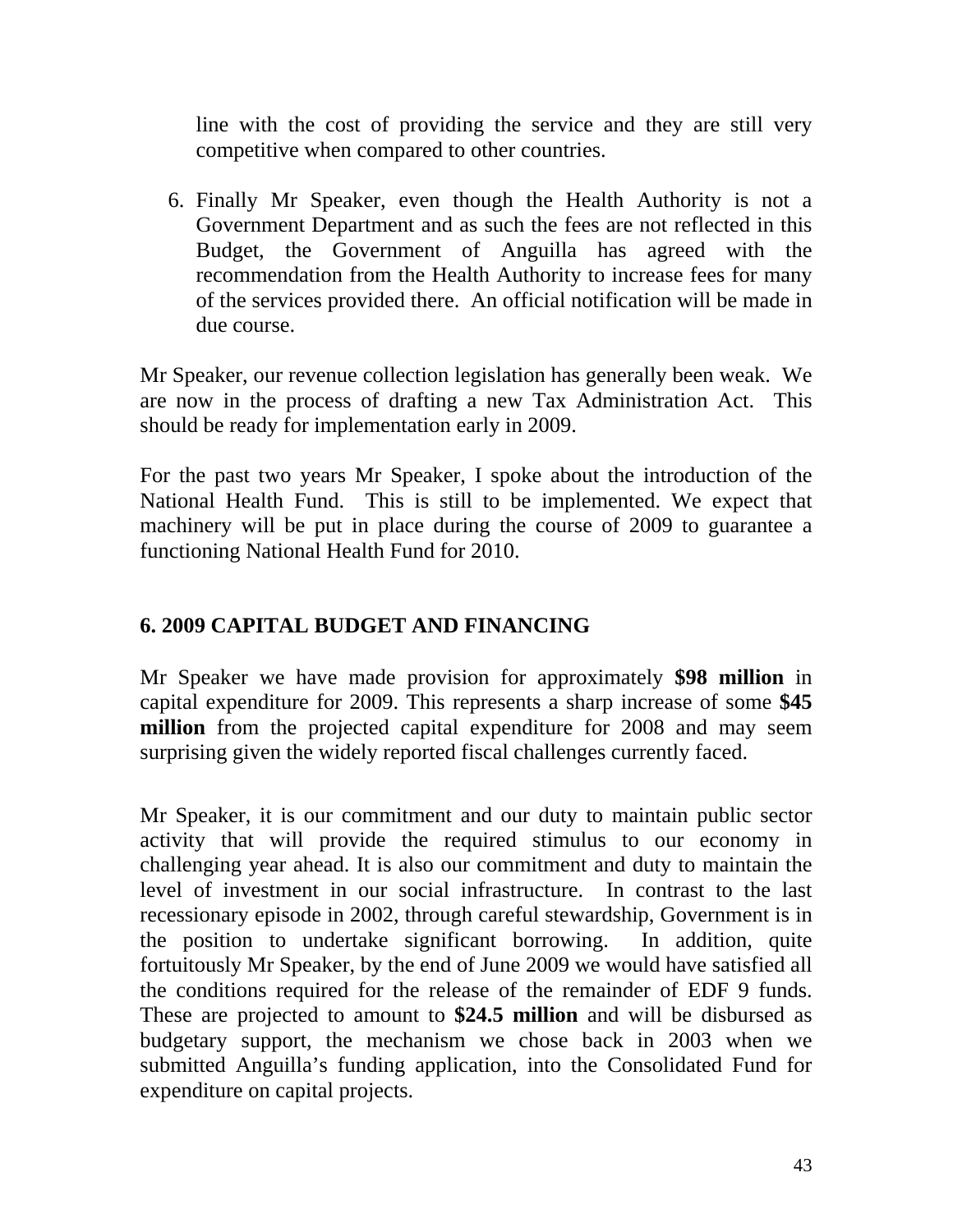The financing of the capital programme will be therefore come from three main funding sources are detailed as follows:

Firstly, the level of borrowing for 2009 will be **\$77.5 million** which has been allocated as follows: **\$35 million** for continued land acquisition to facilitate the progress of important social development and infrastructural initiatives such as the National Community College and Port Development; **\$25 million** for the Blowing Point Port Facility; **\$3 million** for renovation and equipping National Community College facilities**; \$2 million** to complete the Central Office Accommodation Master Plan Study and to commission design drawings; \$**3 million** for Airport Development – this involves crucial drainage and alignment works, a total of **\$9 million** for road development including the commencement of work on the Valley Roads Development project and **\$540 thousand** for the Airport Masterplan Study.

Secondly, a private grant in the amount of **\$2.7m** as pledged by the KOR Group, the main developers behind the Barnes Bay Development Project will fund primary school infrastructure development. These monies are allocated to the development of the new Primary School for Island Harbour.

Finally, approximately **17.8m** of the capital budget will be funded from recurrent surpluses. Here the major allocations include:

\$**1.2 million** for a Land Information System which, through the digitization of paper records, will create a centralized land ownership database and registry map system --- thus enabling the provision of up-to-date, accurate and reliable land information to all stakeholders in an efficient manner.

**\$1 million** to the ongoing Tourism Sector Development Project where, following this year's Economic and Social Impact Assessment Study of all major tourism projects approved since 2001, it will incorporate the results into the development of a Tourism Master Plan for 2010-2020.

**\$1.5 million** to Inland Revenue Development that will focus on Property Tax Reform and the supporting administration systems, development of associated policy and legislation and valuation surveys.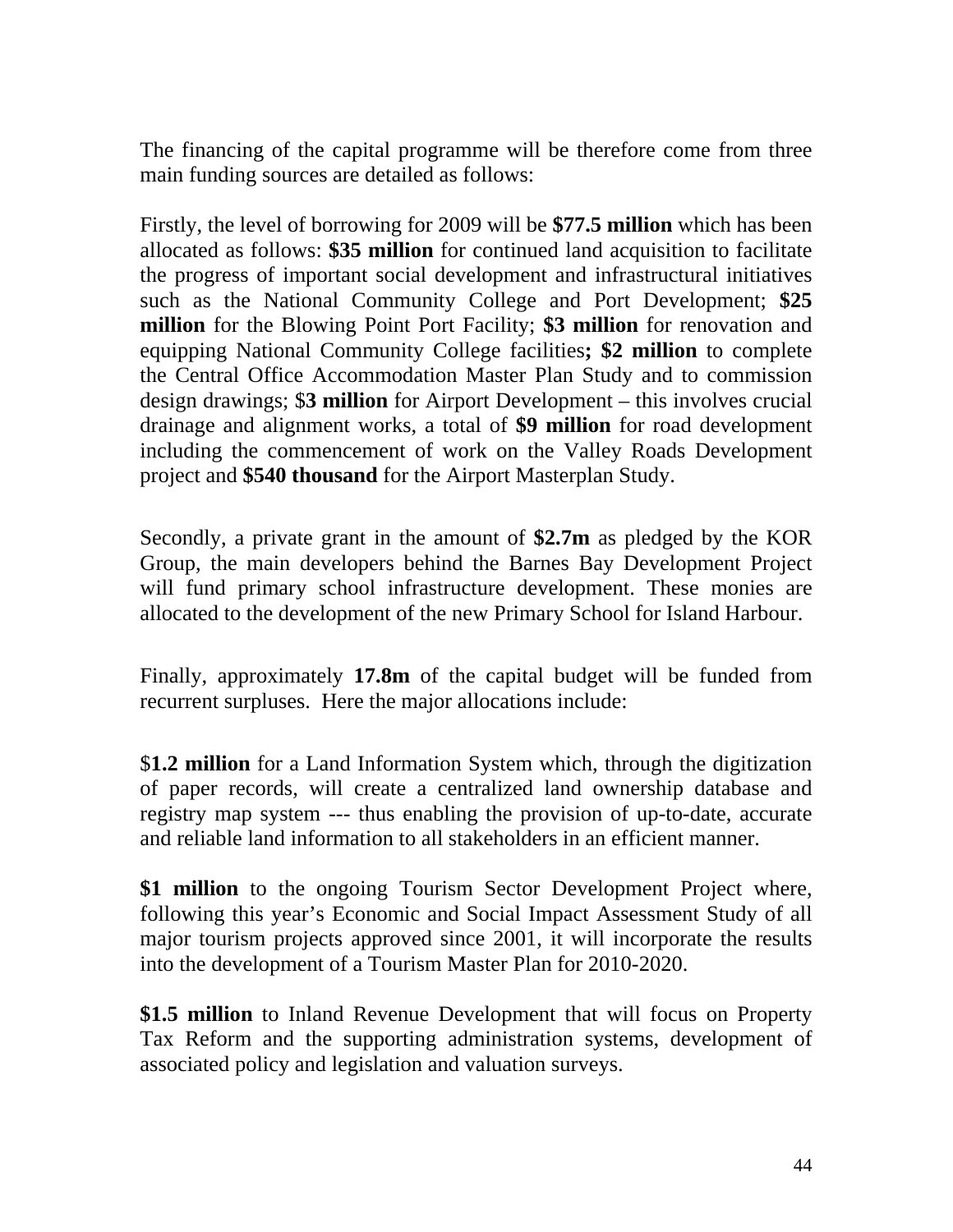**\$1.35 million** will go to Health Services Development for continued support to the Health Authority for funding of their capital infrastructure such as Laboratory Equipment, Laboratory Information System, Pharmacy Upgrade, Mammography Machine, upgrade for Dialysis Unit and many other activities.

**\$2.22 million** is allocated for the Management Information System to facilitate the implementation of the National Health Fund.

This listing highlights the projects with the major allocations of funds but rest assured that provision continues to be made for our ongoing significant programmes.

I end this significant list of projects for the 2009 capital budget by making mention of our development partners who, along with the Government of Anguilla, make such significant investment possible. The European Union who through the European Development Funds 9 and 10 will provide grant funding of up to \$24.5m in 2009 and \$46.5m over the period to 2013. The Caribbean Development Bank - who pledged their support through loan funding in the areas of Community College Development and Port Development. We thank them in advance for supporting our efforts to strengthen the collective and deliver on our strategic development objectives for the people of Anguilla.

# **7. CONCLUSION**

Mr. Speaker, as usual I have been unsuccessful in abbreviating the presentation of yet another budget address. And yet another time I must seek the collective forgiveness of this almost captive audience of invitees in the gallery and listeners on the various media. While it may appear that I have not shown much consideration for your valuable time --- I would hope that after my fifteen years of delivering these budget addresses many of you would appreciate the tremendous effort which my capable team at the Ministry puts into this exercise. Indeed they try very hard to be as efficient as possible in putting together a comprehensive review and projection of the financial situation that clearly outline the next steps and provide a central and lingering theme around which to rally our collective efforts. It would be almost sacrilegious of me to seek to abridge such enterprise.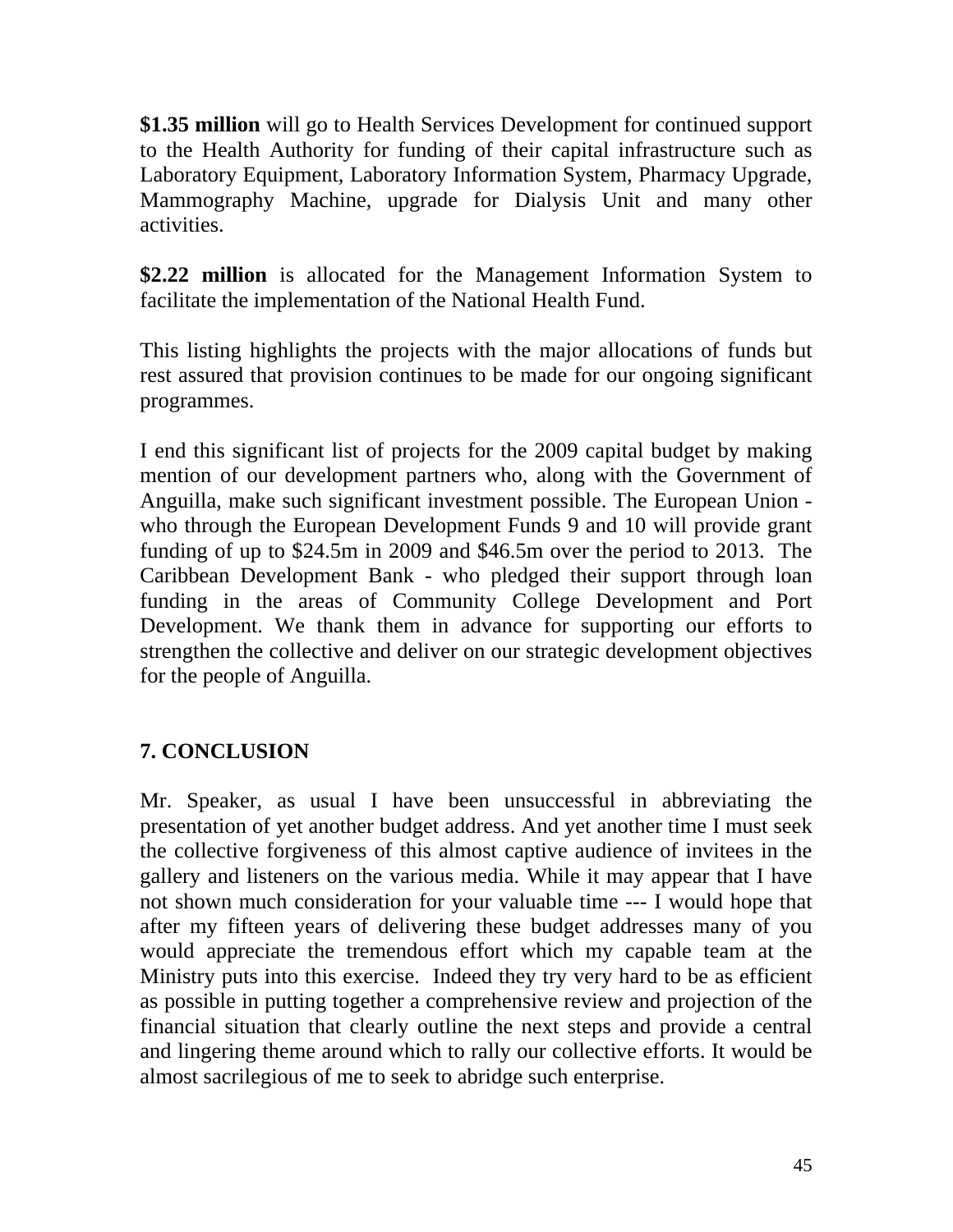Mr. Speaker, I opened my remarks by saying that I would not wish to dwell on the global financial crisis and its impacts on Anguilla. That was intentional. I wanted to get your minds off of those issues for a while --- and focus on the strategic path for Anguilla's development which will continue to experience success if we stay on course and on message. I also wanted to explain that **strengthening the collective** is about all of us pulling together - -- rather than blaming everyone and each other for our difficulties. That is the kind of commitment and optimism I hope will characterize our approach to the challenges of this period --- and as I said earlier it is a winning approach all the way.

Mr. Speaker, against this backdrop of optimism let me speak about what lies ahead with the confidence that I have already established the point that **we are the solution**. As I said earlier this is the time to be proactive rather than reactive. We have to carefully assess the situation and put a well thought-out plan in place --- a plan that employs all the appropriate resources of the collective. It was the same approach which was employed in 2002 when the Honourable Chief Minister used the exhortation: "there is light at the end of the tunnel". It was the same plan that the Ministry of Finance adopted in its "road map": **"Measures to Restore Fiscal Stability 2002 – 2004".** It is the same mindset which must be used today to mitigate the impacts of the global recession.

Mr. Speaker, unusual times call for unusual methods. In this context, the Government of Anguilla must employ bold and unusual strategies to address the unusual circumstances in the world economy unequalled in over seventy years. We cannot wait until the situation worsens --- we must act now. To make a medical analogy ---we cannot wait until the virus reaches our shores to begin to build up our immune system --- or get the appropriate vaccination. Nor should we make a false diagnosis and prescribe the wrong medicine. And worse yet we should not allow the environment, physical or psychological, which is conducive to the patient's healing process to deteriorate.

Mr. Speaker, just yesterday, President–elect Barack Obama speaking about the economic situation in the United States also made a medical analogy when he said:

"we've got to provide a blood infusion to the patient right now to make sure that the patient is stabilized. And that means that we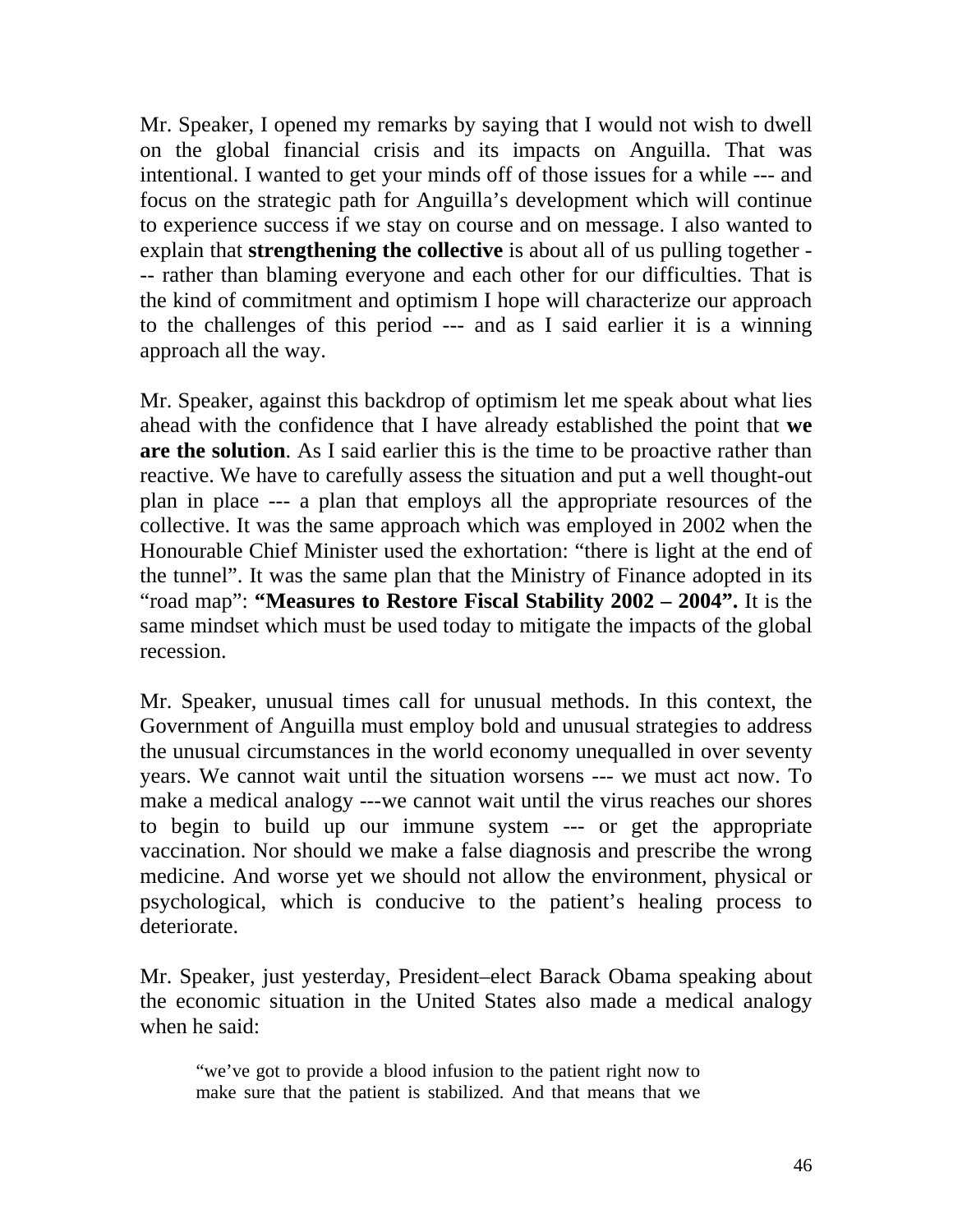can't worry about the deficit. We've got to make sure that the economic stimulus plan is large enough to get the economy moving."

Mr. Speaker, what is being hinted at here is that sometimes we must ignore otherwise prudent policies or actions to achieve a positive long term objective. In plain words, while the deficit is an important consideration it pales in comparison to providing solutions for the long term strength of the American economy. Very often, Mr. Speaker solutions to economic problems can indeed seem counter-intuitive.

So Mr. Speaker, the next few days and weeks will find the Government of Anguilla taking unusual measures as we seek to strengthen our collective. Our overall strategy will have to include immediate, short term and long term solutions. It will have to include initiatives for the public and the private sector. It will require legislative, financial and policy measures to rebalance and improve economic capacity. And it will require commitment and sacrifice by all individuals, companies, groups and organizations within the community.

Mr. Speaker, I have appointed the Honourable Donna Banks, my Special Advisor Tourism and the First Nominated Member of this Honourable House, to be the Access Czar to ensure that the critical needs of travel to our destination are met. The solutions which she will be presenting will be unprecedented and bold.

Mr. Speaker, although we have very passionate young professionals in environment and conservation, this Honourable House appointed you to lead the consultations on the draft Alternative Energy Policy Document. The solutions being proposed in that document are both revolutionary and bold.

Mr. Speaker, early next year the Constitutional review team will be presenting a draft Constitution to HMG in which we will be seeking full internal self-government for Anguilla. All elected and nominated members of this Honourable House support this dignified and bold step.

I have given these recent examples of audacity, Mr. Speaker to illustrate the kind of response we must continue to employ in dealing with the challenges of this period. We must not be timid in our approach or narrow in our vision. The Government of Anguilla will coalesce with all stakeholders in this